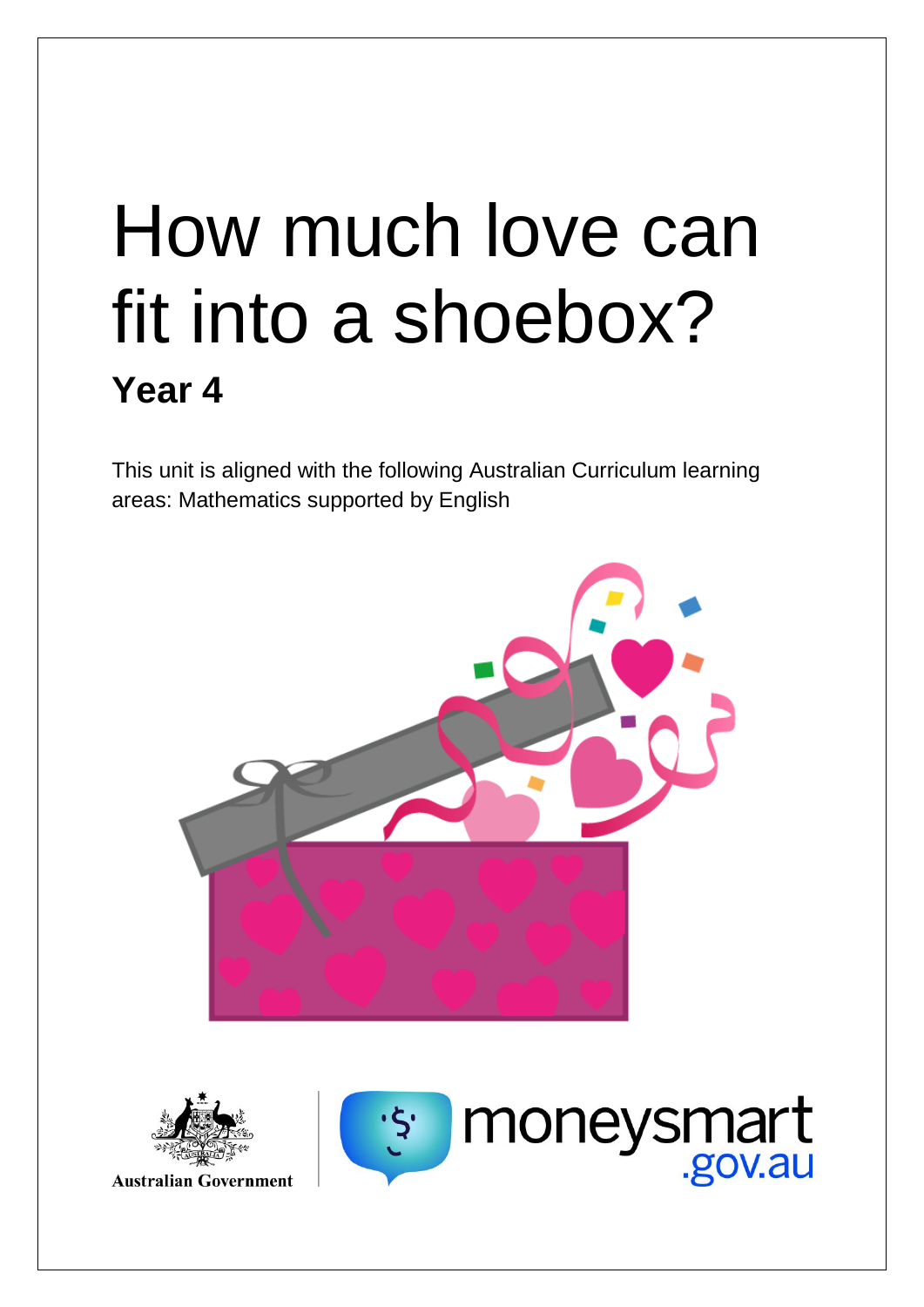## **Copyright information**

Websites: [asic.gov.au,](http://www.asic.gov.au/) [moneysmart.gov.au](https://moneysmart.gov.au/?utm_source=teaching-resource&utm_medium=download&utm_campaign=unit-of-work)

## **Creative Commons**

This resource is available under the Creative Commons licence (BY-NC-SA). Under this licence, the material is available for free use and adaption so that educators can use, adapt and re-publish material from the resource without seeking the permission of ASIC.

## **Copyright notice**

## CC BY-NC-SA

This work is based on materials that constitute copyright of the Australian Securities and Investments Commission and is licensed under a **Creative Commons Attribution Non-Commercial Share Alike 3.0 Australia Licence**. For an explanation of what this licence allows you to do please refer to the Creative Commons website at [creativecommons.org.au.](http://creativecommons.org.au/)

You must include this statement on any adaption of the resource:

This work is licensed under a Creative Commons Attribution Non-Commercial Share Alike 3.0 Australia Licence (see: creativecommons.org/licenses/by-nc-sa/3.0/au/legalcode). A Legal Notice applies to the use of these materials, see: Legal Notice: [moneysmart.gov.au/about-us/copyright](https://moneysmart.gov.au/about-us/copyright?utm_source=teaching-resource&utm_medium=download&utm_campaign=unit-of-work)

The material in this resource is made available for the purpose of providing access to general information about consumer and financial literacy education and is not professional advice. If you intend to rely on the material, you should obtain advice relevant to your particular circumstances to evaluate its accuracy, currency and completeness.

Some material may include or summarise views, standards or recommendations of third parties. ASIC does not endorse such material and its inclusion does not indicate that ASIC recommends any course of action.

ASIC requests that if you re-publish this work that you notify ASIC by email [moneysmartforteachers@asic.gov.au.](mailto:moneysmartforteachers@asic.gov.au) We are interested in hearing how people are using and adapting the materials.

## **CAL exemption**

This resource is exempt from collection by copyright agencies and is a free resource for educational institutions.

*Note: All links were correct at the time of publication. If, however, you find a link is not working, please use the search feature within the website instead.*

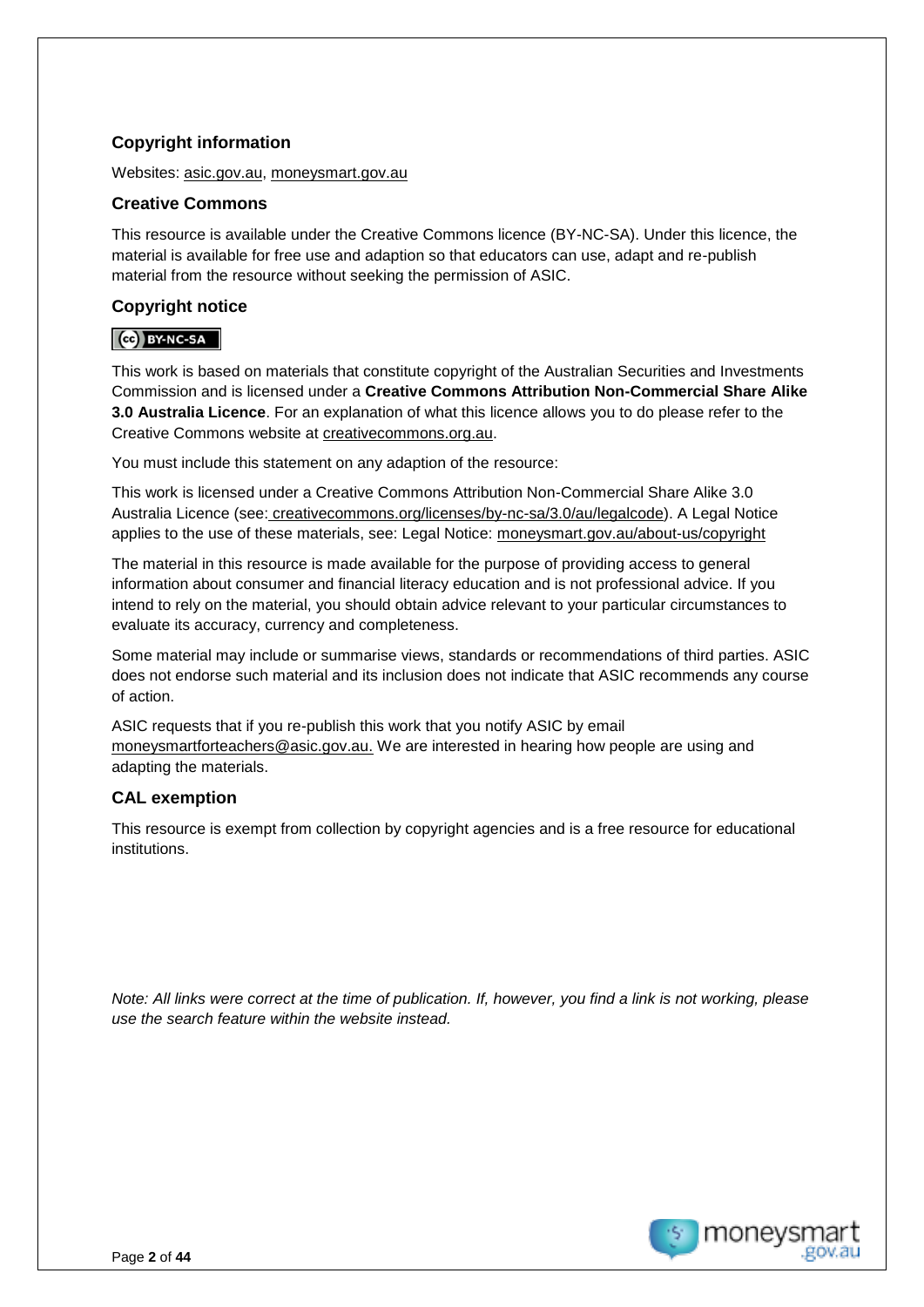# **How much love can fit into a shoebox?**

| Year level            |                                        |
|-----------------------|----------------------------------------|
| Duration of unit      | 11 hours*                              |
| <b>Learning areas</b> | Mathematics focus supported by English |

## **Unit description**

In this unit students will investigate the possible contents of 'shoeboxes of love', which can be donated to children in need. They will discuss the differences between needs and wants, and compare the needs of others to their own.

In their investigation into the contents of their shoeboxes, students will use equivalent fractions, make connections between fractions and decimal notation, and solve problems involving purchases and the calculation of change. They will compare prices of items across a range of vendors.

Each student will present a plan for a shoebox of love, using the mathematics of the unit with supporting calculations and appropriate explanations. The class may choose to make and send a shoebox of love.

#### *Knowledge and understandings*

- Donating is a way of helping others.
- Money is used to buy goods; comparative shopping can save money.
- Money amounts can be named, modelled and ordered using place value and fractions.
- Making change with Australian coins is to the nearest 5 cents.

### *Pre-requisite skills*

To undertake this unit, students need to be able to:

- understand fractions equivalent fractions
- make connections between decimals and fractions
- round
- use place value
- be aware of the relationship between money and fractions
- add and subtract money using a calculator.

#### **Acknowledgement**

The idea to develop this unit of work came fro[m Operation Christmas Child by Samaritan's Purse.](https://www.samaritanspurse.org.au/what-we-do/operation-christmas-child/) ASIC would like to acknowledge Samaritan's Purse as an organisation specialising in meeting the needs of people in crisis.

*• Timings are provided as a guide only. Teachers will tailor the activities to suit the capabilities and interests of their class. The unit and all the student worksheets can be adapted to teachers' needs.*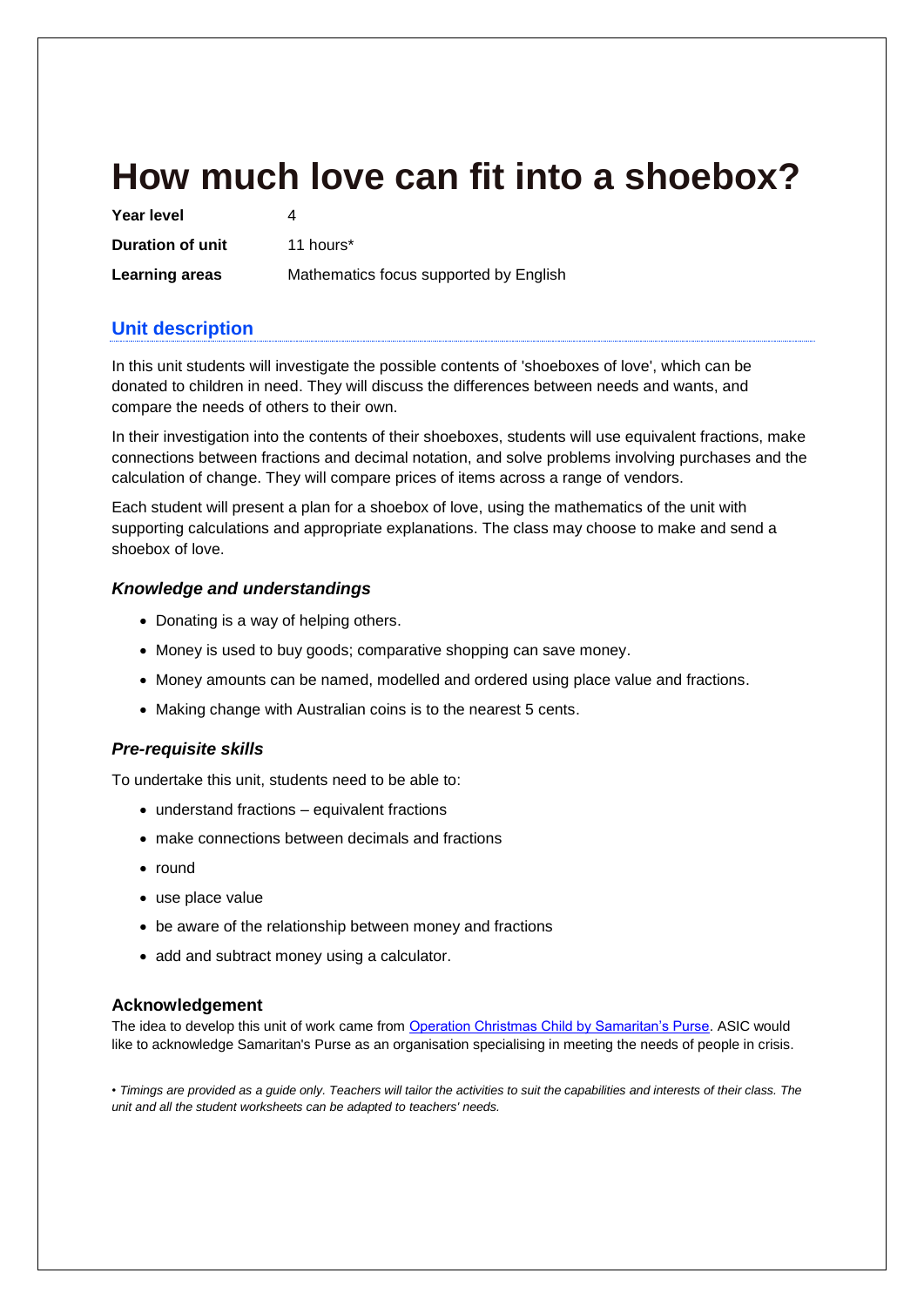# **Unit plan**

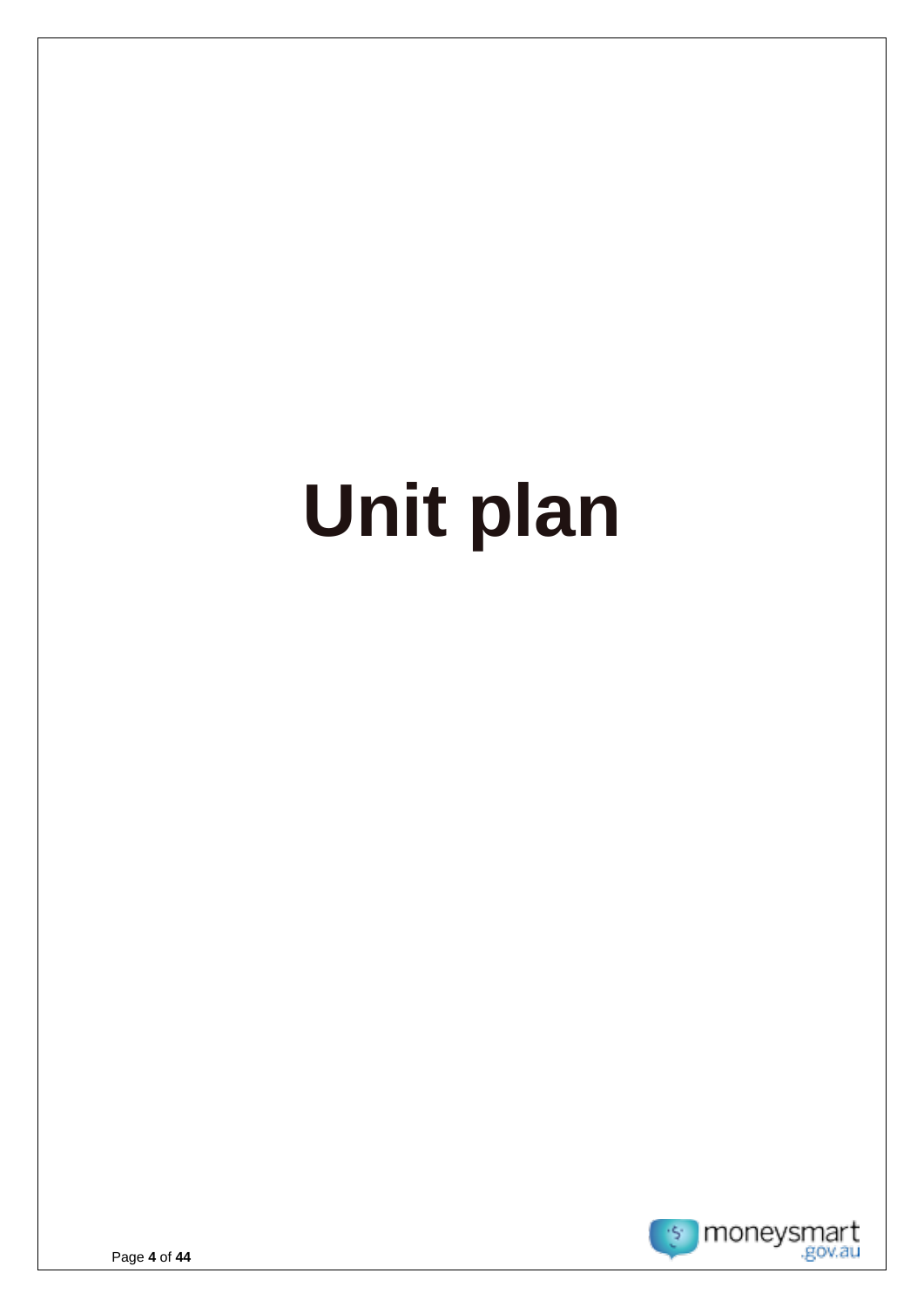## **Links**

The following table provides the relevant links to the Australian Curriculum learning areas, achievement standards and general capabilities.

|                    | Australian Curriculum learning areas and achievement standards                                                                                                                                                                                                                                                                                                                                                                                                                                                                                                                                                                                                                                                                                                                                                                               |  |  |  |  |  |  |
|--------------------|----------------------------------------------------------------------------------------------------------------------------------------------------------------------------------------------------------------------------------------------------------------------------------------------------------------------------------------------------------------------------------------------------------------------------------------------------------------------------------------------------------------------------------------------------------------------------------------------------------------------------------------------------------------------------------------------------------------------------------------------------------------------------------------------------------------------------------------------|--|--|--|--|--|--|
| <b>Mathematics</b> | <b>Content descriptions</b>                                                                                                                                                                                                                                                                                                                                                                                                                                                                                                                                                                                                                                                                                                                                                                                                                  |  |  |  |  |  |  |
|                    | <b>Strand: Number and Algebra</b>                                                                                                                                                                                                                                                                                                                                                                                                                                                                                                                                                                                                                                                                                                                                                                                                            |  |  |  |  |  |  |
|                    | - Sub-strand: Money and financial mathematics                                                                                                                                                                                                                                                                                                                                                                                                                                                                                                                                                                                                                                                                                                                                                                                                |  |  |  |  |  |  |
|                    | $\circ$ Solve problems involving purchases and the calculation of change to<br>the nearest five cents with and without digital technologies<br>(ACMNA080)                                                                                                                                                                                                                                                                                                                                                                                                                                                                                                                                                                                                                                                                                    |  |  |  |  |  |  |
|                    | Sub-strand: Fractions and decimals                                                                                                                                                                                                                                                                                                                                                                                                                                                                                                                                                                                                                                                                                                                                                                                                           |  |  |  |  |  |  |
|                    | $\circ$ Investigate equivalent fractions used in contexts (ACMNA077)                                                                                                                                                                                                                                                                                                                                                                                                                                                                                                                                                                                                                                                                                                                                                                         |  |  |  |  |  |  |
|                    | Recognise that the place value system can be extended to tenths and<br>$\circ$<br>hundredths. Make connections between fractions and decimal notation<br>(ACMNA079)                                                                                                                                                                                                                                                                                                                                                                                                                                                                                                                                                                                                                                                                          |  |  |  |  |  |  |
|                    | <b>Strand: Measurement and Geometry</b>                                                                                                                                                                                                                                                                                                                                                                                                                                                                                                                                                                                                                                                                                                                                                                                                      |  |  |  |  |  |  |
|                    | Sub-strand: Using units of measurement                                                                                                                                                                                                                                                                                                                                                                                                                                                                                                                                                                                                                                                                                                                                                                                                       |  |  |  |  |  |  |
|                    | ○ Use scaled instruments to measure and compare lengths, masses,<br>capacities and temperatures (ACMMG084)                                                                                                                                                                                                                                                                                                                                                                                                                                                                                                                                                                                                                                                                                                                                   |  |  |  |  |  |  |
|                    | $\circ$ Compare objects using familiar metric units of area and volume<br>(ACMMG290)                                                                                                                                                                                                                                                                                                                                                                                                                                                                                                                                                                                                                                                                                                                                                         |  |  |  |  |  |  |
|                    | <b>Achievement standards</b>                                                                                                                                                                                                                                                                                                                                                                                                                                                                                                                                                                                                                                                                                                                                                                                                                 |  |  |  |  |  |  |
|                    | By the end of Year 4, students choose appropriate strategies for calculations<br>involving multiplication and division. They recognise common equivalent fractions in<br>familiar contexts and make connections between fraction and decimal notations<br>up to two decimal places. Students solve simple purchasing problems. They<br>identify and explain strategies for finding unknown quantities in number sentences.<br>They describe number patterns resulting from multiplication. Students compare areas<br>of regular and irregular shapes using informal units. They solve problems involving<br>time duration. They interpret information contained in maps. Students identify<br>dependent and independent events. They describe different methods for data<br>collection and representation, and evaluate their effectiveness. |  |  |  |  |  |  |
|                    | Students use the properties of odd and even numbers. They recall multiplication facts<br>to 10 x 10 and related division facts. Students locate familiar fractions on a number<br>line. They continue number sequences involving multiples of single digit numbers.<br>Students use scaled instruments to measure temperatures, lengths, shapes and<br>objects. They convert between units of time. Students create symmetrical shapes and<br>patterns. They classify angles in relation to a right angle. Students list the probabilities<br>of everyday events. They construct data displays from given or collected data.                                                                                                                                                                                                                 |  |  |  |  |  |  |
| <b>English</b>     | <b>Content descriptions</b>                                                                                                                                                                                                                                                                                                                                                                                                                                                                                                                                                                                                                                                                                                                                                                                                                  |  |  |  |  |  |  |
|                    | <b>Strand: Language</b>                                                                                                                                                                                                                                                                                                                                                                                                                                                                                                                                                                                                                                                                                                                                                                                                                      |  |  |  |  |  |  |

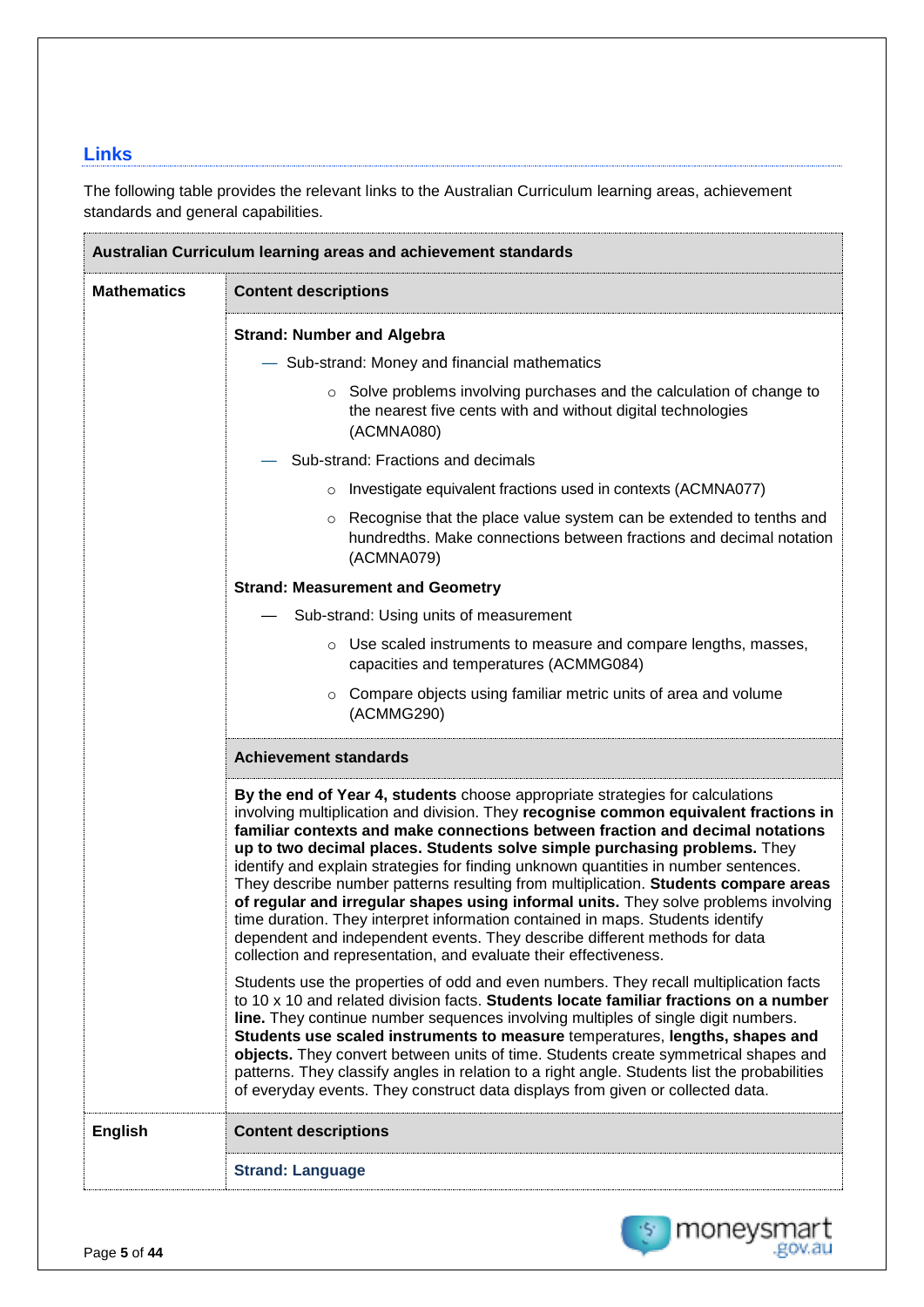|                             | Sub-strand: Expressing and developing ideas                                                                                                                                                                                                                                                                                                                                                           |  |  |  |  |  |  |
|-----------------------------|-------------------------------------------------------------------------------------------------------------------------------------------------------------------------------------------------------------------------------------------------------------------------------------------------------------------------------------------------------------------------------------------------------|--|--|--|--|--|--|
|                             | Incorporate new vocabulary from a range of sources into students'                                                                                                                                                                                                                                                                                                                                     |  |  |  |  |  |  |
|                             | $\circ$<br>own texts including vocabulary encountered in research (ACELA1498)                                                                                                                                                                                                                                                                                                                         |  |  |  |  |  |  |
|                             | <b>Strand: Literacy</b>                                                                                                                                                                                                                                                                                                                                                                               |  |  |  |  |  |  |
|                             | Sub-strand: Interacting with others                                                                                                                                                                                                                                                                                                                                                                   |  |  |  |  |  |  |
|                             | $\circ$ Use interaction skills such as acknowledging another's point of view<br>and linking students' response to the topic, using familiar and new<br>vocabulary and a range of vocal effects such as tone, pace, pitch and<br>volume to speak clearly and coherently (ACELY1688)                                                                                                                    |  |  |  |  |  |  |
|                             | o Interpret ideas and information in spoken texts and listen for key<br>points in order to carry out tasks and use information to share and<br>extend ideas and information (ACELY1687)                                                                                                                                                                                                               |  |  |  |  |  |  |
|                             | Plan, rehearse and deliver presentations incorporating learned content<br>and taking into account the particular purposes and audiences<br>(ACELY1689)                                                                                                                                                                                                                                                |  |  |  |  |  |  |
|                             | <b>Achievement standards</b>                                                                                                                                                                                                                                                                                                                                                                          |  |  |  |  |  |  |
|                             | By the end of Year 4, students understand that texts have different text structures<br>depending on purpose and context. They explain how language features, images<br>and vocabulary are used to engage the interest of audiences. They describe literal<br>and implied meaning connecting ideas in different texts                                                                                  |  |  |  |  |  |  |
|                             | They fluently read texts that include varied sentence structures, unfamiliar vocabulary<br>including multisyllabic words. They express preferences for particular types of texts,<br>and respond to others' viewpoints. They listen for and share key points in<br>discussions.                                                                                                                       |  |  |  |  |  |  |
|                             | Students use language features to create coherence and add detail to their texts. They<br>understand how to express an opinion based on information in a text. They create texts<br>that show understanding of how images and detail can be used to extend key ideas.                                                                                                                                 |  |  |  |  |  |  |
|                             | Students create structured texts to explain ideas for different audiences. They make<br>presentations and contribute actively to class and group discussions, varying<br>language according to context. They demonstrate understanding of grammar, select<br>vocabulary from a range of resources and use accurate spelling and punctuation, re-<br>reading and editing their work to improve meaning |  |  |  |  |  |  |
| <b>General capabilities</b> | Typically, by the end of Year 4 students:                                                                                                                                                                                                                                                                                                                                                             |  |  |  |  |  |  |
| Literacy                    | Compose and edit a range of learning area texts<br>٠                                                                                                                                                                                                                                                                                                                                                  |  |  |  |  |  |  |
|                             | Use pair, group and class discussions about learning area topics as learning tools<br>٠<br>to explore and represent ideas and relationships, test possibilities and to prepare<br>for creating texts<br>Use a growing range of subject-specific vocabulary to read, discuss and write<br>٠                                                                                                            |  |  |  |  |  |  |
|                             | about learning area topics                                                                                                                                                                                                                                                                                                                                                                            |  |  |  |  |  |  |
| <b>Numeracy</b>             | Model, represent, order and use numbers up to five digits<br>٠<br>Estimate a solution to a problem then check the solution by recalling addition,<br>٠<br>subtraction, multiplication and division facts<br>Estimate the change from simple purchases<br>٠                                                                                                                                            |  |  |  |  |  |  |
|                             |                                                                                                                                                                                                                                                                                                                                                                                                       |  |  |  |  |  |  |

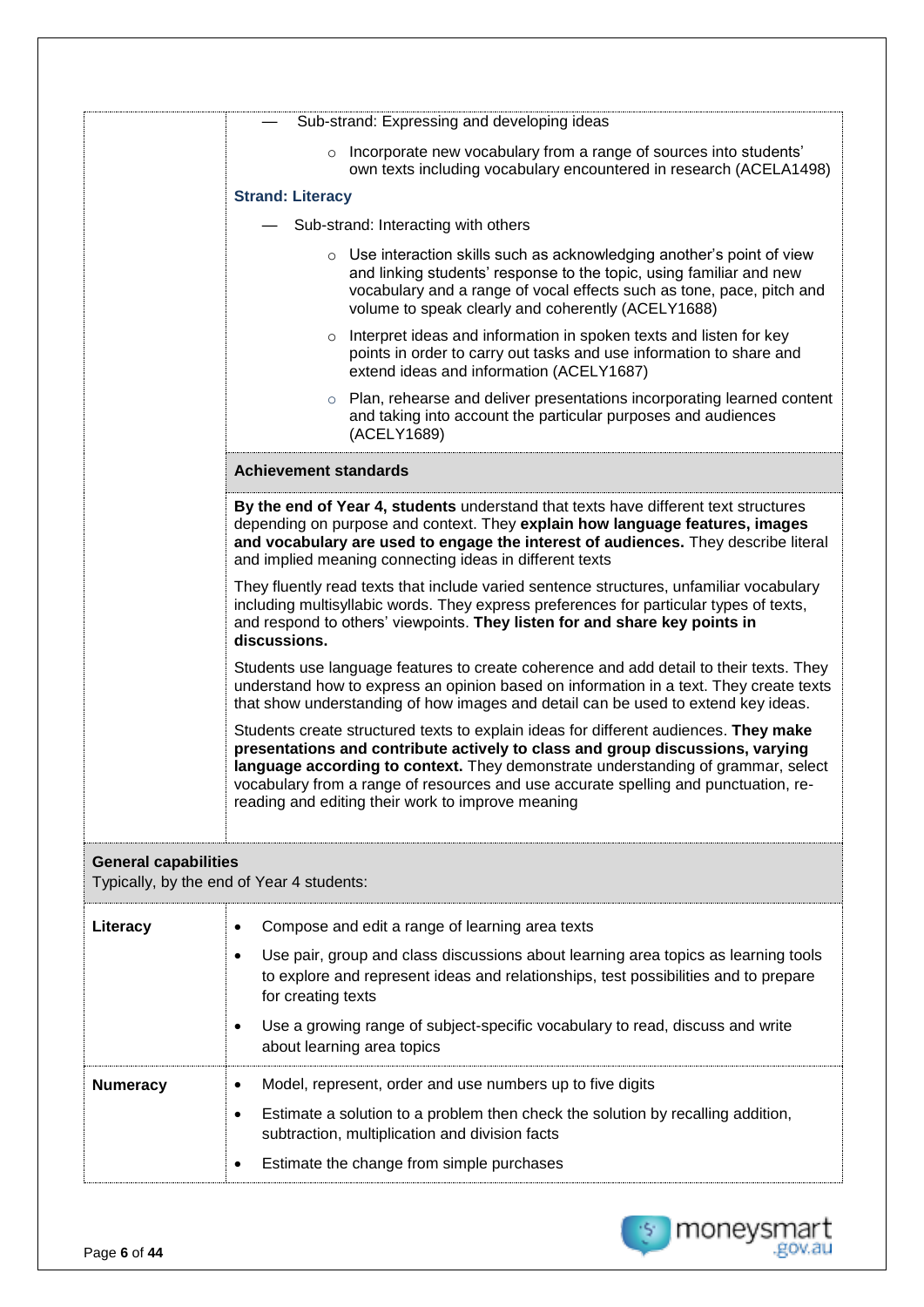|                                                   | Visualise, describe and order tenths, hundredths, 1-place and 2-place decimals<br>$\bullet$                                                                         |
|---------------------------------------------------|---------------------------------------------------------------------------------------------------------------------------------------------------------------------|
|                                                   | Solve problems using equivalent fractions for tenths, hundredths, 1-place and 2-<br>$\bullet$<br>place decimals                                                     |
|                                                   | Collect, record and display data as tables, diagrams, picture graphs and column<br>$\bullet$<br>graphs                                                              |
|                                                   | Describe possible outcomes from chance experiments using informal chance<br>$\bullet$<br>language and recognising variations in results                             |
|                                                   | Estimate, measure and compare the length, temperature, volume, capacity and<br>$\bullet$<br>mass of everyday objects using metric units and scaled instruments      |
| <b>ICT</b>                                        | Locate, retrieve or generate information from a range of digital sources<br>٠                                                                                       |
|                                                   | Create and modify simple digital solutions, creative outputs or data representation/<br>$\bullet$<br>transformation for particular purposes                         |
| <b>Creative &amp;</b><br><b>Critical Thinking</b> | Collect, compare and categorise facts and opinions found in a widening range of<br>$\bullet$<br>sources                                                             |
|                                                   | Reflect on, explain and check the processes used to come to conclusions<br>$\bullet$                                                                                |
|                                                   | Identify and apply appropriate reasoning and thinking strategies for particular<br>$\bullet$<br>outcome                                                             |
|                                                   | Draw on prior knowledge and use evidence when choosing a course of action or<br>$\bullet$<br>drawing a conclusion                                                   |
|                                                   | Explain and justify ideas and outcomes<br>$\bullet$                                                                                                                 |
| Personal &<br><b>Social Capability</b>            | Identify the various communities to which they belong and what they can do to<br>$\bullet$<br>make a difference                                                     |
| <b>Intercultural</b><br>Understanding             | Identify and describe variability within and across cultural groups<br>$\bullet$<br>Imagine and describe the feelings of others in a range of contexts<br>$\bullet$ |

#### *Cross-curriculum priorities*

Asia and Australia's engagement with Asia

### *Proficiency strands*

- **Understanding** Demonstrate an understanding of money concepts by transferring knowledge in unfamiliar situations (comparing Australian currency to, and learning about, other currencies)
- **Fluency** Develop and use skills of place value, equivalent fractions and calculating ('What do you know about money?', 'Money fraction wall', 'Coin trading')
- **Problem solving** Develop and apply the skills of problem solving by making choices, interpreting and investigating prices and finding a solution for a specific task (investigating and comparing costs in 'Shopping around')
- **Reasoning** Develop the ability to reason by making connections, discriminating and comparing prices and applying knowledge of the empty number line to order fractions and decimals, and calculate change ('What do you know about money?', 'Rounding and giving change')

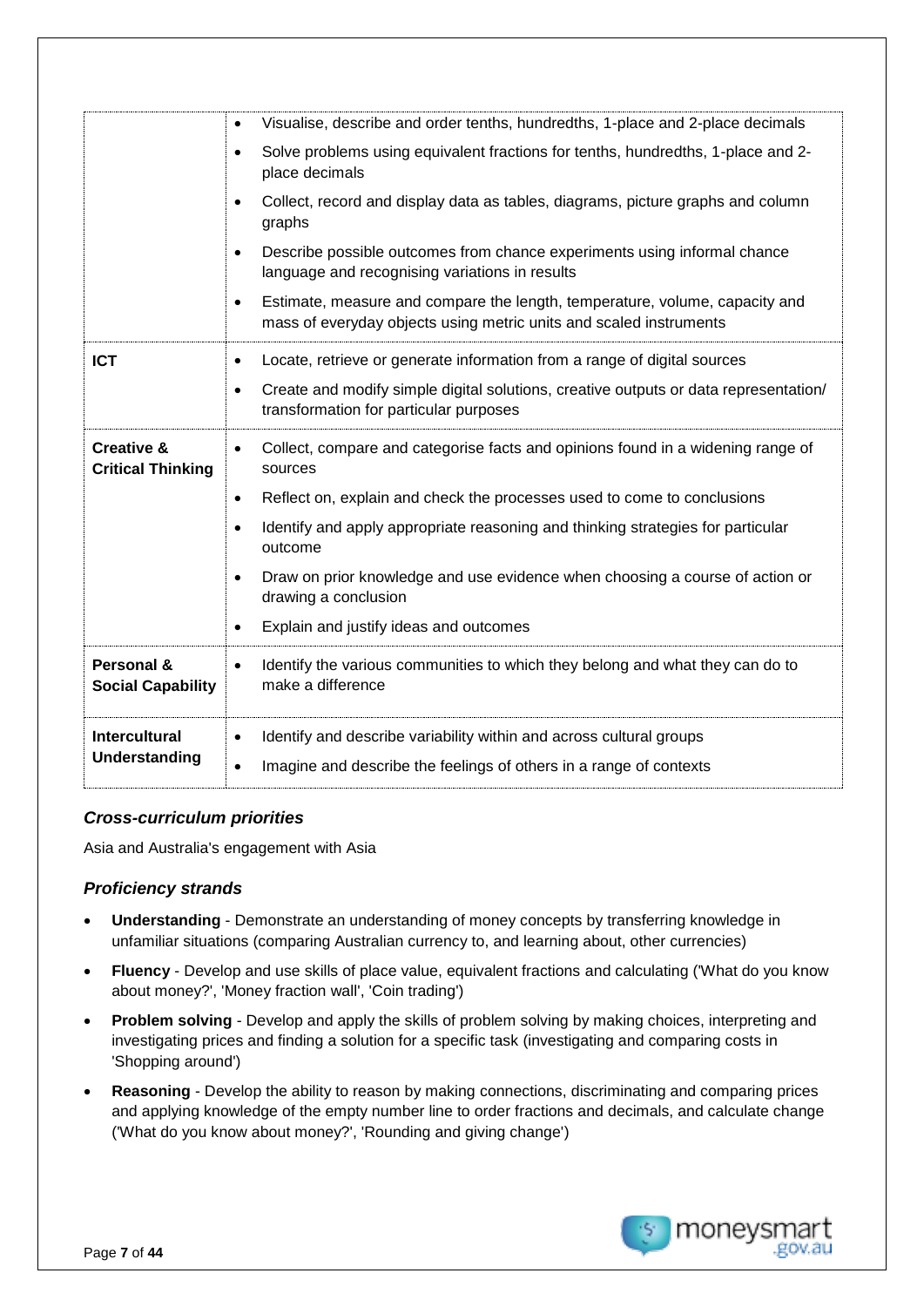### *Diversity of learners*

Teachers use the Australian Curriculum content and achievement standards first to identify current levels of learning and achievement, and then to select the most appropriate content (possibly from across several year levels) to teach individual students and/or groups of students. This takes into account that in each class there may be students with a range of prior achievement (below, at and above the year level expectations) and that teachers plan to build on current learning.

## **National Consumer and Financial Literacy Framework**

*(Note: the student learnings in the National Consumer and Financial Literacy Framework are divided into, and are applicable over, bands covering two chronological years.)*

| <b>Dimension</b>                        | Student learnings by the end of Year 4                                                                                                            |  |  |  |  |
|-----------------------------------------|---------------------------------------------------------------------------------------------------------------------------------------------------|--|--|--|--|
| Knowledge and<br>understanding          | Recognise that different countries use different currencies<br>Explain why similar goods and services may vary in price<br>$\bullet$              |  |  |  |  |
| <b>Competence</b>                       | Use money to buy basic goods and services in 'real-life' contexts<br>$\bullet$<br>Order and discuss reasons for spending preferences<br>$\bullet$ |  |  |  |  |
| <b>Responsibility and</b><br>enterprise | Explain the role played by the voluntary sector in the community to help<br>those in financial need                                               |  |  |  |  |

## **Sequenced teaching and learning activities**

| <b>Introducing</b>                                                                                                                                                                                                                                                    | <b>Resources</b>                                                                                                                                                                                                                                                                                                                            |
|-----------------------------------------------------------------------------------------------------------------------------------------------------------------------------------------------------------------------------------------------------------------------|---------------------------------------------------------------------------------------------------------------------------------------------------------------------------------------------------------------------------------------------------------------------------------------------------------------------------------------------|
| <b>Introduction: Shoebox of love (60 minutes)</b><br>Introduces the concept of the shoebox of love<br>project. Explores concept of 'underprivileged'<br>people or children in need. Students<br>brainstorm a list of items and classify them<br>into needs and wants. | Computer access<br>$\bullet$<br>YouTube access for World Vision video clips<br>$\bullet$<br>Butcher's paper or interactive whiteboard<br>$\bullet$<br>World map<br>$\bullet$<br>Digital resource: <b>Needs and wants</b> (optional)<br>$\bullet$<br>Year 3 integrated unit of work: The house of needs and<br>$\bullet$<br>wants (optional) |
| Activity 1: What do you know about<br>money?<br>(90 minutes)<br>Students explore money, its physical<br>characteristics, different denominations, how<br>it is obtained and what it is used for, and the<br>concept of a 'cashless society'.                          | Worksheet 1: What do you know about money?<br>$\bullet$<br>Internet access<br>$\bullet$<br>Digital resources to use for 'inspiration' (optional):<br>$\bullet$<br>Digital resource: Money match<br>Digital resource: Money maps<br>Digital resource: Money and people                                                                       |

#### **Assessment: Diagnostic**

Collect student work samples to determine student understanding of place value in relation to money.

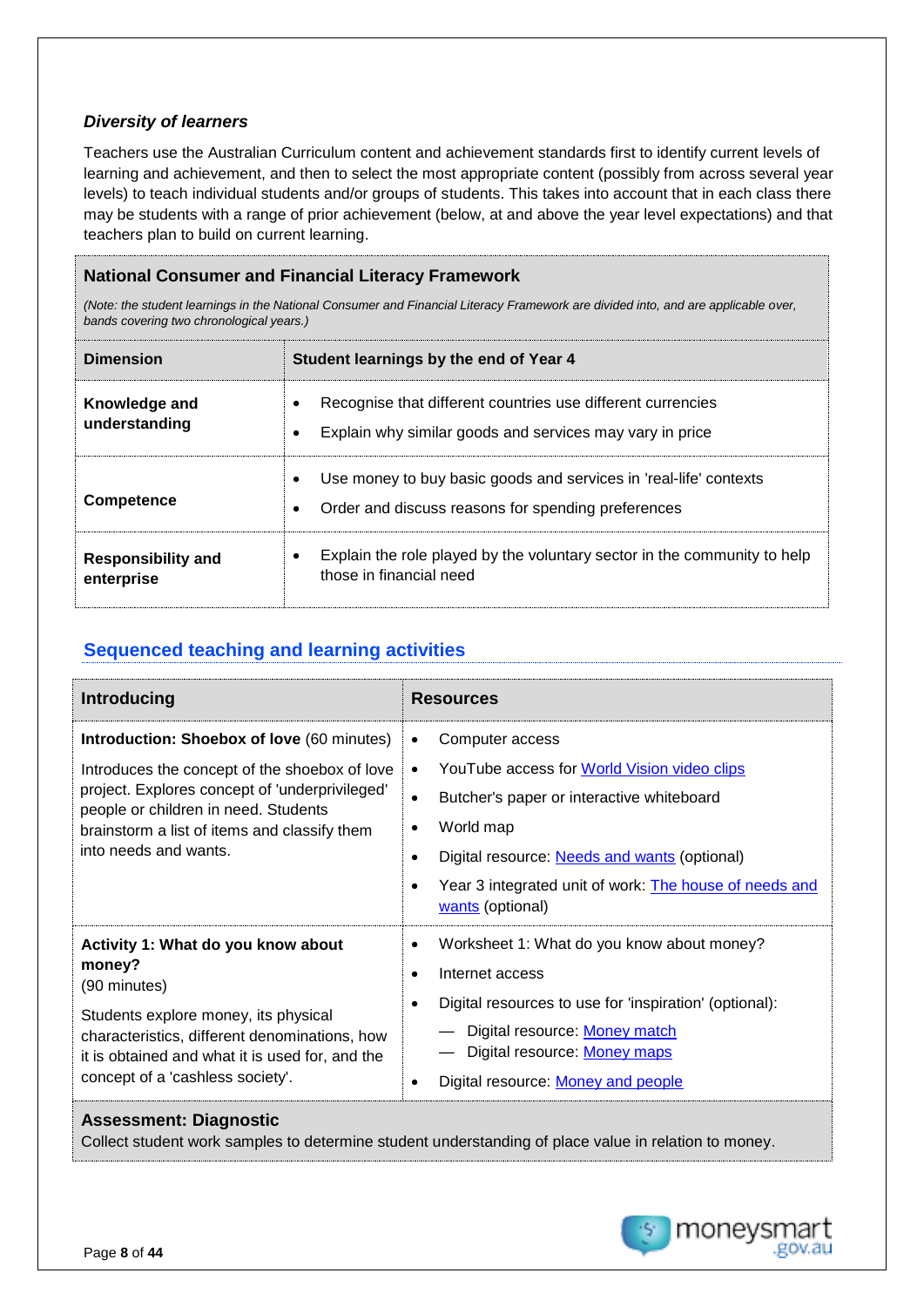| <b>Developing</b>                                                                                                                                                                                                                                                 | <b>Resources</b>                                                                                                                                                                                                                                                                                                          |  |  |  |
|-------------------------------------------------------------------------------------------------------------------------------------------------------------------------------------------------------------------------------------------------------------------|---------------------------------------------------------------------------------------------------------------------------------------------------------------------------------------------------------------------------------------------------------------------------------------------------------------------------|--|--|--|
| Activity 2: Money fraction wall (90 minutes)<br>Students build a fraction wall that represents<br>coins as fractions of \$1. They play a game in<br>pairs to consolidate this understanding.                                                                      | Worksheet 2: Money fraction wall, including:<br>$\bullet$<br>Money fraction wall artwork (worksheet, p. 2)<br>Spinners (see instructions on worksheet, p. 3)<br>Pencils<br>$\bullet$<br>Paperclips<br>$\bullet$<br>Real/play money<br>Five 100cm long strips of paper<br>$\bullet$<br><b>Fraction blocks</b><br>$\bullet$ |  |  |  |
| <b>Activity 3: Coin trading (60 minutes)</b><br>Students play a game in which they trade coins<br>of smaller denominations for their larger<br>equivalent.                                                                                                        | Worksheet 3: Coin trading, including tally sheet<br>$\bullet$<br>1 six-sided money die with the markings 5c, 5c, 10c,<br>$\bullet$<br>10c, 20c, 50c per 3 students<br>Real/play money (multiples of 5c, 10c, 20c, 50c, \$1<br>$\bullet$<br>and $$2)$                                                                      |  |  |  |
| <b>Activity 4: Rounding and giving change</b><br>(90 minutes)<br>Students explore making change in Australian<br>currency and discuss other currencies. They<br>work independently using an empty number line<br>to solve problems about giving change.           | Worksheet 4: Rounding and giving change<br>$\bullet$<br>Real/play money<br>$\bullet$<br>Supermarket price catalogues<br>$\bullet$<br>For information on unit pricing consider these<br>$\bullet$<br>websites:<br><b>ACCC's Introducing Unit Pricing</b><br><b>ACCC Grocery Unit Prices</b>                                |  |  |  |
| <b>Assessment: Formative</b><br>the nearest 5 cents.                                                                                                                                                                                                              | Collect student work samples to determine students' abilities to round appropriately and calculate change to                                                                                                                                                                                                              |  |  |  |
| Activity 5: What could you buy for your<br>shoebox? (90 minutes)<br>Students identify suitable items to be included in<br>their shoebox. They research and compare<br>prices from different vendors for those items and<br>suggest reasons for price differences. | Worksheet 5: What could you buy for your shoebox?<br>٠<br>Cards showing 0-9 placed into an opaque bag or<br>$\bullet$<br>box<br>Junk mail catalogues, newspaper or online<br>advertisements                                                                                                                               |  |  |  |

## **Assessment: Formative**

Collect student work samples to determine students' abilities to compare prices and suggest reasons for differences.

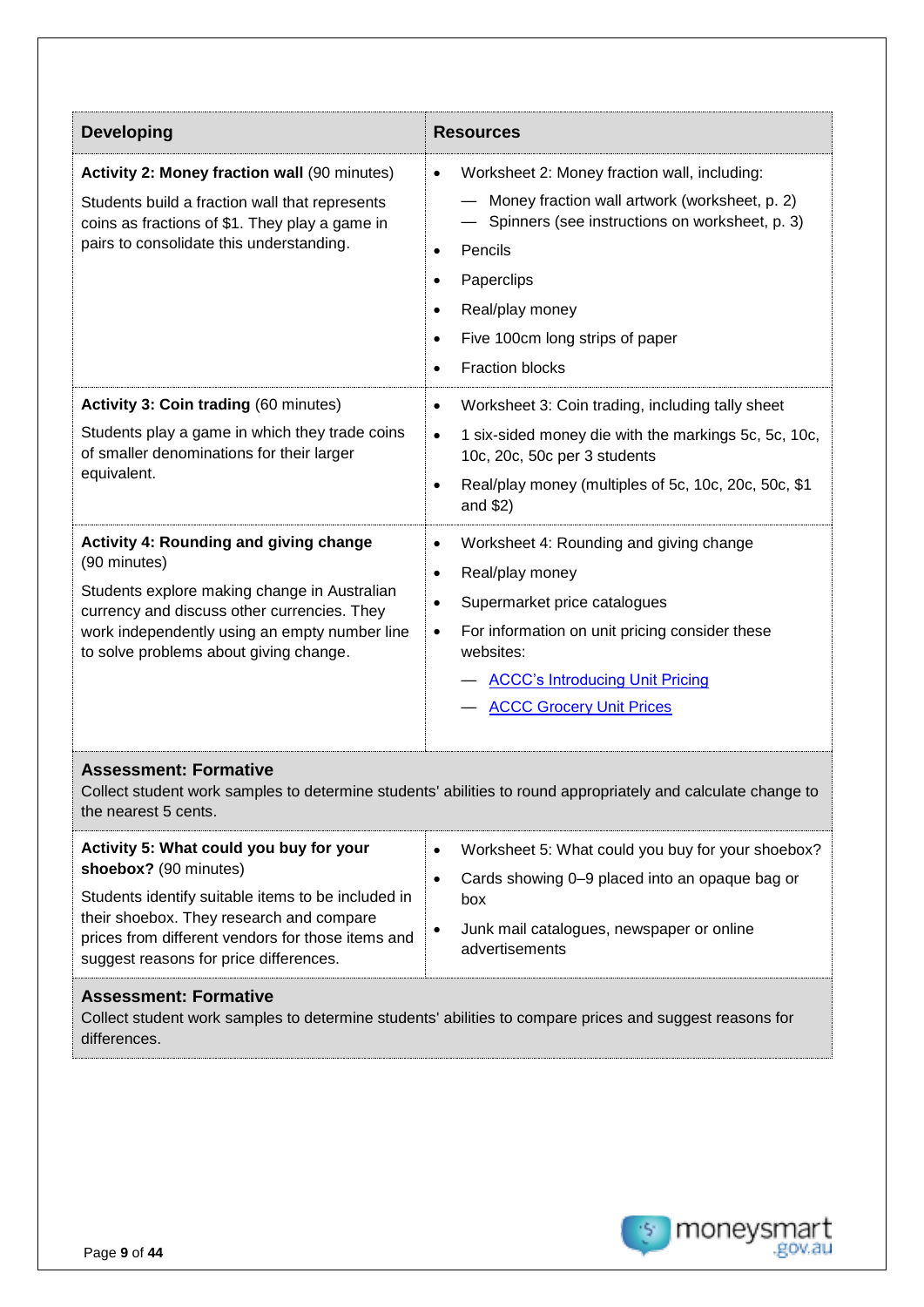| <b>Developing</b>                                                                                                                                                                   | <b>Resources</b>                                                                                                                                                                                                                                                                                 |
|-------------------------------------------------------------------------------------------------------------------------------------------------------------------------------------|--------------------------------------------------------------------------------------------------------------------------------------------------------------------------------------------------------------------------------------------------------------------------------------------------|
| <b>Activity 6: Shopping around (60 minutes)</b><br>Students order money amounts from highest to<br>lowest using place value skills. Results are<br>displayed for use in Activity 7. | Butcher's paper<br>Completed tables from Worksheet 5: What could<br>$\bullet$<br>you buy for your shoebox?<br>Materials for developing PowerPoint presentations<br>or posters<br>Worksheet 6: Presenting a plan for your shoebox of<br>love<br>Digital resource: Helping out<br>Centimetre cubes |

| <b>Culminating</b>                                                                                                                                                                                                                                                                                                                | <b>Resources</b>                                                                                           |
|-----------------------------------------------------------------------------------------------------------------------------------------------------------------------------------------------------------------------------------------------------------------------------------------------------------------------------------|------------------------------------------------------------------------------------------------------------|
| Activity 7: A plan for your shoebox of<br>love<br>$(120 \text{ minutes})$<br>Students use the mathematics from the unit, and<br>the concept of donating, to plan a shoebox of<br>love. They calculate the total cost, justify<br>choices, specify notes and coins used for<br>payment, and calculate change from a set<br>budget. | Worksheet 6: Presenting a plan for your shoebox of<br>$\bullet$<br>love<br>Computer access (optional)<br>٠ |
| <b>Assessment: Summative</b><br>Llee student shooboy plans to assess student learning from the unit                                                                                                                                                                                                                               |                                                                                                            |

Use student shoebox plans to assess student learning from the unit.

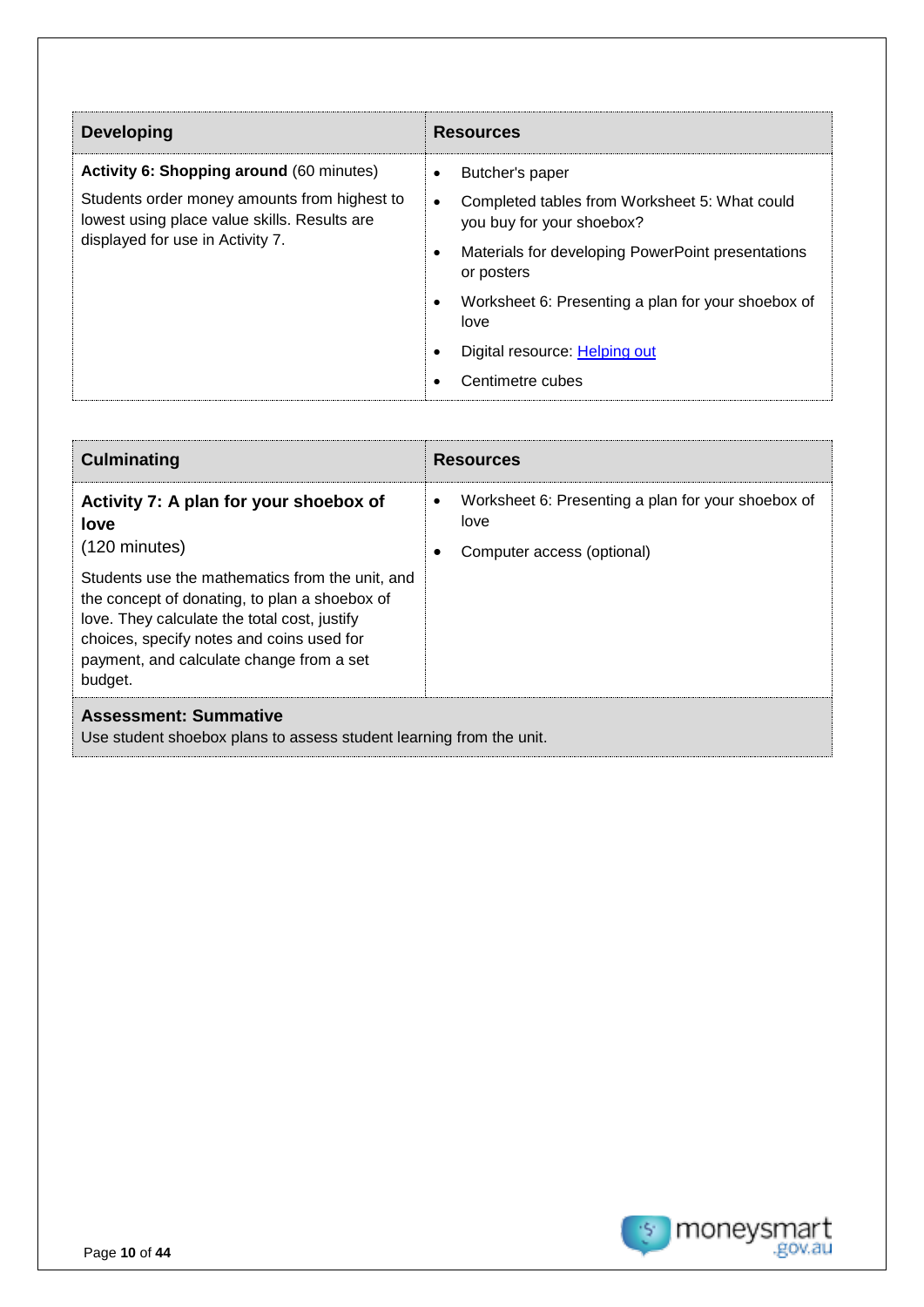#### **Assessment rubric**

This rubric aligns with Year 4 Australian Curriculum: Mathematics, which is the focus of this unit. Teachers may wish to expand to include other learning areas. This rubric is intended as a guide only. It can be modified to suit teachers' needs and to be integrated into existing assessment systems.

Teachers may also wish to collect the worksheets as work samples for individual student folios.

Student's name: \_\_\_\_\_\_\_\_\_\_\_\_\_\_\_\_\_\_\_\_\_\_\_\_\_\_\_\_\_\_\_\_\_\_\_\_\_\_\_\_\_\_\_\_\_\_\_\_\_\_\_\_\_\_\_\_\_\_\_\_\_\_\_\_\_\_\_\_\_\_\_\_\_\_\_\_\_\_\_\_\_\_\_\_\_\_\_\_\_\_\_\_\_\_\_\_\_\_\_\_\_\_\_\_\_\_\_\_\_\_\_\_

| <b>Skill</b>                                                                                    | <b>Relevant content</b><br>description(s)                                                                                                                        | <b>Relevant activities</b><br>and worksheets      | <b>Competent</b>                                                                                                                                 | <b>Developing at level</b>                                                                                                                                              | <b>Needs further</b><br>development                                                                                                                                                 | <b>Notes</b> |
|-------------------------------------------------------------------------------------------------|------------------------------------------------------------------------------------------------------------------------------------------------------------------|---------------------------------------------------|--------------------------------------------------------------------------------------------------------------------------------------------------|-------------------------------------------------------------------------------------------------------------------------------------------------------------------------|-------------------------------------------------------------------------------------------------------------------------------------------------------------------------------------|--------------|
| The student can<br>perform simple<br>addition and<br>subtraction<br>calculations with<br>money. | Solve problems<br>involving purchases<br>and the calculation of<br>change to the nearest<br>five cents with and<br>without digital<br>technologies<br>(ACMNA080) | Activities 1, 5 and 7<br>Worksheets 1, 5 and<br>6 | The student selects<br>and applies an<br>appropriate mental<br>and/or written strategy<br>to add and subtract<br>money amounts<br>without error. | The student uses a<br>mental and/or written<br>strategy to add and<br>subtract money<br>amounts, Occasional<br>errors are corrected<br>with little or no<br>assistance. | The student adds<br>and/or subtracts<br>money amounts with<br>substantial errors.<br>Teacher guidance is<br>required to use an<br>appropriate written<br>and/or mental<br>strategy. |              |
| The student can<br>round prices to the<br>nearest 5 cents.                                      | See ACMNA080<br>above.                                                                                                                                           | Activity 4<br>Worksheet 4                         | The student applies<br>the rules for rounding<br>to the nearest 5 cents<br>without error.                                                        | The student applies<br>the rules for rounding<br>to the nearest 5 cents<br>and occasional errors<br>are corrected with<br>little or no assistance.                      | The student relies on<br>a number line and/or<br>play money to model<br>and apply the rules for<br>rounding to the<br>nearest 5 cents.<br>Teacher guidance<br>may be required.      |              |
| The student can<br>calculate change from<br>\$2 and \$10.                                       | See ACMNA080<br>above.                                                                                                                                           | Activities 4 and 7<br>Worksheets 4 and 6          | The student selects<br>and applies an<br>appropriate mental<br>and/or written strategy<br>to correctly calculate<br>change.                      | The student uses a<br>mental and/or written<br>strategy to calculate<br>change and<br>occasional errors are<br>corrected with little or<br>no assistance.               | The student relies on<br>a number line and/or<br>play money to model<br>'counting on' in order<br>to give change.<br>Teacher guidance<br>may be required.                           |              |

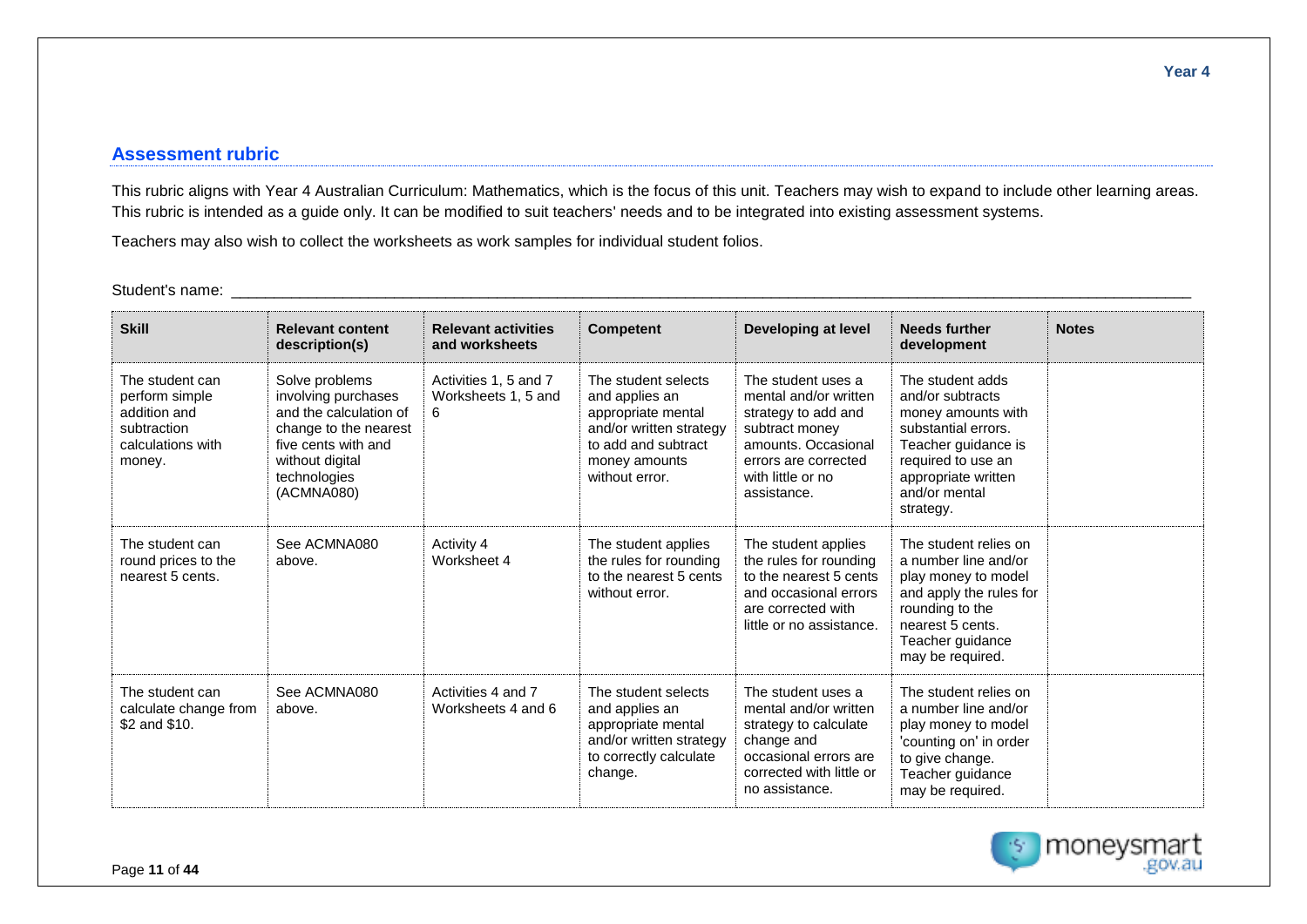| <b>Skill</b>                                                                                                  | <b>Relevant content</b><br>description(s)                                                                                                                               | <b>Relevant activities</b><br>and worksheets | <b>Competent</b>                                                                                                                                                                                                  | Developing at level                                                                                                                                                                                                                       | <b>Needs further</b><br>development                                                                                            | <b>Notes</b> |
|---------------------------------------------------------------------------------------------------------------|-------------------------------------------------------------------------------------------------------------------------------------------------------------------------|----------------------------------------------|-------------------------------------------------------------------------------------------------------------------------------------------------------------------------------------------------------------------|-------------------------------------------------------------------------------------------------------------------------------------------------------------------------------------------------------------------------------------------|--------------------------------------------------------------------------------------------------------------------------------|--------------|
| The student can<br>determine the<br>fractional part each<br>coin represents of a<br>whole.                    | Investigate equivalent<br>fractions used in<br>contexts (ACMNA077)                                                                                                      | Activities 2 and 3<br>Worksheets 2 and 3     | The student<br>understands the role<br>of the denominator in<br>describing the number<br>of equal parts<br>required to make the<br>whole and completes<br>both fraction walls<br>accurately and without<br>error. | The student colours<br>the first fraction wall<br>correctly but makes<br>one or two errors, or<br>is inaccurate, in<br>completing the<br>second fraction wall.<br>The student requires<br>little or no assistance<br>to make corrections. | The student requires<br>teacher guidance<br>and/or relies on<br>concrete materials to<br>complete the first<br>fraction wall.  |              |
| The student can use<br>equivalent fractions<br>with money amounts.                                            | See ACMNA077<br>above.                                                                                                                                                  | Activities 2 and 3<br>Worksheets 2 and 3     | The student<br>recognises equivalent<br>fractions represented<br>by equal parts on the<br>fraction wall and can<br>write equivalent<br>fractions without a<br>visual aid.                                         | The student<br>determines equivalent<br>fractions by using the<br>fraction wall.                                                                                                                                                          | The student requires<br>teacher guidance in<br>understanding and<br>determining<br>equivalent fractions<br>using a visual aid. |              |
| The student can<br>describe different<br>amounts of money in<br>relation to the place<br>value of each digit. | Recognise that the<br>place value system<br>can be extended to<br>tenths and<br>hundredths, Make<br>connections between<br>fractions and decimal<br>notation (ACMNA079) | Activity 1<br>Worksheet 1                    | The student rewrites<br>all money amounts<br>without error.                                                                                                                                                       | The student makes<br>one or two errors.<br>which are corrected<br>with little or no<br>assistance.                                                                                                                                        | The student requires<br>teacher guidance to<br>apply place value in<br>describing money<br>amounts.                            |              |
| The student can order<br>money from smallest<br>to largest amounts.                                           | See ACMNA079<br>above.                                                                                                                                                  | Activity 1<br>Worksheet 1                    | The student correctly<br>orders money<br>amounts from<br>smallest to largest.                                                                                                                                     | The student makes<br>one or two errors in<br>ordering, which are<br>corrected with little or<br>no assistance.                                                                                                                            | The student requires<br>teacher guidance to<br>order money amounts<br>from smallest to<br>largest.                             |              |



**Year 4**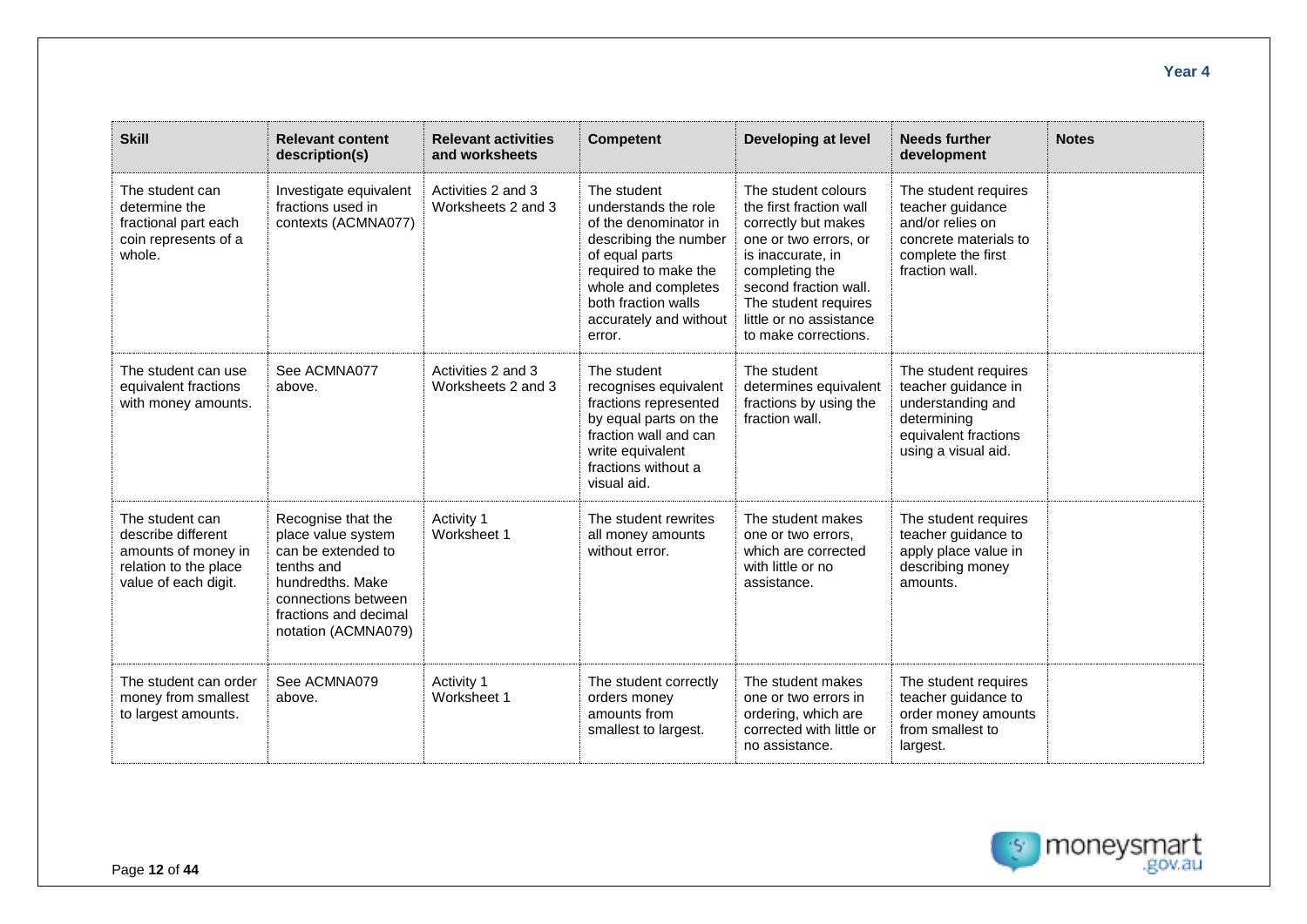| <b>Skill</b>                                                                     | <b>Relevant content</b><br>description(s)                                                                               | <b>Relevant activities</b><br>and worksheets | <b>Competent</b>                                                                                                                                       | Developing at level                                                                                                                                                                                  | <b>Needs further</b><br>development                                                                              | <b>Notes</b> |
|----------------------------------------------------------------------------------|-------------------------------------------------------------------------------------------------------------------------|----------------------------------------------|--------------------------------------------------------------------------------------------------------------------------------------------------------|------------------------------------------------------------------------------------------------------------------------------------------------------------------------------------------------------|------------------------------------------------------------------------------------------------------------------|--------------|
| The student can<br>determine how to pay<br>for an item using<br>notes and coins. | See ACMNA079<br>above.                                                                                                  | Activities 4 and 7<br>Worksheets 4 and 6     | The student correctly<br>determines payment<br>for an item using the<br>least amount of notes<br>and/or coins.                                         | The student correctly<br>determines payment<br>for an item but does<br>not use the least<br>amount of notes<br>and/or coins.                                                                         | The student requires<br>teacher guidance to<br>determine payment<br>for an item using<br>notes and/or coins.     |              |
| The student can use a<br>ruler to measure and<br>compare length.                 | Use scaled<br>instruments to<br>measure and<br>compare lengths,<br>masses, capacities<br>and temperatures<br>(ACMMG084) | Activities 6 and 7<br>Worksheet 6            | The student uses the<br>graduations on a ruler<br>or tape measure to<br>correctly determine<br>and record the<br>dimensions of their<br>shoebox.       | The student makes an<br>occasional error<br>reading and/or<br>recording the<br>graduations on a ruler<br>or tape measure. The<br>student requires little<br>or no assistance to<br>make corrections. | The student requires<br>teacher guidance to<br>read and record the<br>graduations on a ruler<br>or tape measure. |              |
| The student can use<br>scales to measure<br>mass.                                | See ACMMG084<br>above.                                                                                                  | Activities 6 and 7<br>Worksheet 6            | The student uses the<br>graduations on a set<br>of scales to correctly<br>measure and record<br>the mass of an item.                                   | The student makes an<br>occasional error<br>reading and/or<br>recording the<br>graduations on a set<br>of scales. The student<br>requires little or no<br>assistance to make<br>corrections.         | The student requires<br>teacher guidance to<br>read and record the<br>graduations on a set<br>of scales.         |              |
| The student can use<br>centicubes to<br>compare volumes.                         | Compare objects<br>using familiar metric<br>units of area and<br>volume (ACMMG290)                                      | Activities 6 and 7<br>Worksheet 6            | The student uses<br>knowledge of volume<br>to select the most<br>appropriate items<br>based on shape and<br>size to maximise filling<br>their shoebox. | The student uses<br>some knowledge of<br>volume to select items<br>based on shape and<br>size to fill their<br>shoebox.                                                                              | The student does not<br>use any or much<br>knowledge of volume<br>to select items to fill<br>their shoebox.      |              |

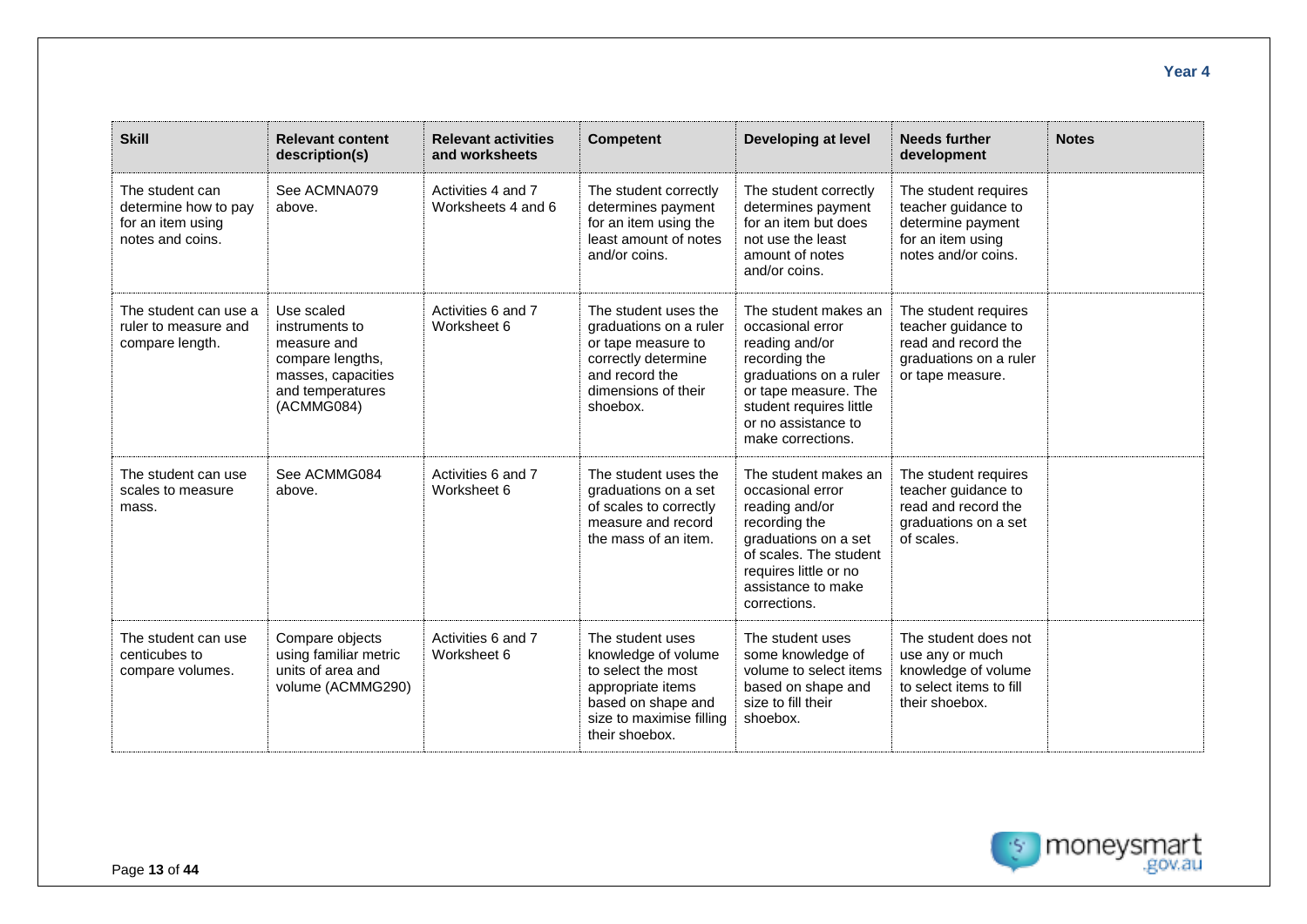# **Teacher notes**

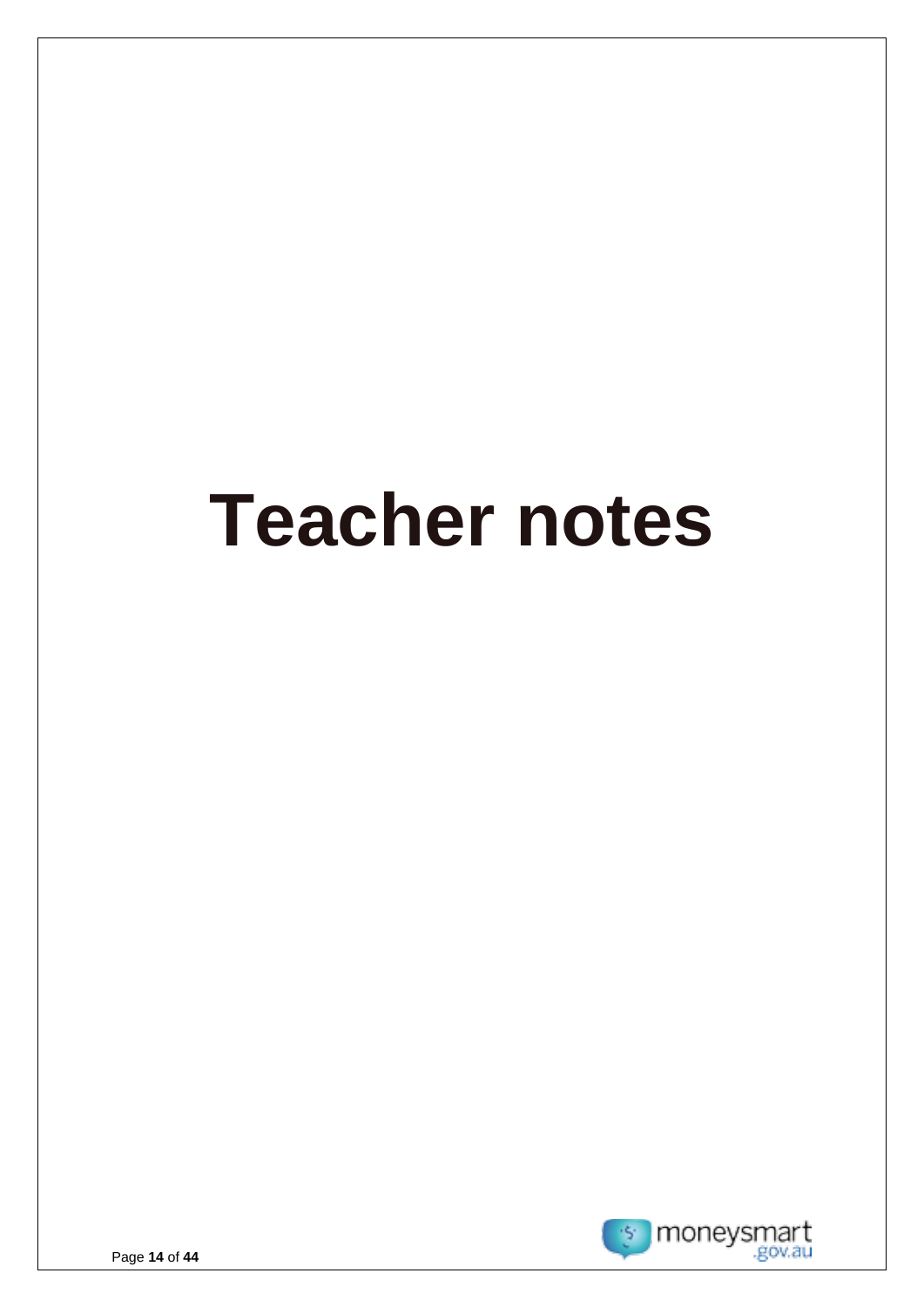## **Introduction: Shoebox of love (60 minutes)**

- A 'shoebox of love' is a based on a project that provides gift-filled shoeboxes to children in need around the world – [Operation Christmas Child by Samaritan's Purse.](https://www.samaritanspurse.org.au/what-we-do/operation-christmas-child/)
- A 'shoebox of love' would ideally contain one item from each of the following six categories: clothing, toys, school materials, personal hygiene, something special and something to love.
- Students must have an understanding of the meaning of 'underprivileged' or 'in need' and the concept of needs and wants.
- If students require a detailed explanation of the concept of 'needs and wants' you may wish to consider the digital resource: Moneysmart's 'Needs and wants' digiactivity and the Year 3 Integrated unit [The house of needs and wants.](https://moneysmart.gov.au/teaching-resources/the-house-of-needs-and-wants?utm_source=teaching-resource&utm_medium=download&utm_campaign=unit-of-work)
- Show YouTube clips from [World Vision](http://www.bing.com/videos/search?q=world+vision+video+clips&qpvt=world+vision+video+clips&FORM=VQFRML#view=detail&mid=D6EB9AE72CB2E9317A05D6EB9AE72CB2E9317A05) to develop students' understanding of Third World countries, and what 'underprivileged' means.
- Locate some of the countries featured on a world map.
- After viewing several clips, create a retrieval chart comparing housing, clothing, food, schooling, entertainment, family income, etc. to highlight the differences in lifestyles between 'underprivileged' children and children in Australia.
- There could be a discussion about the fact that there are 'underprivileged' children in Australia as well.
- Describe the purpose of 'shoeboxes of love'. What do the students understand about the lives of underprivileged children? What differences might shoeboxes of love make to these children? Ask students how they would feel if they sent a child a shoebox of love.
- Brainstorm a list of some of the things that an underprivileged child might like to receive in a shoebox of love. Ask how this list might be different if the project were aimed at the students in the class. As a class, classify the list into needs and wants.
- See the digital resource 'Needs and wants' or the Year 3 Integrated unit 'The house of needs and wants').
- Identify the six categories of suggested items for the shoebox of love (or bring in a shoebox of love that you have made yourself).
- Explain that each student will be given the opportunity to plan a shoebox of love, and that the class might vote on one to create and send, depending on financial limits.
- In order to cover the cost of shoebox items and the postage and handling fees, students will need to know about money. This provides the basis of Activity 1 to Activity 4 in this unit of work.

#### **Note**

The concept of giving can be used as a stimulus for similar activities with a more local focus, which do not necessarily involve spending money on postage.

Teachers may consider sending a shoebox to armed forces personnel serving overseas. There are guidelines for contents, etc available online, and postage is free from Australia Post if under a certain weight. This would be good if students have parents on active service.

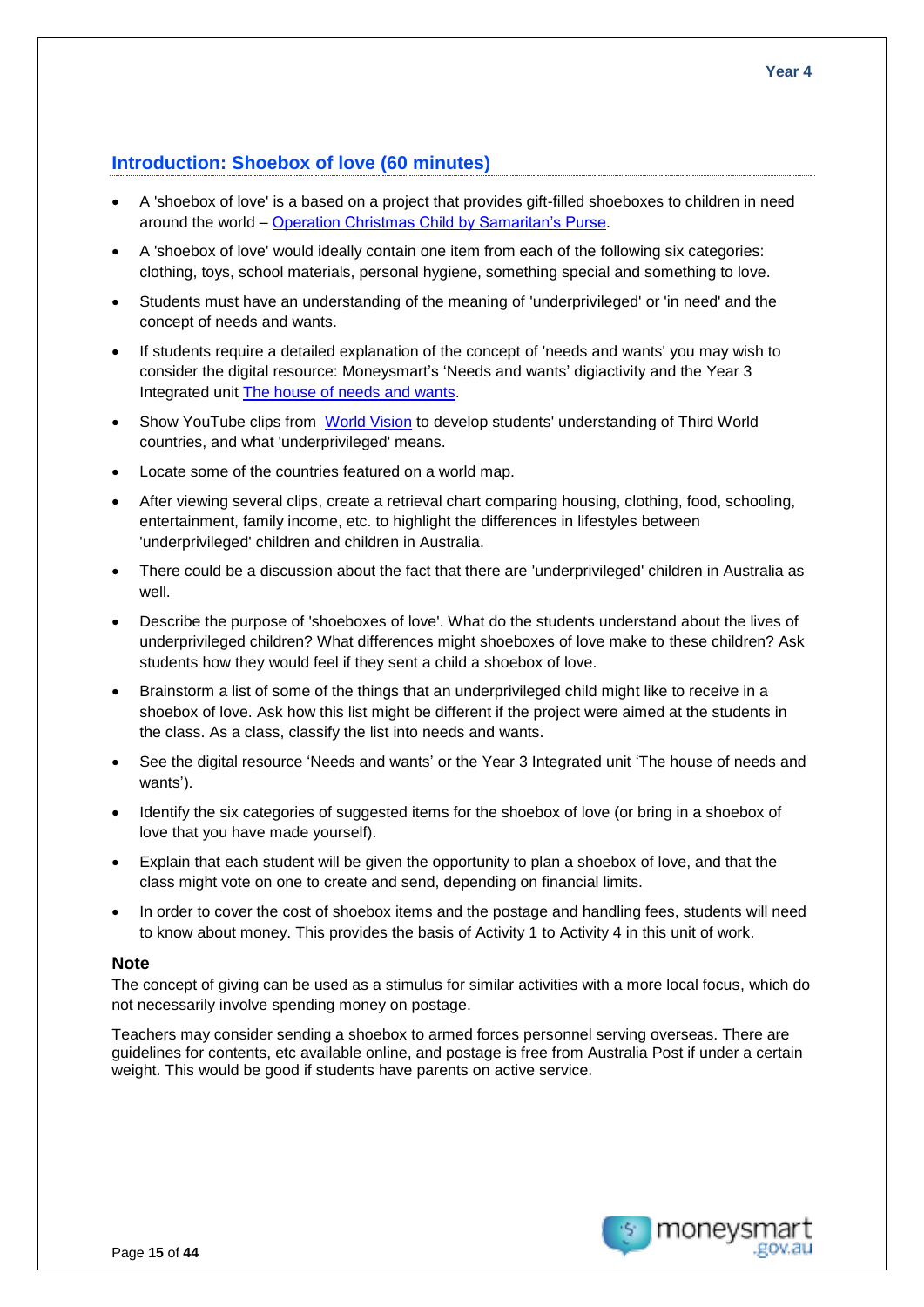## **Activity 1: What do you know about money? (90 minutes)**

- **Warm-up:** Count by 50 cents to 30 dollars.
- Discuss what students know about money you could use a digital mind map program to collect this information. This should include its physical characteristics, different denominations, how it is obtained and what it is used for.
- Explore students' understanding of a 'cashless society' in which money is transferred electronically between various accounts and via systems such as EFTPOS – using credit or debit cards. It should be pointed out that 'credit' is not your money.
- You may wish use the following **digital resources** to inspire students about the topic:
	- **Money match**
	- **Money maps**
	- **Money and people**
- Begin a class **word wall** (brainstormed list) about money.
- Revise the concept of **place value**, and demonstrate the link between place value in number and in money. Name and record some examples, such as:

$$
$76.35 = $70 + $6 + 30c + 5c
$$

- Students work independently on **Worksheet 1: What do you know about money?** to describe different amounts of money in relation to the place value of each digit, and **order** money from smallest to largest amounts. Students also use their understanding of **place value** to complete simple addition and subtraction calculations involving money. In relation to question 6 on **Worksheet 1: What do you know about money?**, consider how realistic students' suggestions were in terms of prices for items.
- **After the worksheet:** Share answers and discuss why some numbers are more difficult to work with than others. Explain that zero signifies that there are no units in that place. Discuss the strategy of initially comparing the whole numbers when ordering money. Some questions and ideas for discussion are:
	- Which numbers were easier/harder to order? Why?
	- What strategies did you use to partition the money amounts into each place value amount?
	- How is partitioning money similar to/different from working with numbers? What calculations were involved?
	- Compare and contrast the suggestions for what could be bought for the different amounts.
	- Discuss whether these suggestions are reasonable.
	- Discuss the benefit of being able to rename amounts of money when calculating. For example:

\$13.25 x 4 can be handled mentally as  $(\$10 \times 4) + (\$3 \times 4) + (20c \times 4) + (5c \times 4)$ 

#### *Diagnostic assessment*

- Assessment questions include:
	- Were students able to transfer their place value knowledge to rename money?
	- Could students complete simple addition and subtraction calculations involving money?
	- How realistic were students' suggestions for the cost of items?

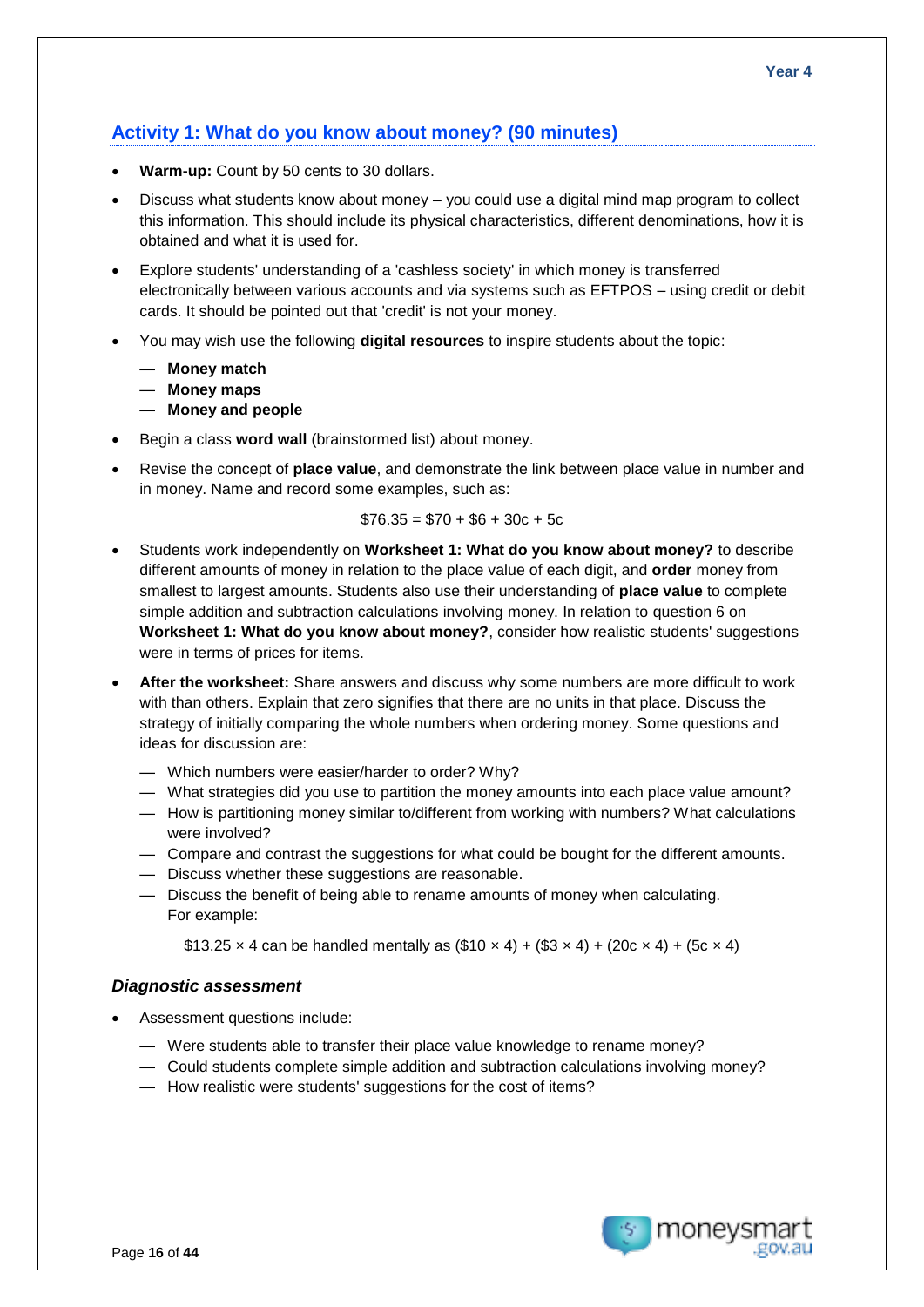## **Activity 2: Money fraction wall (90 minutes)**

- **Warm-up:** Count backwards by 20 cents from 20 dollars.
- Discuss how many of each type of coin is required to make 1 dollar. Revise basic fractions, emphasising the role of the **denominator** in describing the number of equal parts required to make the **whole**. Nominate 1 dollar as the whole, and then discuss what fraction each coin would be in relation to that unit. For example:
	- How many 50c coins are needed to make 1 dollar?
	- Two coins are required, therefore 50 cents is equal to one half (1/2) of a dollar.
	- How many 20c coins are needed to make 1 dollar?
	- Five coins are required, therefore 20 cents is equal to one fifth (1/5) of a dollar.

**Note:** These examples could be demonstrated using pretend coins or coin images on an interactive whiteboard.

- Continue to add to the class **word wall** about money.
- Model how to make a fraction wall using paper folding. Use a long strip of paper to represent one unit (in this case 1 dollar). Cut another strip the same length and fold it evenly in two – each portion representing a half (in this case 50 cents). Continue this folding process, using a new strip of paper for each fraction (representing different coin denominations). [**Hint**: strips that are about 100 centimetres long are the easiest to fold into the various fraction lengths.]
- Students then work with a partner to play 'Build a money fraction wall' and answer questions 2–4 of **Worksheet 2: Money fraction wall**.

### *Game: Build a money fraction wall*

**Aim:** to be the first to colour in every section of the wall

**Players need:** one copy of the money fraction wall artwork per player (see page 2 of **Worksheet 2: Money fraction wall**), a spinner (see instructions on page 3 of **Worksheet 2: Money fraction wall**), a pencil and a paperclip

*(Depending on their ability level, students may use the fraction spinner or the spinner that shows money denominations. For the spinner showing money values, this becomes a matching game.)*

#### **How to play:**

- Player 1 flicks the paperclip at the base of the pencil. When it lands on a fraction on the spinner, player 1 must convert that fraction to its money equivalent – recognising that 1 dollar represents one whole unit.
- Player 1 colours in that portion on their money fraction wall.
- Player 2 takes a turn. And the game continues.
- If a player spins a fraction that is already fully coloured on their money fraction wall, that player can rename the fraction into equivalent fractions. For example, if a 1/5 (or 20 cents) is scored but the player has no uncoloured spaces remaining, then it can be converted into 1/10 and two 1/20 (that is, one 10 cents and two 5 cents). If the fraction cannot be used **completely** by the player, it is forfeited and the player does not colour in any part of their wall for that round.
- The winner is the player who colours in their wall first.

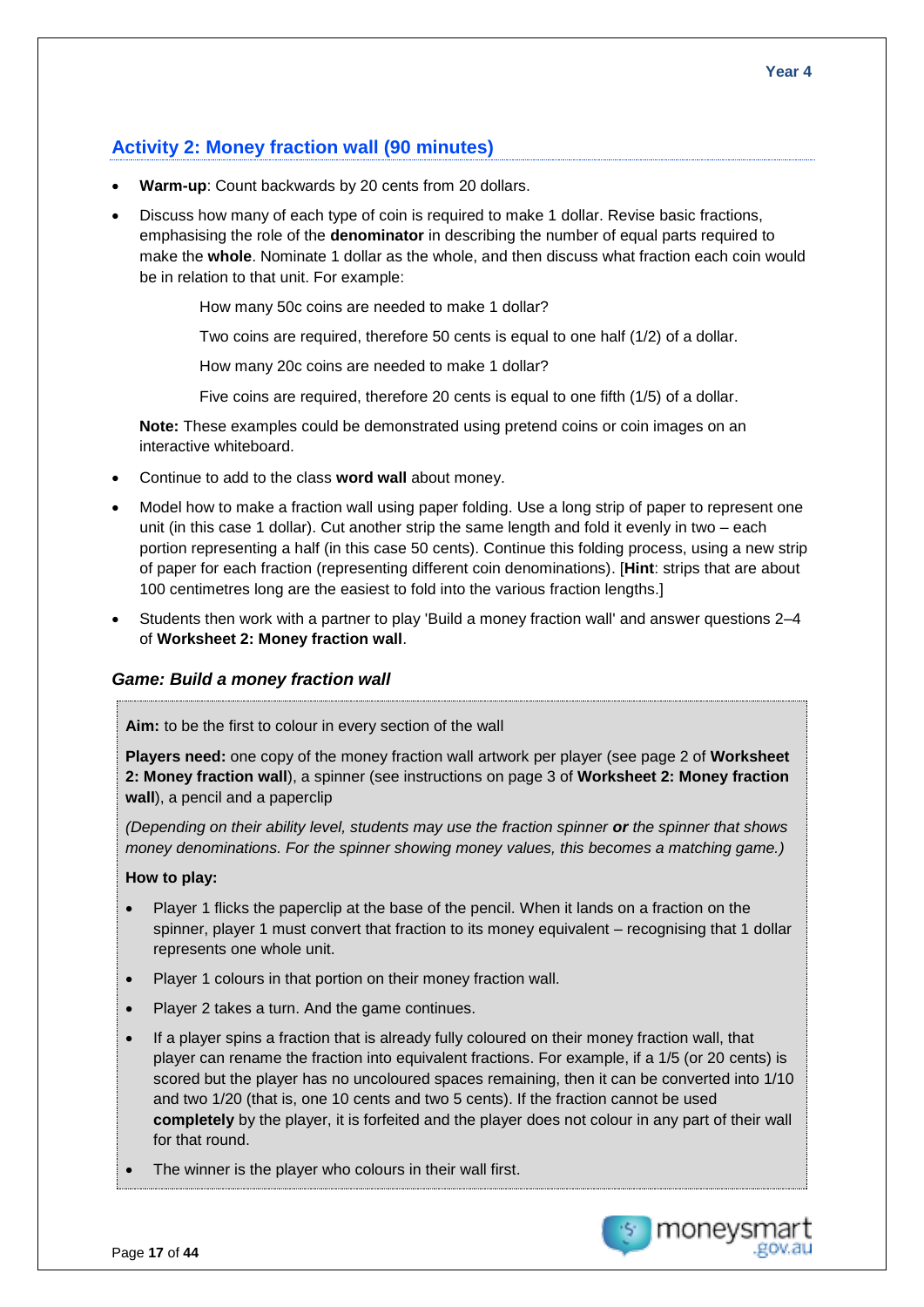- **After the game:** Discuss whether the game relied on skill or chance. Ask students:
	- What strategies did you use for converting fractions to coin equivalents?
	- What information does the denominator provide? What does a **numerator** of '1' mean?
- **Challenge** the students now to think of the whole as 2 dollars, and discuss how each coin will represent a different fraction compared to when the whole was 1 dollar. Using **Worksheet 2: Money fraction wall** have students partition the empty rectangle in question 5 to represent the value of each coin if the whole were 2 dollars.
- Discuss and share strategies for doing this and compare work samples.
	- Were students able to determine the fractional part that each coin represented when 2 dollars was equal to a whole?
	- How well did students understand the role of the denominator in this activity?

## **Activity 3: Coin trading (60 minutes)**

- **Warm-up:** Ask students to imagine that you have four different coins in your pocket. What might their total value be?
- Revise the range of coins in the Australian currency using real/play money. Discuss how many of each are required before they can be traded for a coin of higher value – for example, five 20c coins can be traded for a \$1 coin; four 5c coins can be traded for a 20c coin.
- Discuss the concept of 'small change' and the disadvantages of carrying large quantities of coins in purses and pockets. Explain that some people empty their small change into a jar every night as a method of saving.
- Continue to add to the class **word wall** about money.
- Model how to play the coin trading game.

### *Game: Coin trading*

**Aim:** to *trade* collections of lower-valued coins for one higher-valued coin whenever possible. This means students always have the fewest possible coins in play. The winner is the first student to collect a \$2 coin.

Alternatively, the game can end when a student reaches 5 dollars or after a specified playing time – the winner being the student with the most money, on the condition that there is no other coin trade possible.

Players use the tally sheet in **Worksheet 3: Coin trading** to keep track of their 'winnings'.

**Players need:** six-sided money die with the markings 5c, 5c, 10c, 10c, 20c, 50c (use stick-on labels to adapt a standard die); toy coins or counters (multiples of 5c, 10c, 20c, 50c, \$1 and \$2); and the tally sheet in **Worksheet 3: Coin trading**.

#### **How to play:**

- Students play the game in groups of three, with one student as the banker. The banker's role is to hand out and trade the coins, and ensure that the game is played according to the rules. Players can swap roles after each round.
- Player 1 rolls the die. The banker provides one toy coin or counter to the value of the amount thrown. The coin is placed on the tally sheet in **Worksheet 3**.
- Player 2 rolls the die, and follows the actions taken by player 1.

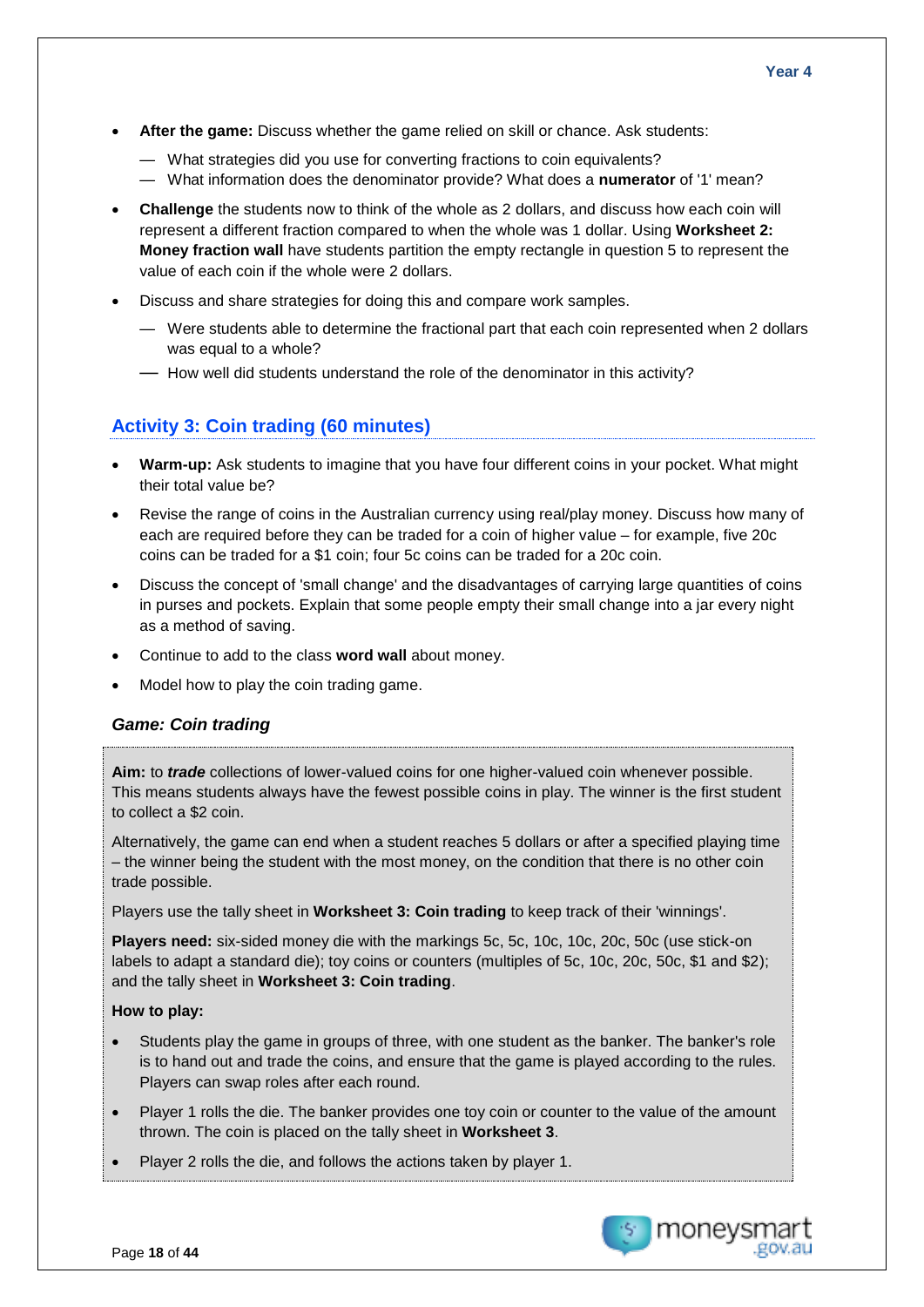- Player 1 rolls the die again. If the two 'coins' accumulated by this player can be traded for one single coin of a higher denomination, the player requests a trade from the banker. For example, two 10c coins can be traded for one 20c coin.
- Players continue taking turns rolling the die and trading whenever possible until one player is able to trade for a \$2 coin. That player wins the round.
- Play three rounds, so that each player has a turn at being the banker.
- **During the game:**
	- Did students recognise when to trade their coins?
	- How well could students articulate what they were doing?
- **After the game:** Discuss whether the game relied on skill or chance. Ask students:
	- What does a player need to roll on the die to get to 2 dollars with the fewest number of throws?
	- What coins would they collect and trade?
	- How does this compare to what a player needs to throw to get to 2 dollars in the greatest number of throws?
	- How might the game change if the winner were the first student to collect \$1.50 or 3 dollars?
- Explain the benefit of trading multiple small denominations of currency for fewer, larger denominations. Ask students to give examples of when this might occur in real-life situations.
- Tell students that shop assistants are trained to minimise the number of coins given in change to customers. Ask students to suggest why this might be.

## **Activity 4: Rounding and giving change (90 minutes)**

- **Warm-up:** Independently list coins of different values that together total \$2.50.
- Discuss the practice of **rounding** to the nearest 5 cents in everyday financial transactions. Explain that Australia's currency used to have 1c and 2c coins, and prices often still reflect this. For example, a supermarket item may be priced at 89 cents, even though we do not have coins equal to this exact amount. Explore supermarket price catalogues to demonstrate this. Explain that petrol is sold by volume, and fruit and vegetables are mostly sold by weight; the price of these items is usually rounded, because getting a final digit of zero or five is not guaranteed.
- Ask students what they know about other currencies.
- Continue to add to the class **word wall** about money, including other currencies.

#### *Rounding to the nearest 5 cents*

Use a number line to model rounding to the nearest 5 cents.

#### *Rounding rules*

- Amounts that end in 0 or 5 stay the same.
- Round down amounts that end in 1 or 2.
- Round up amounts that end in 3 or 4.
- Round down amounts that end in 6 or 7.
- Round up amounts that end in 8 or 9.

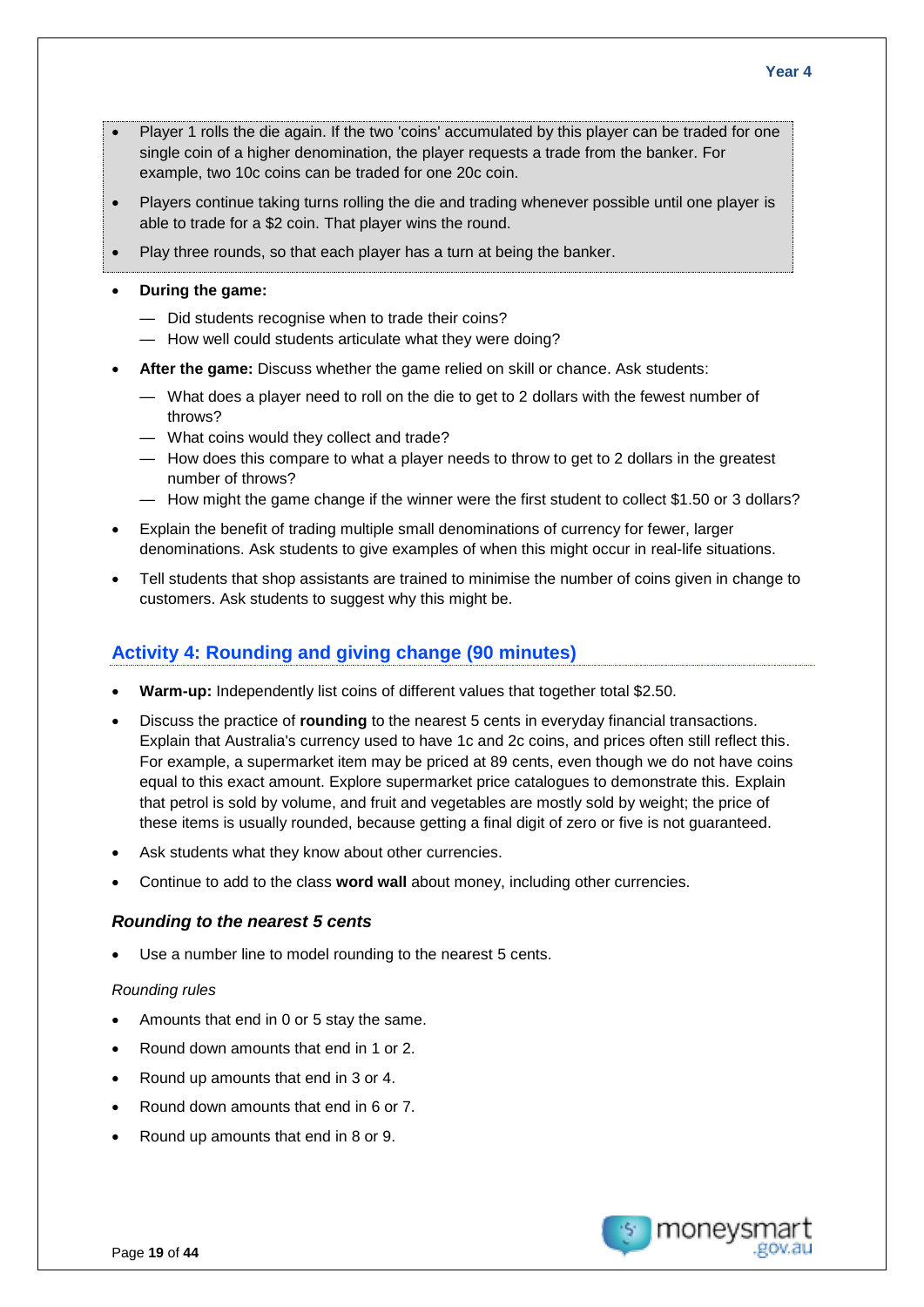$$1$ 



*'Counting on' using the empty number line*

• Demonstrate how to *count on* using an *empty number line* in order to give change.

• Consider an item that costs 55 cents, which is paid for with 1 dollar. How can students work out how much change is owed? Use an empty number line. Write the cost at the left-hand end of the number line and the proffered amount at the right-hand end.

• Start the 'jumps' from the cost and count on 5 cents from 55 cents to 60 cents, then count on by tens to 1 dollar. Tally the numbers above the number line to get the answer – 45 cents change.

#### **Note**

Students may offer other solutions, such as 20 cents, 20 cents then 5 cents; the answer will still be the same.



- Give students practice in rounding and giving change through role-playing using real/play money.
- Using real/play money, students work independently to complete the questions in **Worksheet 4: Rounding and giving change**. Encourage students to draw empty number lines to support their thinking when calculating change. This activity offers suggestions for items that could be included in the class shoebox of love.
- **After the worksheet:** Invite students to share their answers and nominate students to demonstrate their solution on the board using an empty number line. In question 6 from **Worksheet 4: Rounding and giving change**, consider the combinations of notes and coins that students may have used to pay for the items.
	- Highlight the efficiency of minimising the notes and coins involved.
	- Discuss the benefit of having a mental image of an empty number line when making mental calculations. Similarly, remind students that **estimating** answers can help to reduce errors. Ask students to identify and explain which items on the worksheet they think would be most appropriate for their shoebox of love.

#### *Formative assessment*

- Collect students' work.
	- Were students able to round to the nearest 5 cents?
	- How well did they use the empty number line when calculating change?
	- How efficient were students' suggestions about the notes and coins that might be used as payment?
- Remind students that we round up or down in Australia because we no longer have 1c and 2c coins. Build on earlier discussions about other currencies and ask students if they know whether

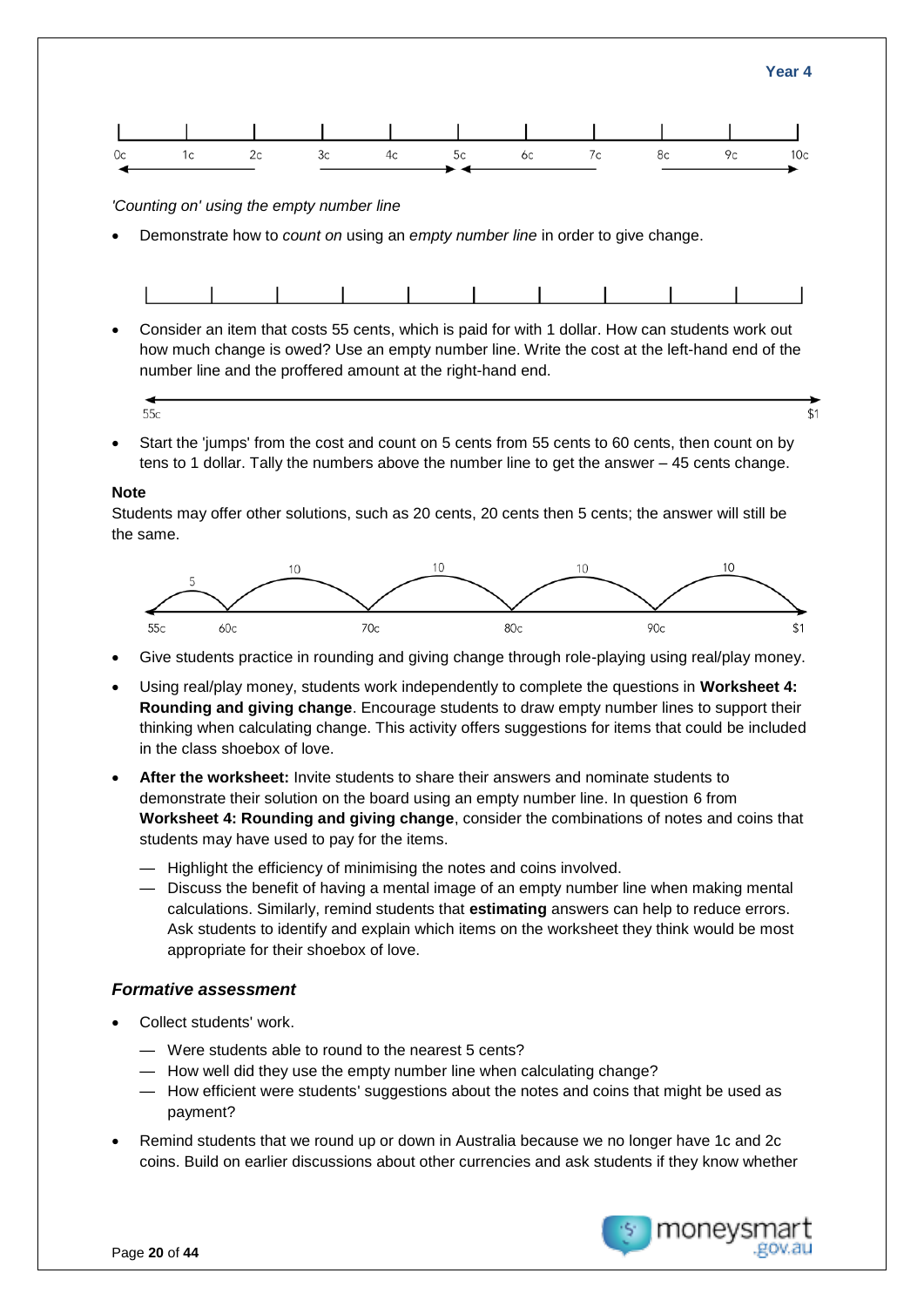the same situation exists in other countries. Students could be encouraged to ask parents and caregivers about other currencies, and perhaps bring some sample currencies into class.

#### *Note*

Year 2 Mathematics [unit of work: Kieren's coin](https://moneysmart.gov.au/teaching-resources/kieren-s-coin-unit-of-work?utm_source=teaching-resource&utm_medium=download&utm_campaign=unit-of-work) deals with other currencies. Year 3 Mathematics [unit](https://moneysmart.gov.au/teaching-resources/sal-s-secret-unit-of-work?utm_source=teaching-resource&utm_medium=download&utm_campaign=unit-of-work)  [of work: Sal's secret](https://moneysmart.gov.au/teaching-resources/sal-s-secret-unit-of-work?utm_source=teaching-resource&utm_medium=download&utm_campaign=unit-of-work) provides strategies for giving change.

#### **Activity 5: What could you buy for your shoebox? (90 minutes)**

• **Warm-up:** Play 'Make the largest/smallest amount'. Write the numbers from zero to nine separately on small pieces of card, and place them in an opaque bag or box. Take four digits out and ask students to write each digit randomly in a blank box in their own copy of the following boxes:

## $$ \square \square \square \square$

Students aim to create the largest/smallest amount (as agreed prior to beginning the activity).

- Discuss how the price of similar goods may vary from store to store (and from store to market, store to online retailer, and so on). Talk about possible reasons for this price variance. Use junk mail catalogues, newspaper advertisements or online resources to demonstrate how to compare the prices of similar items. Introduce the term 'unit pricing' and explain that it helps people make comparisons of items. For information on unit pricing consider the following websites:
	- [ACCC's Introducing Unit Pricing](http://www.accc.gov.au/system/files/Introducting%20Unit%20Pricing.pdf)
	- [ACCC Grocery Unit Prices](https://www.accc.gov.au/consumers/groceries/grocery-unit-prices)
- Using **Worksheet 5: What could you buy for your shoebox?**, allocate each student one category from the six categories in the shoebox of love: clothing, personal hygiene, school materials, toys, something special and something to love. Students with the same category form groups to brainstorm items that could be included in their category. Each student nominates three brainstormed items that they are interested in pricing. Students estimate volume or capacity of their potential items and consider what might fit, what needs to be cut down, etc.
- Students work independently to research the price of each of their items from three different vendors. This can be done by looking at newspapers, magazines, junk mail catalogues and/or the internet. You should verify the content and address of internet sites before directing students to them. Students then complete the tables in **Worksheet 5: What could you buy for your shoebox?** to compare the three different prices and suggest possible reasons for them. Students calculate the potential savings associated with shopping around.
- **After the activity:** Discuss any benefits achieved from shopping around. Discuss the factors that might influence whether a person is able to shop around. Highlight the importance of comparing like with like when doing this activity and consider unit pricing where appropriate.

#### *Formative assessment*

- Collect students' work.
	- How did students identify items that were 'similar' across different vendors?
	- How well could students explain and demonstrate their calculations and thinking?
	- What strategies did students use to compare prices?

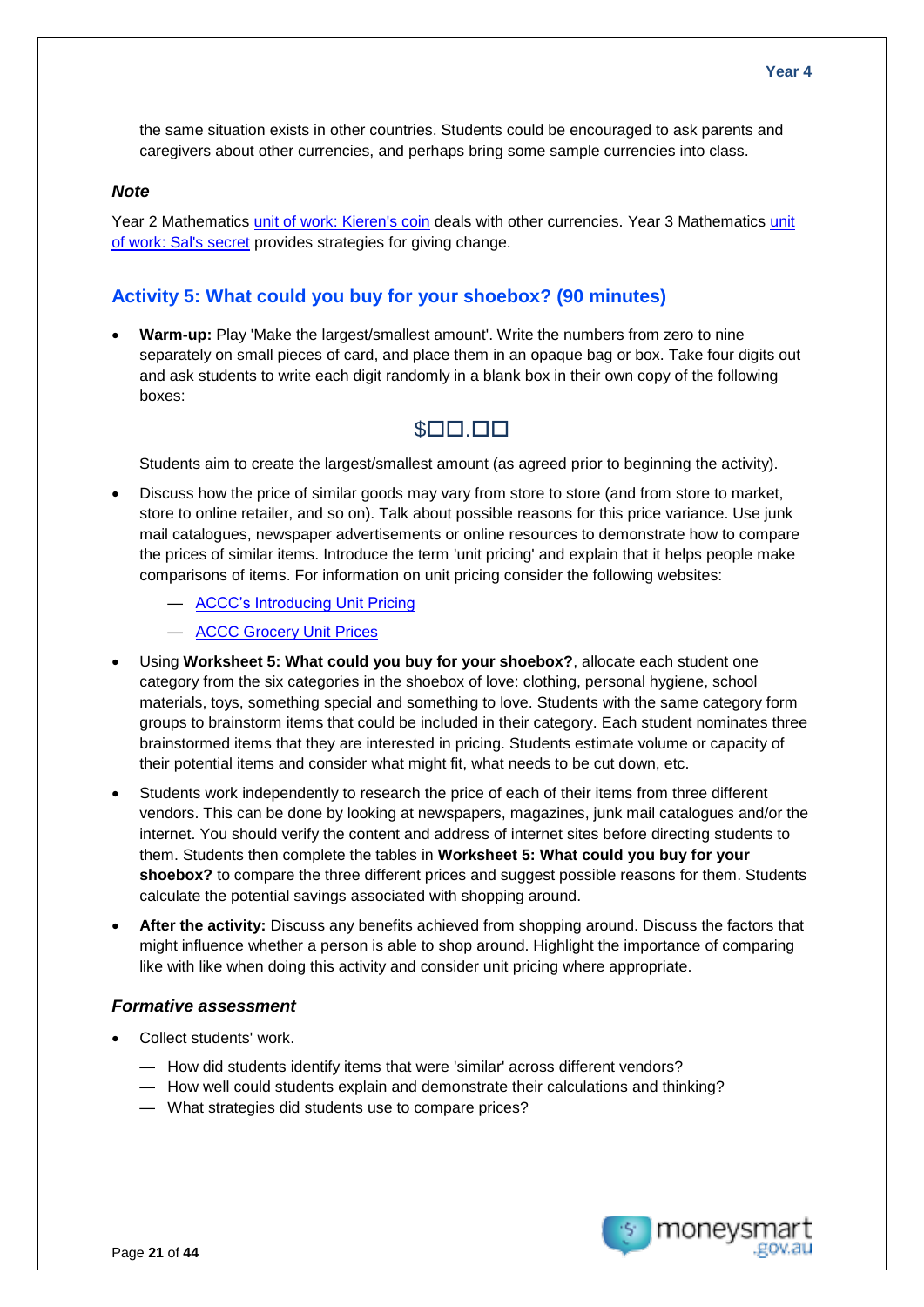## **Activity 6: Shopping around (60 minutes)**

- Students work in groups based on the category they researched in Activity 5. Students work with their completed tables from that activity. Each group lists on butcher's paper all the items that they researched, in order from most to least expensive (e.g. brush \$18.50, comb \$15, brush \$12, hair ties \$10, etc.). Display these lists in the classroom so that the whole class can use them. Questions and directions include:
	- Discuss the interesting features of each list.
	- Which category is the most/least expensive?
	- Which category has the greatest/least variety of items?
	- Was it difficult to find the price of any items?
	- Discuss why this was the case.
- What was the total cost of a shoebox of love?
- Students consider the capacity of their shoebox. Introduce the concept of volume and potential items that would fit snugly, utilising space. Students should consider shape and determine which shapes are more likely to fit into the box and suggest reasons why.
- Fill the shoebox with centimetre cubes. Start with the bottom layer. Ask students:
	- Do we need to fill the box to work out how many cubes?
	- Is there another way?
- Use centimetre cubes to mirror the shapes of potential objects for the shoebox.
- This is a good opportunity to practise estimating the volume of an object with irregular shapes and using the centimetre cubes to try to verify the estimation.
- Check the results of the cube activity in working out the volume of the shoebox and contents by using a ruler or tape measure to verify their volumes.
- The digital resource: [Helping out](https://moneysmart.gov.au/teaching-resources/helping-out?utm_source=teaching-resource&utm_medium=download&utm_campaign=unit-of-work) will give students more exposure to the notion of helping others.

## **Activity 7: A plan for your shoebox of love (30 minutes)**

Students use **Worksheet 6: Presenting a plan for your shoebox of love** to guide them in this activity.

- Discuss with the class to decide on an imaginary recipient of a shoebox of love. Students consider gender and age, then use the research from Activity 5. Students identify a maximum amount of money to be spent on the box. A summary of all aspects of the shoebox is presented to the class.
- Consider the options for the presentation of this activity, such as a PowerPoint show or a poster. As a class, discuss the criteria for the successful completion of this task. These are:
	- Ensure the contents of your shoebox are relevant to the age and gender of the recipient.
	- Choose one item from each of the six categories (from the lists created in Activity 5).
	- Explain why you chose each item. (This might relate to the cost, or to the benefit for the recipient.)
	- Show how you calculated the total cost of the contents of the shoebox.
	- Show at least two different combinations of notes and coins you could use to pay for the contents; you could either draw the combinations, list them or use pretend money (if your final presentation is on a poster).

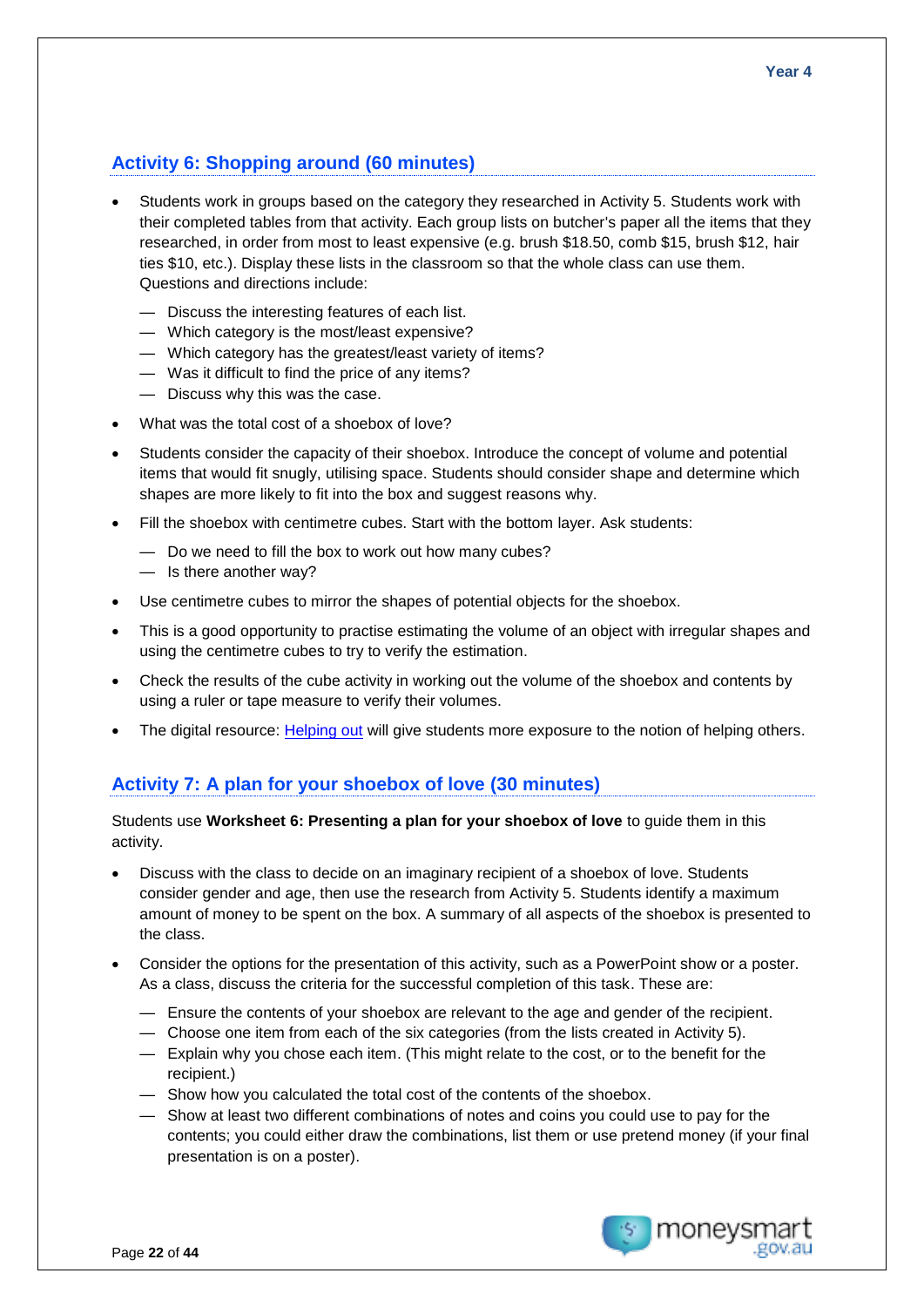- Show how you would calculate the change due from the maximum amount set by your teacher.
- Present your work clearly.

The introduction to this unit suggested that the class might vote for the plan of one shoebox to actually create and send. This would be a suitable completion point to the unit but should be considered in the context of the school setting. If you decide to do this, it is suggested that you send a letter to parents/carers asking for some money but suggesting that children have to do some work for it in return.

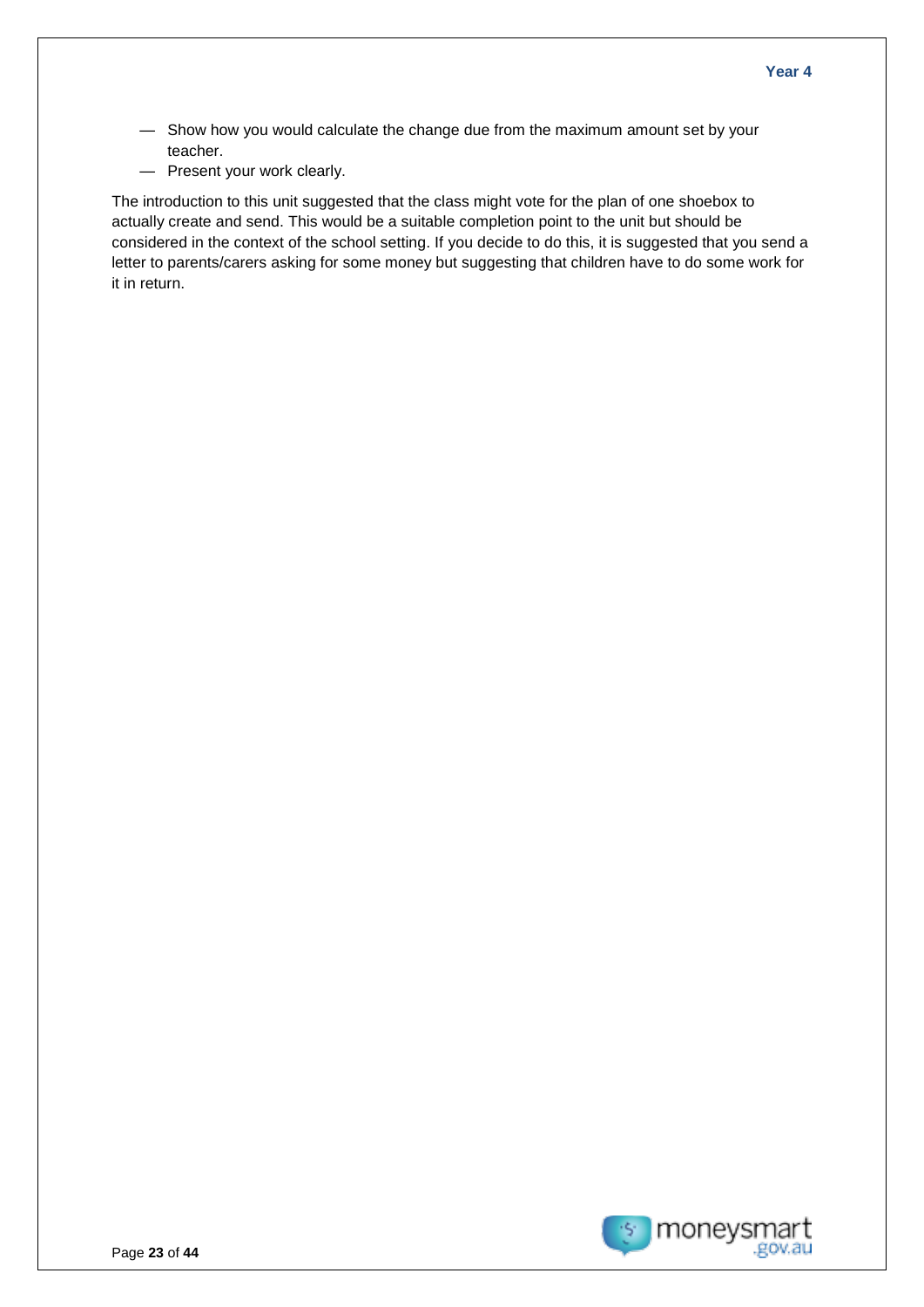# **Worksheets**

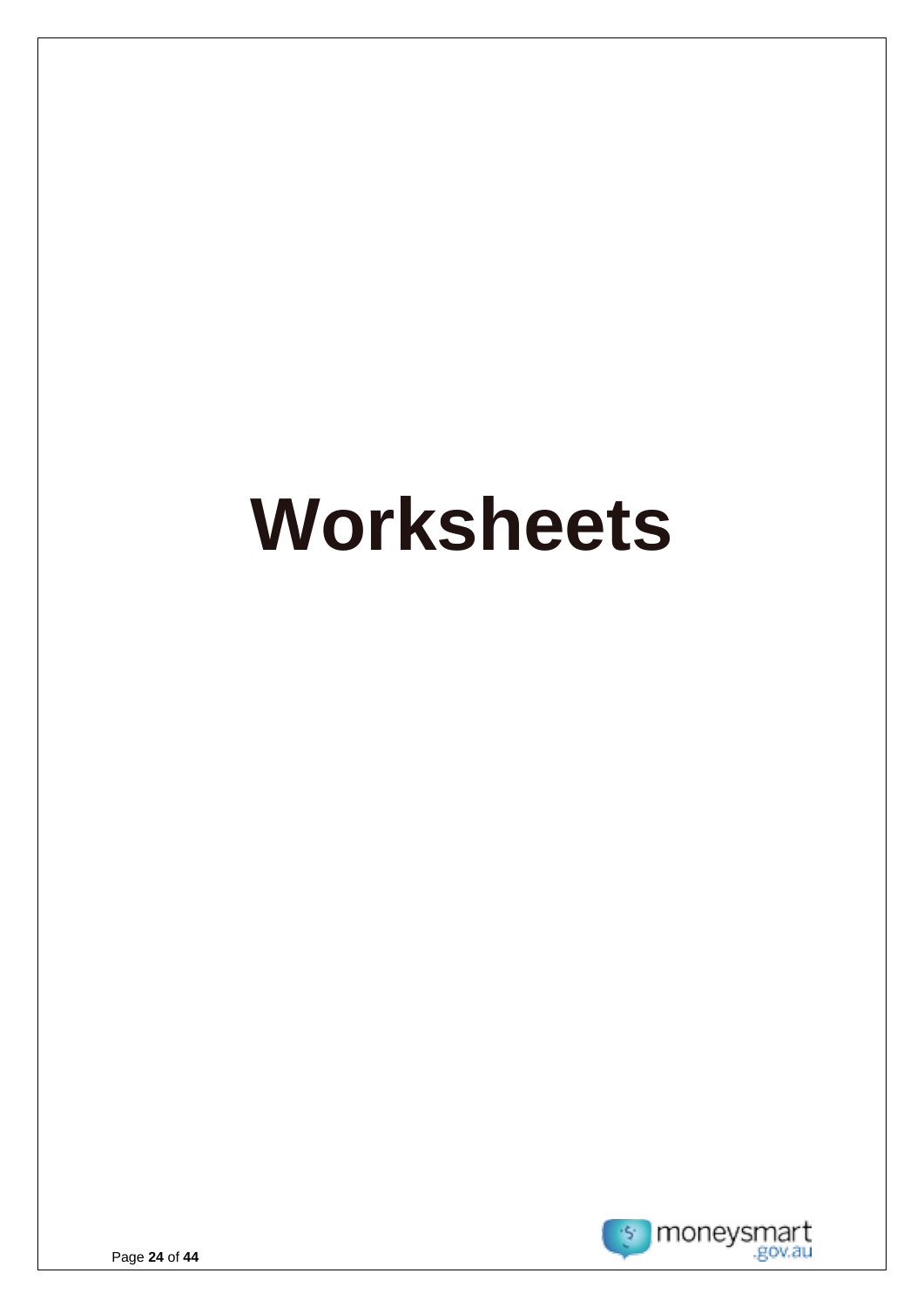## **Worksheet 1: What do we know about money?**

Use your knowledge of place value to answer these questions about money.

1. Rewrite the following amounts to show the true value of each digit. The first one has been done for you.

 $$76.35 = $70 + $6 + 30c + 5c$  $$27.85 =$  $$127.15 =$ \$30.45 = \_\_\_\_\_\_\_\_\_\_\_\_\_\_\_\_\_\_\_\_\_\_\_\_\_\_\_\_\_\_\_\_\_\_\_\_\_\_\_\_\_\_\_\_\_ \$204.65 = \_\_\_\_\_\_\_\_\_\_\_\_\_\_\_\_\_\_\_\_\_\_\_\_\_\_\_\_\_\_\_\_\_\_\_\_\_\_\_\_\_\_\_\_ \$103.05 = \_\_\_\_\_\_\_\_\_\_\_\_\_\_\_\_\_\_\_\_\_\_\_\_\_\_\_\_\_\_\_\_\_\_\_\_\_\_\_\_\_\_\_\_ 2. Rewrite the following amounts in order from smallest to largest. \$3.15 \$34.35 \$41.50 \$5.05 \$30.15 \$13.45 \$105.45 \_\_\_\_\_\_\_\_\_\_\_\_\_\_\_\_\_\_\_\_\_\_\_\_\_\_\_\_\_\_\_\_\_\_\_\_\_\_\_\_\_\_\_\_\_\_\_\_\_\_\_\_\_ 3. Calculate the total of the three smallest amounts in question 2. \_\_\_\_\_\_\_\_\_\_\_\_\_\_\_\_\_\_\_\_\_\_\_\_\_\_\_\_\_\_\_\_\_\_\_\_\_\_\_\_\_\_\_\_\_\_\_\_\_\_\_\_\_ 4. Calculate the total of the three largest amounts in question 2. \_\_\_\_\_\_\_\_\_\_\_\_\_\_\_\_\_\_\_\_\_\_\_\_\_\_\_\_\_\_\_\_\_\_\_\_\_\_\_\_\_\_\_\_\_\_\_\_\_\_\_\_\_

5. Calculate the difference between the largest amount and the smallest amount in question 2.

\_\_\_\_\_\_\_\_\_\_\_\_\_\_\_\_\_\_\_\_\_\_\_\_\_\_\_\_\_\_\_\_\_\_\_\_\_\_\_\_\_\_\_\_\_\_\_\_\_\_\_\_\_

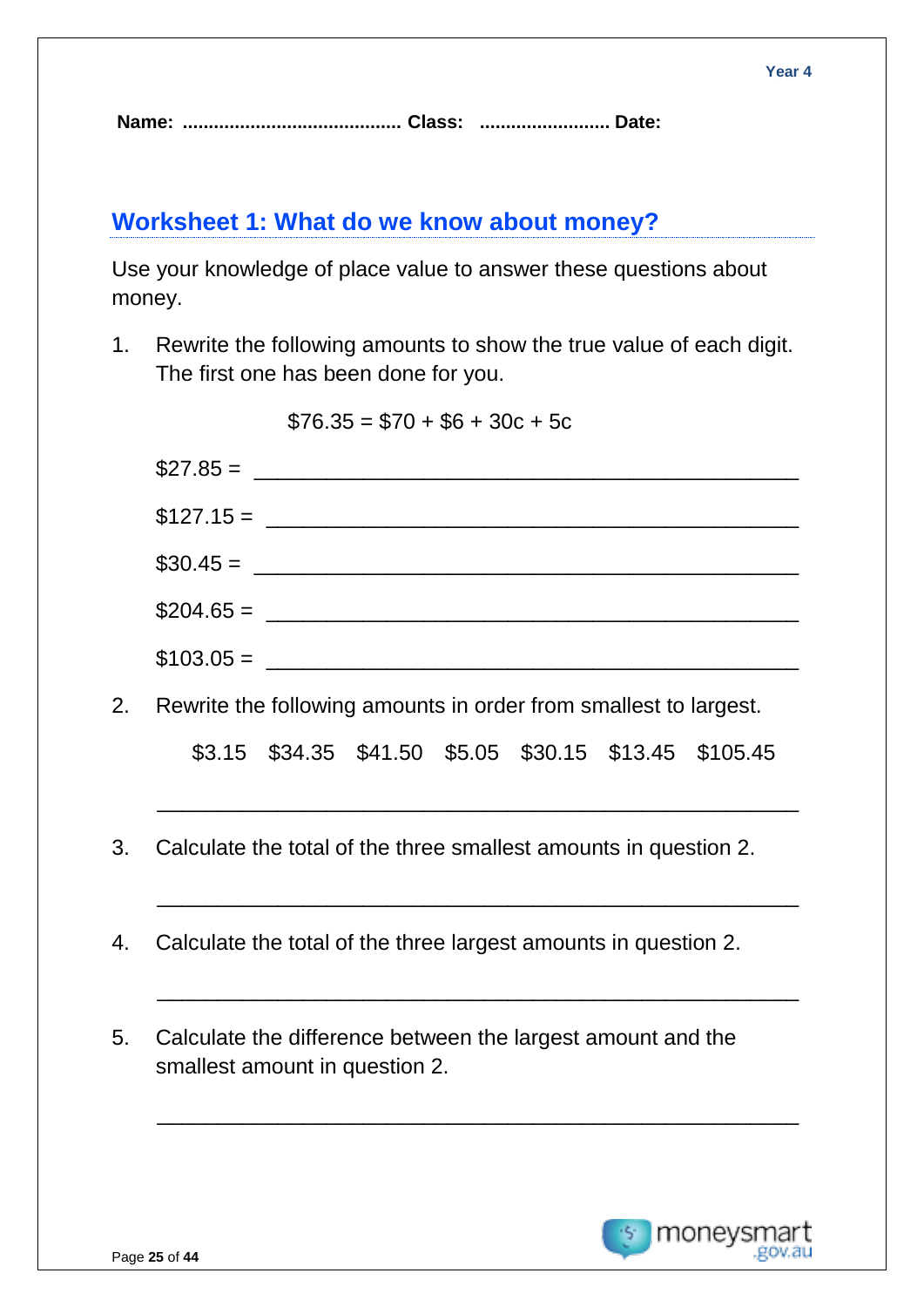6. Choose three amounts from question 2 and write them in the first column of the table below. Beside each amount, name an item for the shoebox of love that would cost about that much.

| <b>Amount of money</b> | Item that would cost about this much |
|------------------------|--------------------------------------|
|                        |                                      |
|                        |                                      |
|                        |                                      |

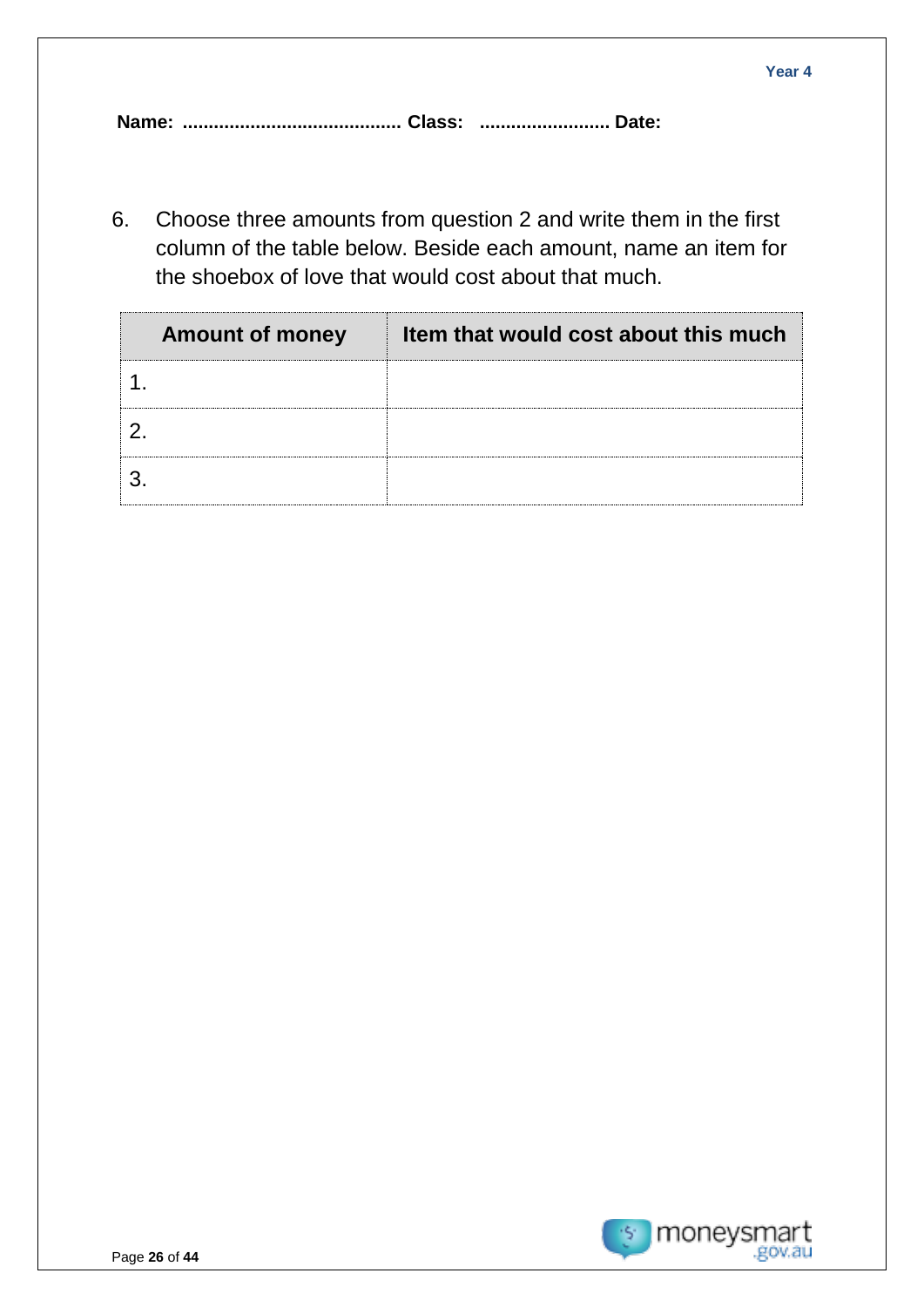# **Worksheet 2: Money fraction wall**

1. Play 'Build a money fraction wall' with a partner.

## *Game: Build a money fraction wall*

**Aim:** To be the first to colour in every section of your wall

**You will need:** one copy of the 'Money fraction wall' (see second page of this worksheet) per player, one spinner per player (see third page of this worksheet) copied onto light card and cut out, a paperclip, a pencil

**How to play:** Place a pencil point on the centre of the spinner with a paperclip around the point (see Figure 1). Flick the paperclip to make it spin. If playing with a spinner showing fractions, convert the fraction that it lands on into a money value (based on 1 dollar representing a whole unit) and colour in a matching section on your 'Money fraction wall'. If playing with a spinner showing money values, colour in a matching section on your wall. Your teacher will explain all the rules.



FIGURE 1: Using the spinner

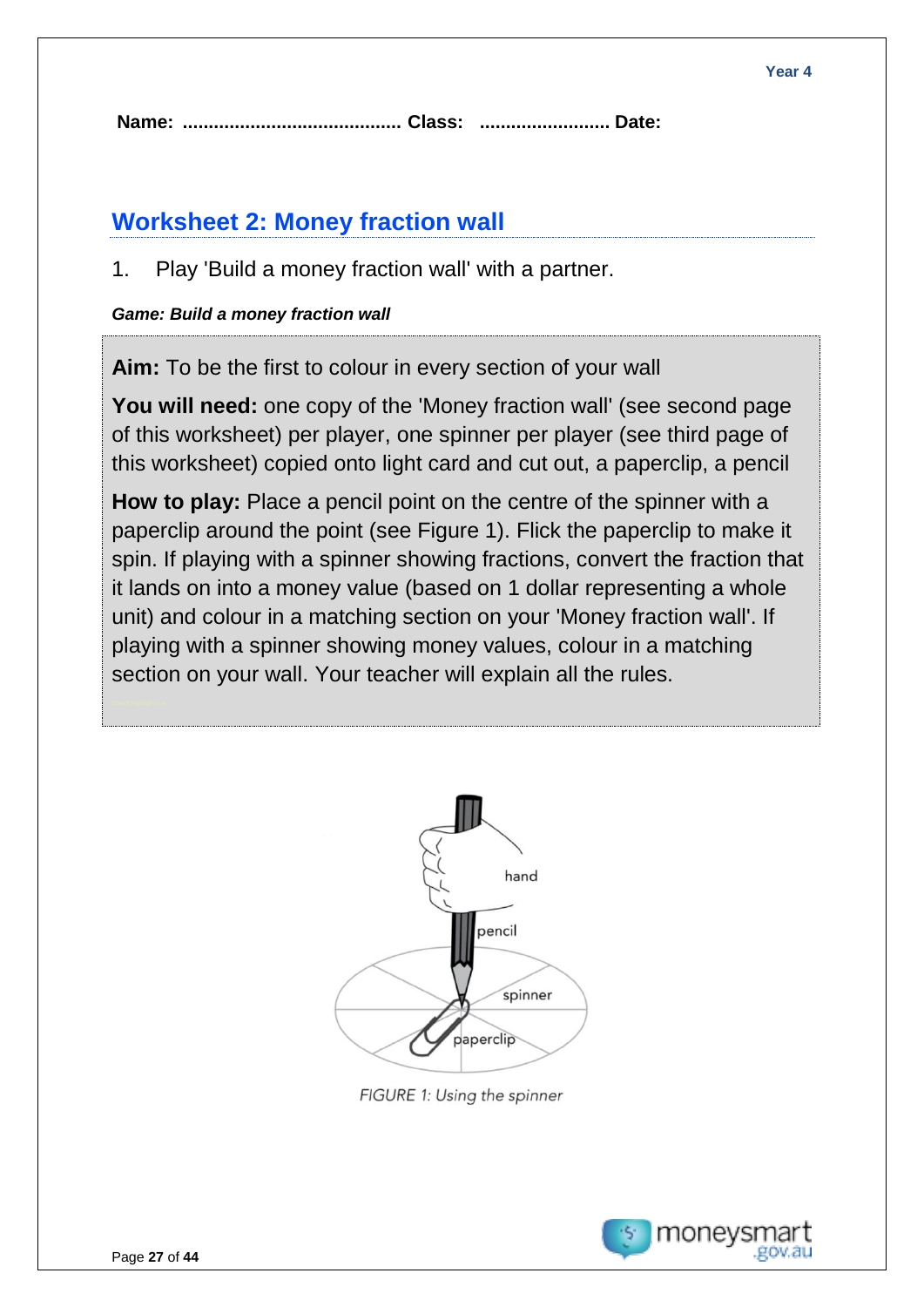## *Money fraction wall artwork*

Each player will need one copy of the money fraction wall artwork for the 'Build a money fraction wall' game.



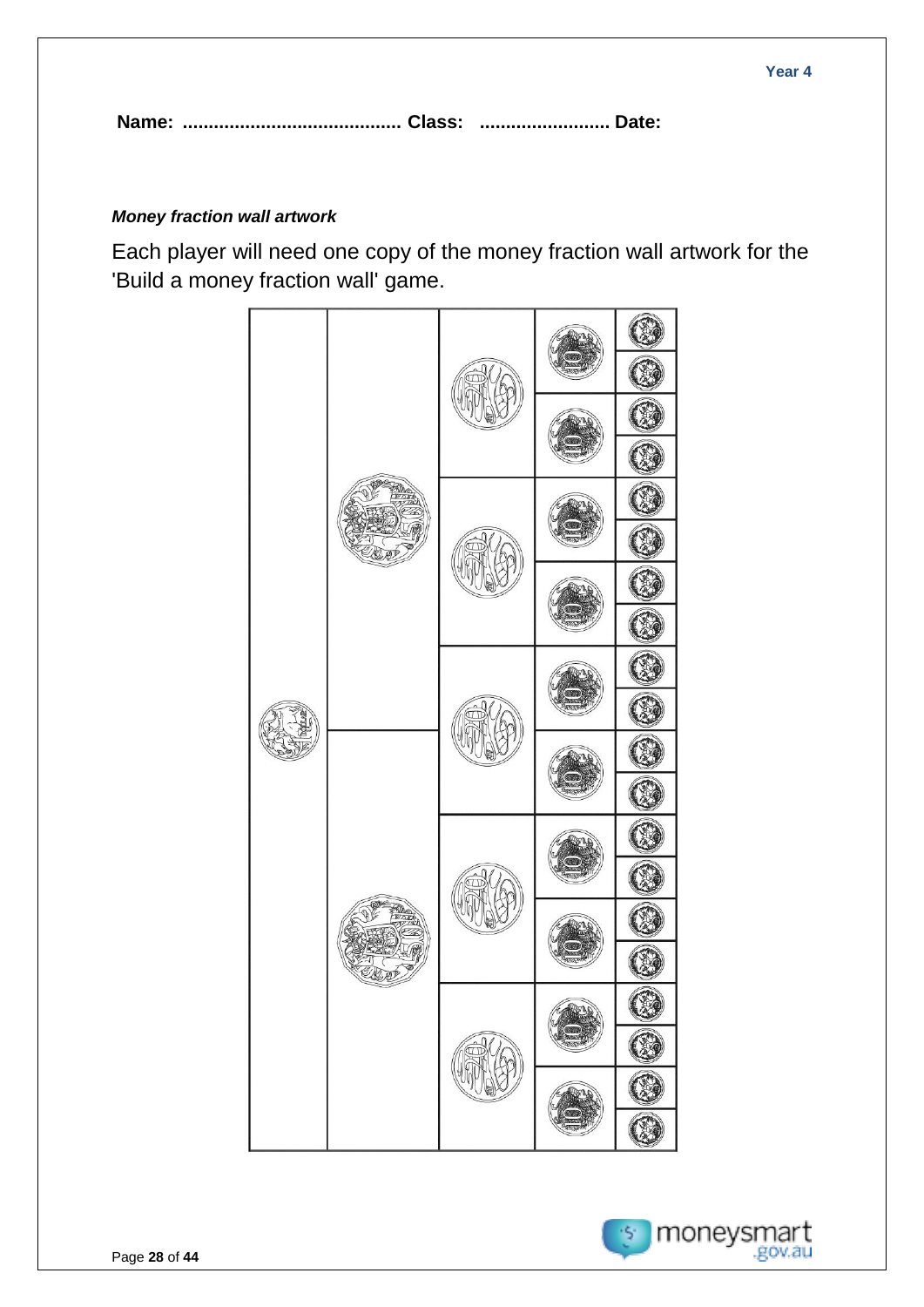## *Spinners*

Each player will need one copy of a spinner, copied onto light card and cut out, to play the 'Build a money fraction wall' game. Players will either use the spinner showing fractions **or** the spinner showing money values. Players will also need a pencil and a paperclip to use the spinner.

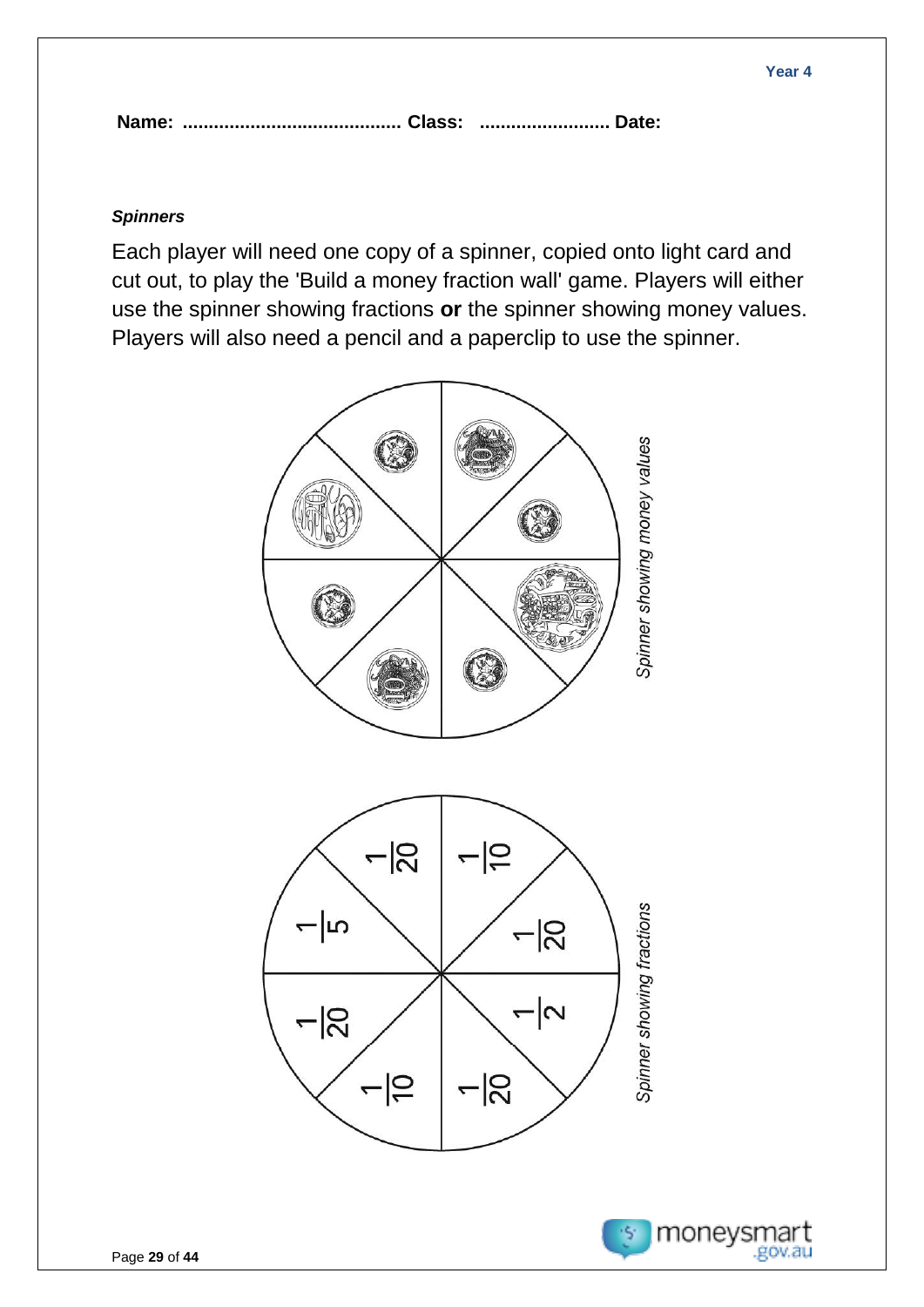2. How many of each of the following fractions are there in one whole? a. halves \_\_\_\_\_\_\_\_\_\_\_\_\_\_\_\_\_\_\_\_\_\_\_\_\_\_\_\_\_\_\_\_\_\_\_\_\_\_\_\_\_\_ b. fifths \_\_\_\_\_\_\_\_\_\_\_\_\_\_\_\_\_\_\_\_\_\_\_\_\_\_\_\_\_\_\_\_\_\_\_\_\_\_\_\_\_\_\_\_ c. tenths **comes that the component of the component of the component of the component of the component of the component of the component of the component of the component of the component of the component of the component** d. twentieths \_\_\_\_\_\_\_\_\_\_\_\_\_\_\_\_\_\_\_\_\_\_\_\_\_\_\_\_\_\_\_\_\_\_\_\_\_\_\_ 3. Write down how many: a. twentieths make 1/5 \_\_\_\_\_\_\_\_\_\_\_\_\_\_\_\_\_\_\_\_\_\_\_\_\_\_\_\_\_\_\_\_ b. tenths make 1/2 \_\_\_\_\_\_\_\_\_\_\_\_\_\_\_\_\_\_\_\_\_\_\_\_\_\_\_\_\_\_\_\_\_\_\_ c. tenths make  $1/5$ d. twentieths make 1/10

- 4. Circle the larger fraction in each pair. Use the money fraction wall to help.
	- a. 1/20 1/2
	- b. 1/5 1/10
	- c. 1/2 1/5
	- d. 1/10 1/20

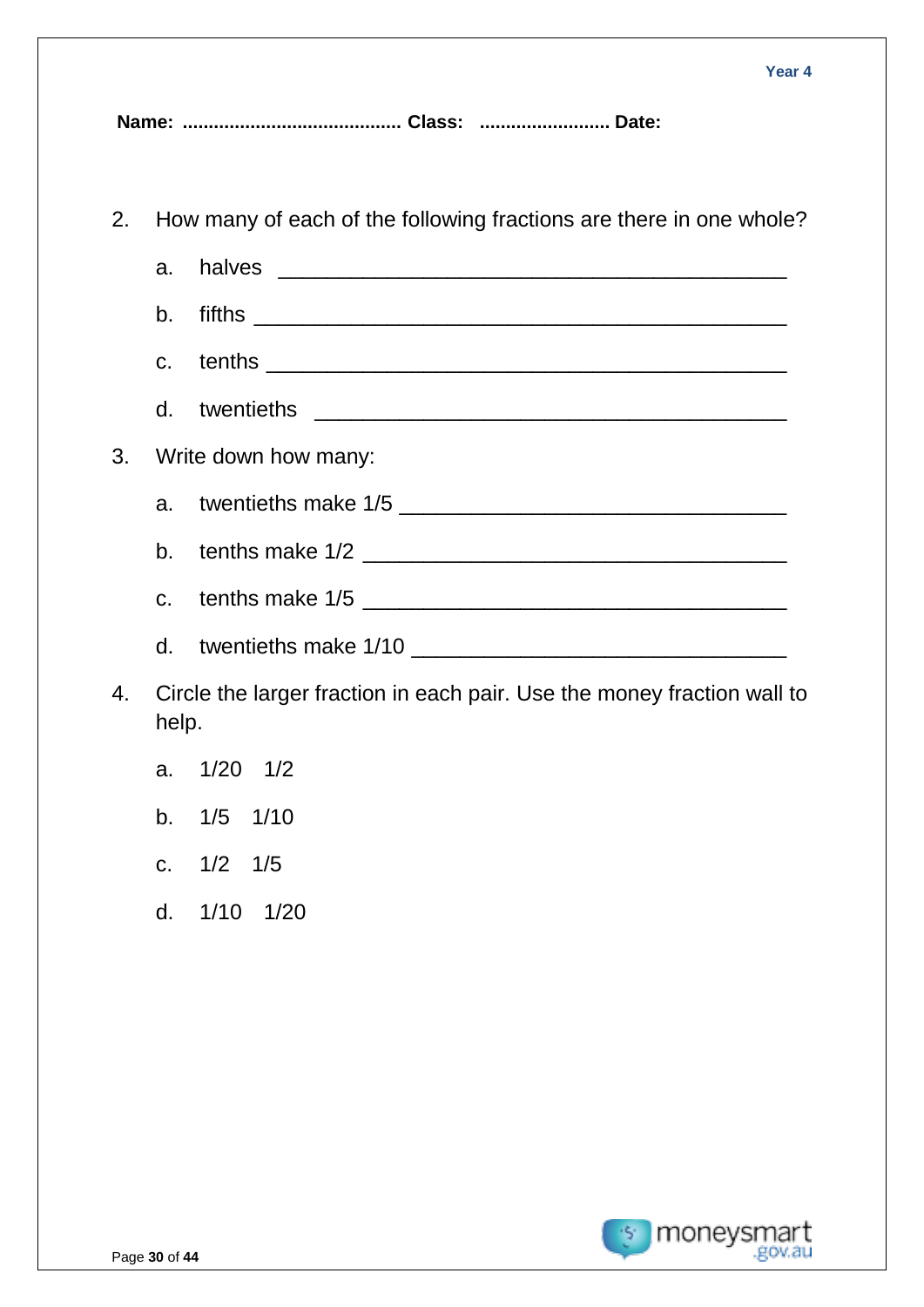5. In the box below, draw a money fraction wall using 5c, 10c, 20c, 50c and \$1 coins. Show the fraction that each coin would represent if one whole unit were 2 dollars.

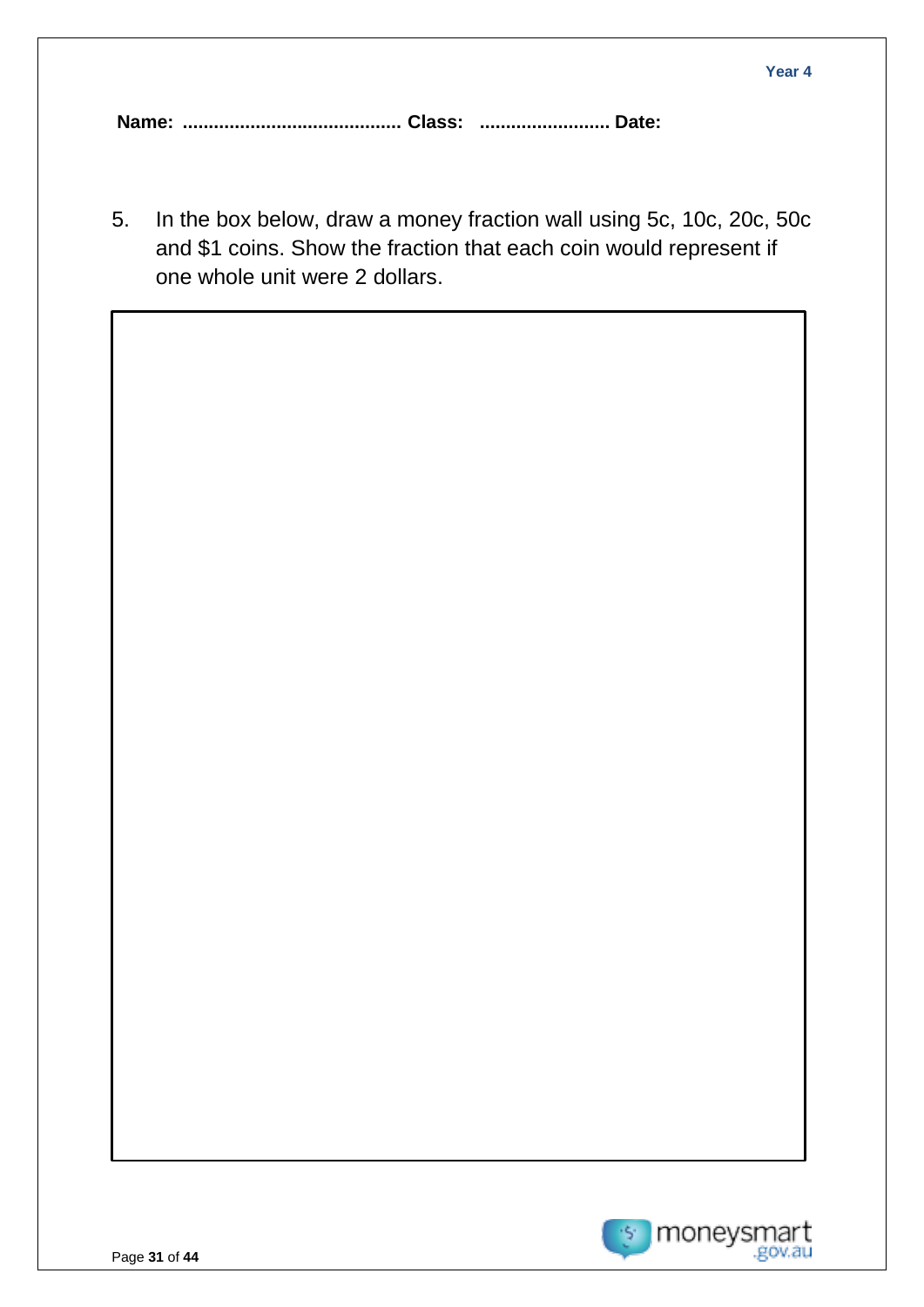## **Worksheet 3: Coin trading**

Play 'Coin trading' with a partner.

## *Game: Coin trading*

**Aim:** To trade collections of lower-valued coins for one higher-valued coin whenever possible. This means you always hold the fewest coins possible.

**You will need:** A six-sided money die, counters or toy coins, and a tally sheet (see page 2 of this worksheet) for each player.

**How to play:** Place counters in the table to keep track of your 'winnings'. The winner is the first to trade for a \$2 coin. Play three rounds. Your teacher will tell you all of the rules.

| <b>Game rounds:</b> |  |
|---------------------|--|
|                     |  |
|                     |  |
|                     |  |

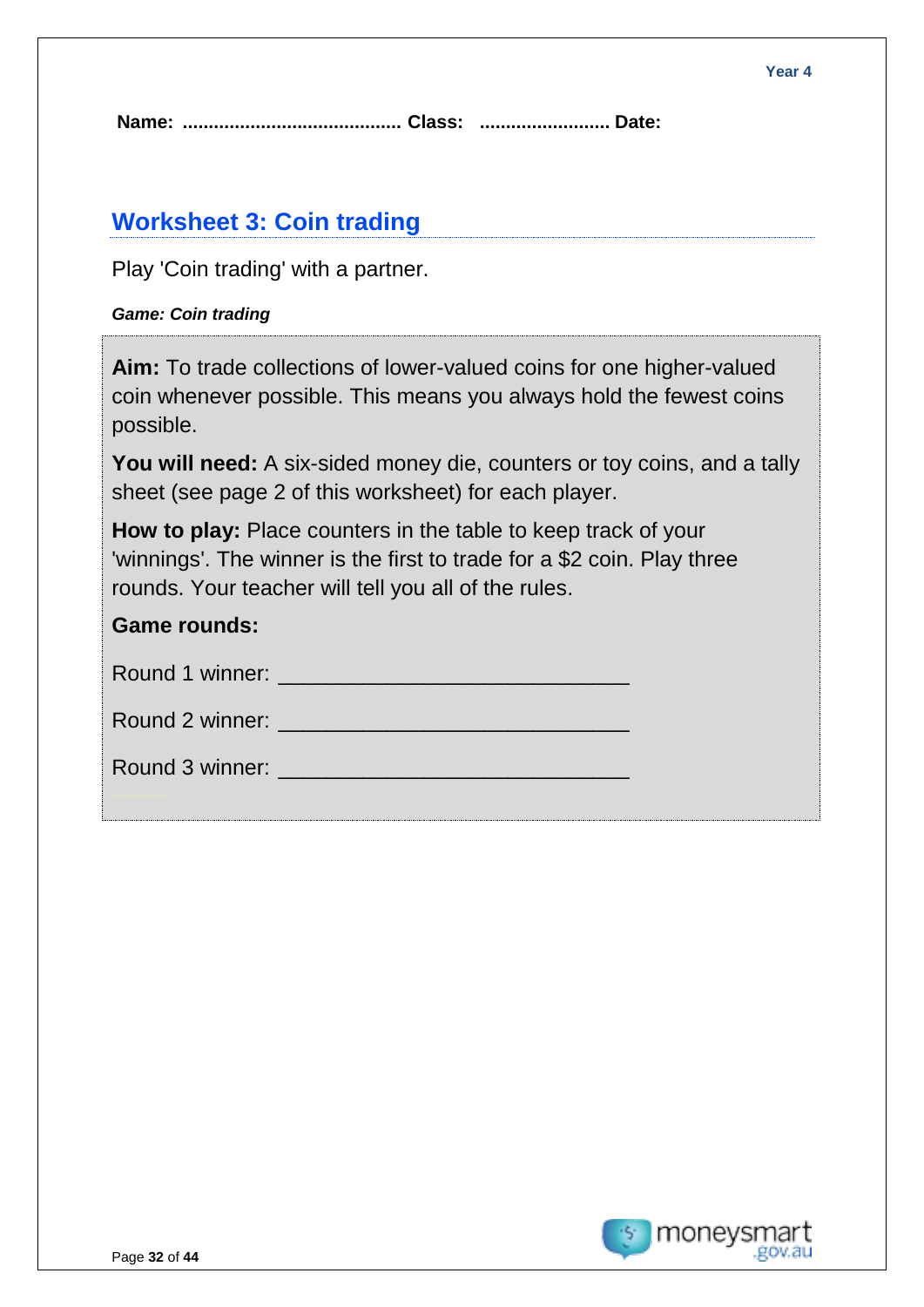## *Tally sheet*

Each player will need one copy of the tally sheet to play the coin trading game.

| Game<br>round | ᅮ | $\mathbf{\Omega}$ | 3 |
|---------------|---|-------------------|---|

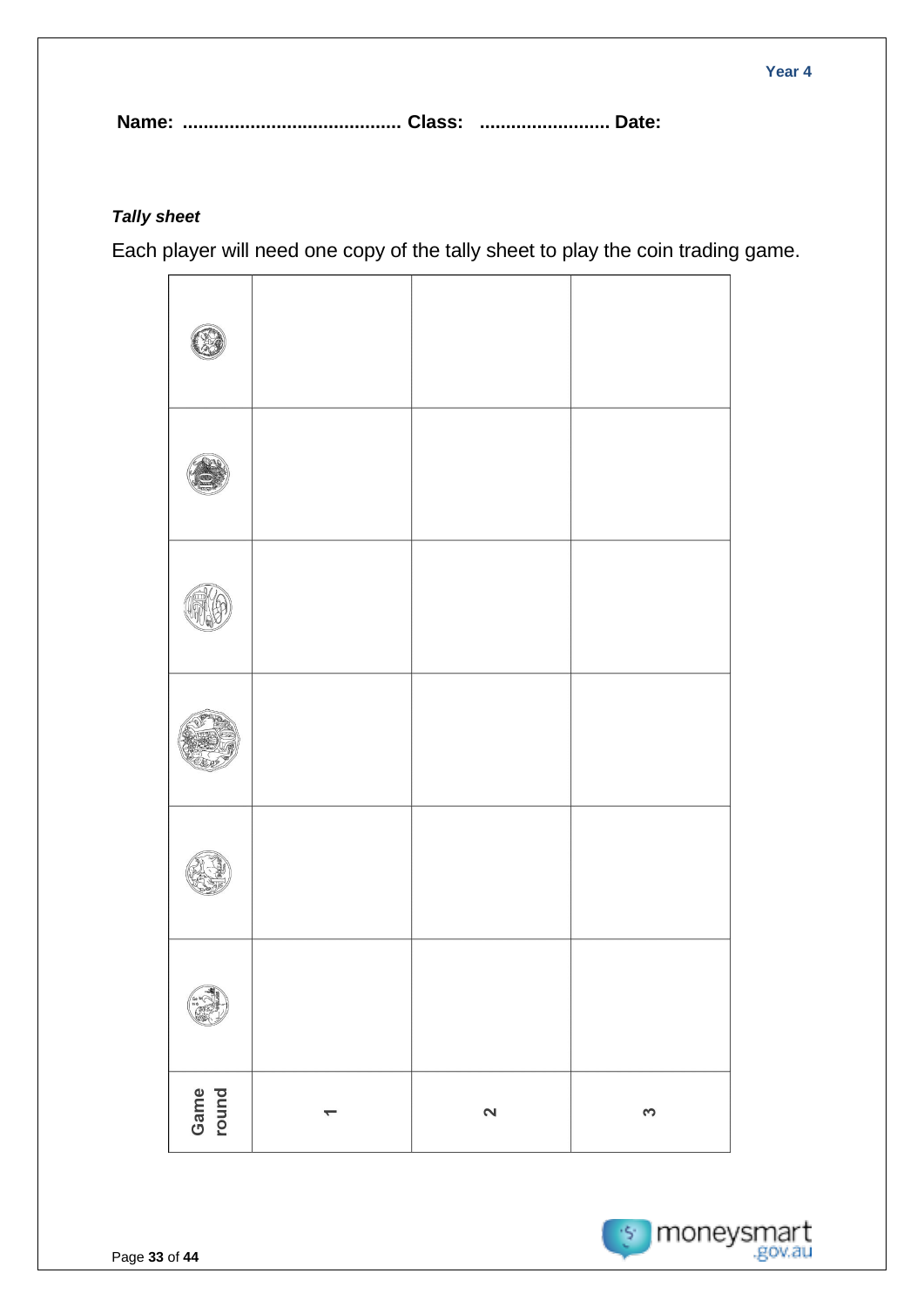## **Worksheet 4: Rounding and giving change**

In Australia, when you pay cash for an item the price is either rounded up or down to the nearest 5 cents. This is because the Australian currency no longer uses 1c and 2c coins.

|  |  | 0c 1c 2c 3c 4c 5c 6c 7c 8c 9c 10c |  |  |  |
|--|--|-----------------------------------|--|--|--|
|  |  |                                   |  |  |  |

Look at the prices of the items in the list and answer the questions that follow.

| 75c gel pen                      | \$1.85 comic     | \$8.25 jigsaw puzzle |
|----------------------------------|------------------|----------------------|
| $$3.45$ key ring                 | \$3.20 hairbrush | \$2.99 picture frame |
| $$7.65$ cap                      | 92c rubber ball  |                      |
| 63c two stickers \$1.85 notebook |                  |                      |

- 1. Round the price of the following items to the nearest 5 cents.
	- a stickers **and the stickers**
	- b rubber ball\_\_\_\_\_\_\_\_\_\_\_\_\_\_\_\_\_\_\_\_
	- c picture frame
- 2. Imagine that you have one \$2 coin. What change will you get if you buy the:
	- a gel pen? \_\_\_\_\_\_\_\_\_\_\_\_\_\_\_\_\_\_\_\_\_
	- b stickers?
	- c comic? \_\_\_\_\_\_\_\_\_\_\_\_\_\_\_\_\_\_\_\_\_\_

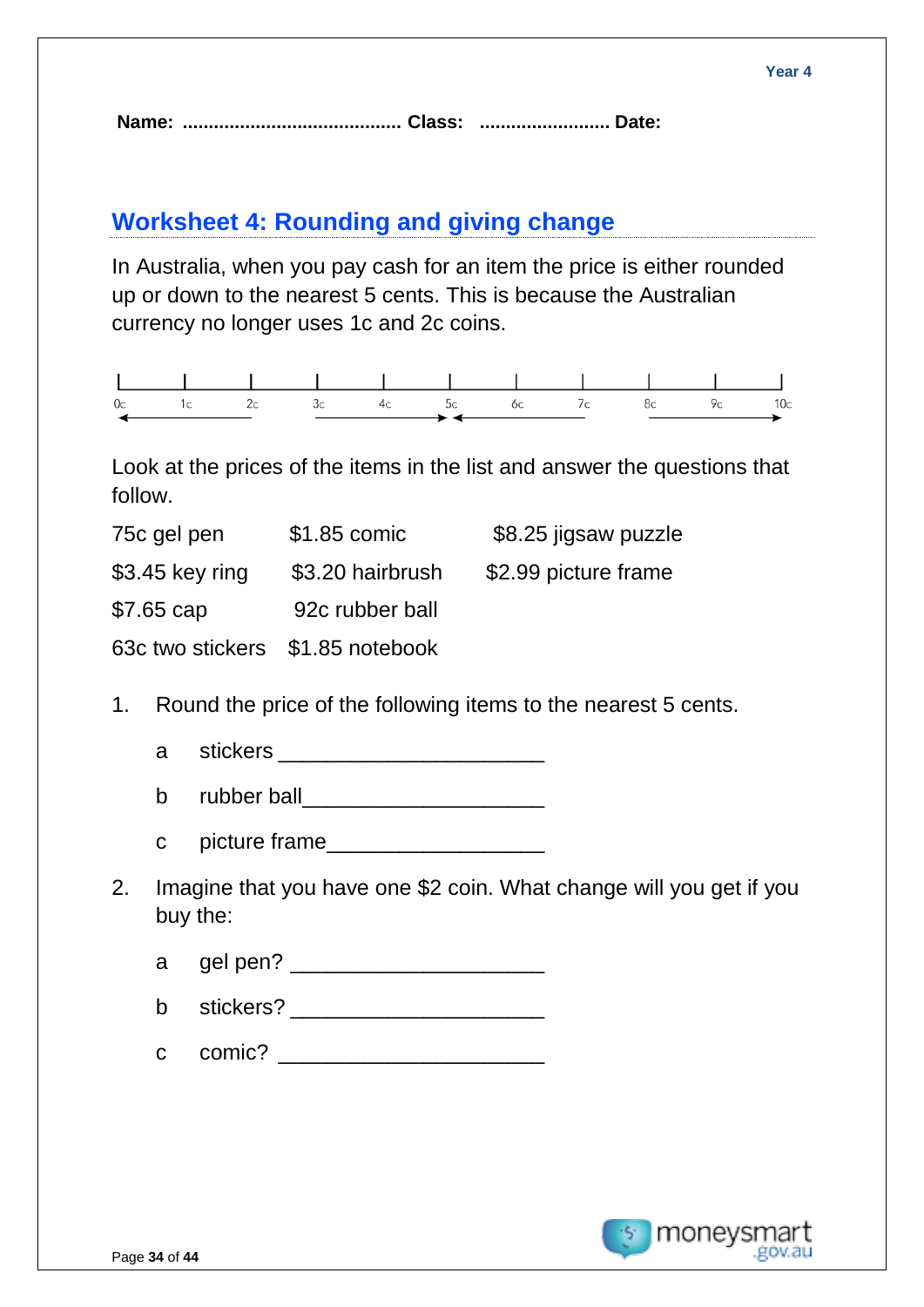#### **Year 4**

**Name: .......................................... Class: ......................... Date:** 

- 3. What change will you get from 10 dollars if you buy the:
	- a. cap? \_\_\_\_\_\_\_\_\_\_\_\_\_\_\_\_\_\_\_\_\_\_\_\_
	- b. picture frame?
	- c. jigsaw puzzle?
- 4. Name one item from the list that you could not afford to buy if you had only 5 dollars.
- 5. How much more money would you need so that you could pay for that item?

\_\_\_\_\_\_\_\_\_\_\_\_\_\_\_\_\_\_\_\_\_\_\_\_\_\_\_\_\_\_\_\_\_\_\_\_\_\_\_\_\_\_\_\_\_\_\_\_\_\_\_\_\_\_\_\_

\_\_\_\_\_\_\_\_\_\_\_\_\_\_\_\_\_\_\_\_\_\_\_\_\_\_\_\_\_\_\_\_\_\_\_\_\_\_\_\_\_\_\_\_\_\_\_\_\_\_\_\_\_\_\_\_

- 6. What notes and coins could you use to pay for the:
	- a. cap? \_\_\_\_\_\_\_\_\_\_\_\_\_\_\_\_\_\_\_\_\_\_\_\_\_\_\_\_\_\_\_\_\_\_\_\_\_\_\_\_\_\_\_\_\_
	- b. jigsaw puzzle? \_\_\_\_\_\_\_\_\_\_\_\_\_\_\_\_\_\_\_\_\_\_\_\_\_\_\_\_\_\_\_\_\_\_\_\_\_

\_\_\_\_\_\_\_\_\_\_\_\_\_\_\_\_\_\_\_\_\_\_\_\_\_\_\_\_\_\_\_\_\_\_\_\_\_\_\_\_\_\_\_\_\_\_\_\_\_\_\_\_\_\_\_\_

\_\_\_\_\_\_\_\_\_\_\_\_\_\_\_\_\_\_\_\_\_\_\_\_\_\_\_\_\_\_\_\_\_\_\_\_\_\_\_\_\_\_\_\_\_\_\_\_\_\_\_\_\_\_\_\_

\_\_\_\_\_\_\_\_\_\_\_\_\_\_\_\_\_\_\_\_\_\_\_\_\_\_\_\_\_\_\_\_\_\_\_\_\_\_\_\_\_\_\_\_\_\_\_\_\_\_\_\_\_\_\_\_

- 7. Which items from the list cost between 3 dollars and 8 dollars?
- 8. Which items from the list cost about 1 dollar?
- 9. What is the price **difference** between the cheapest item and the most expensive item in the list?

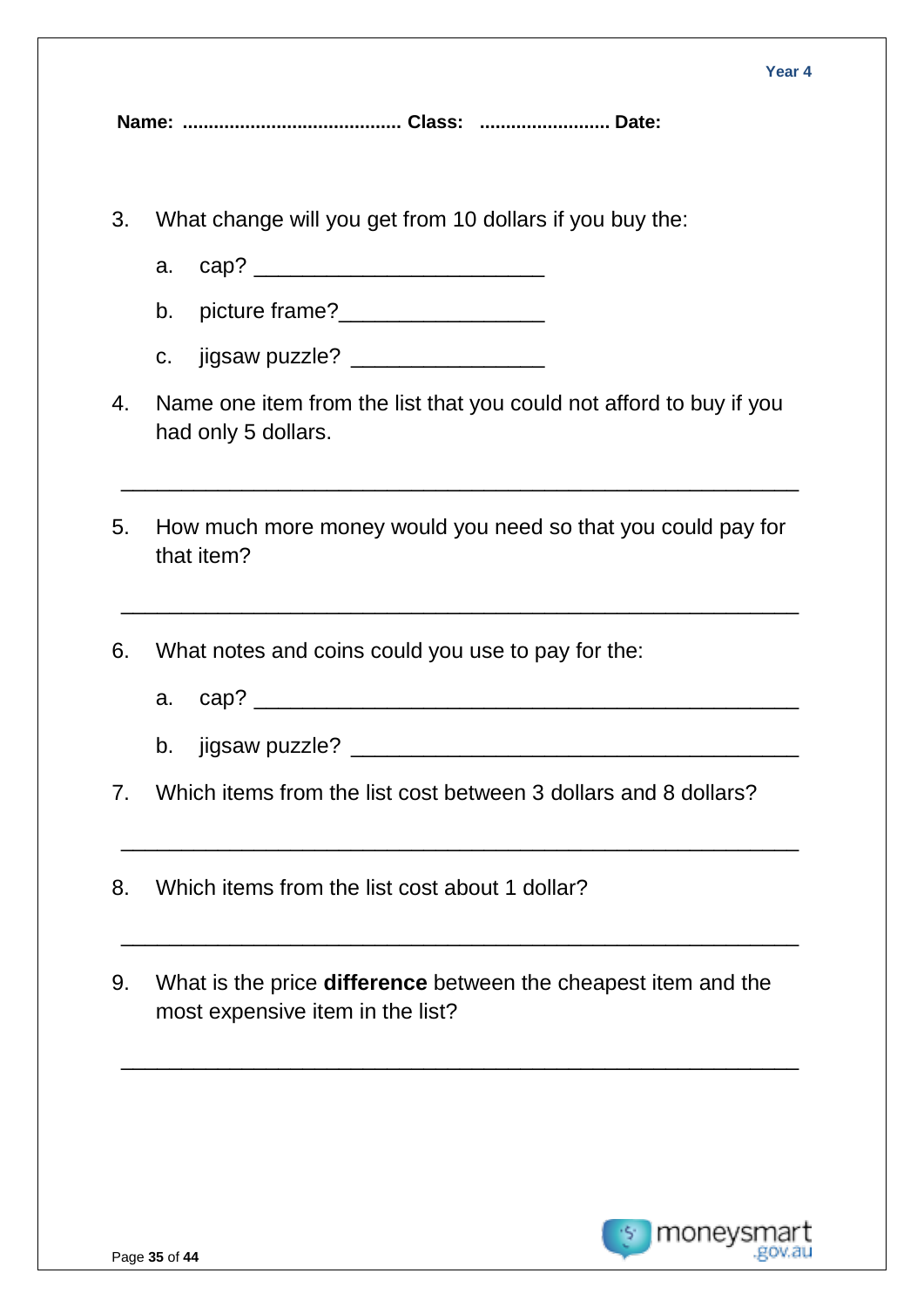## **Worksheet 5: What could you buy for your shoebox?**

The price of an item can depend on who makes it and who sells it.

- 1. Compare the cost of three **products** bought from three different vendors.
	- a. Circle the shoebox category you are going to investigate.

clothing personal hygiene school materials

toys something special something to love

b. Think of three products that belong in that category. For example, three school materials could be coloured pencils, a notebook and a calculator.

\_\_\_\_\_\_\_\_\_\_\_\_\_\_\_\_\_\_\_\_\_\_\_\_\_\_\_\_\_\_\_\_\_\_\_\_\_\_\_\_\_\_\_\_\_\_\_\_\_\_\_\_\_

\_\_\_\_\_\_\_\_\_\_\_\_\_\_\_\_\_\_\_\_\_\_\_\_\_\_\_\_\_\_\_\_\_\_\_\_\_\_\_\_\_\_\_\_\_\_\_\_\_\_\_\_\_

\_\_\_\_\_\_\_\_\_\_\_\_\_\_\_\_\_\_\_\_\_\_\_\_\_\_\_\_\_\_\_\_\_\_\_\_\_\_\_\_\_\_\_\_\_\_\_\_\_\_\_\_\_

c. Find the price of each product from three different vendors. Use newspapers, magazines, junk mail catalogues or the internet for your research. Make sure that you compare a similar product sold by each vendor (for example, don't compare the price of a packet of 24 pencils with the price of a pack of 12).

Use the tables on the following pages to help you organise your research.

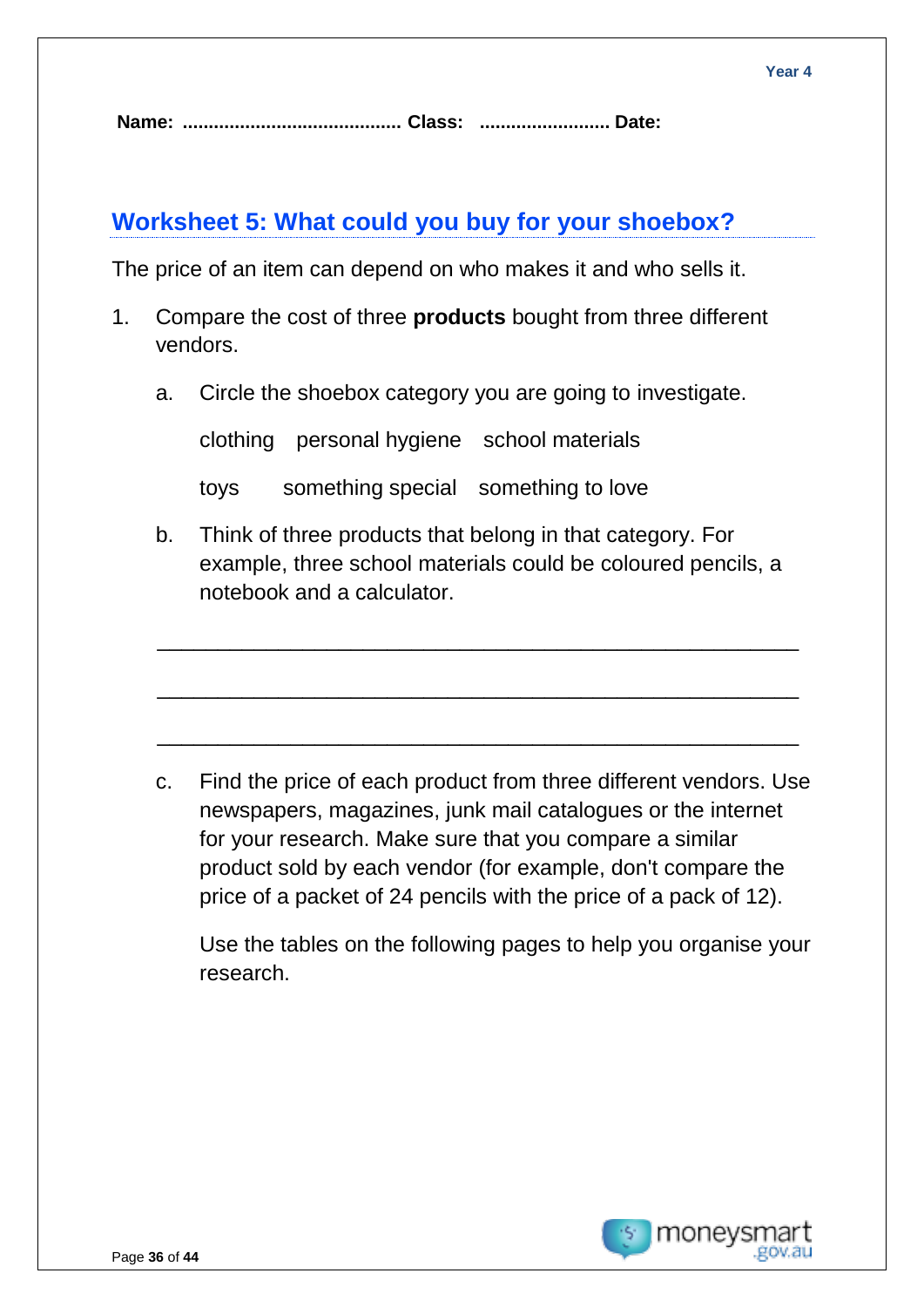## **Item name 1:**\_\_\_\_\_\_\_\_\_\_\_\_\_\_\_\_\_\_\_\_\_\_\_\_\_\_\_\_\_\_\_\_\_\_\_\_\_\_\_\_\_\_

| Sold by | <b>Price</b> |
|---------|--------------|
|         |              |
|         |              |
|         |              |

What is the difference between the most and least expensive?

\_\_\_\_\_\_\_\_\_\_\_\_\_\_\_\_\_\_\_\_\_\_\_\_\_\_\_\_\_\_\_\_\_\_\_\_\_\_\_\_\_\_\_\_\_\_\_\_\_\_\_\_\_

Show how you worked this out.

## **Item name 2:**\_\_\_\_\_\_\_\_\_\_\_\_\_\_\_\_\_\_\_\_\_\_\_\_\_\_\_\_\_\_\_\_\_\_\_\_\_\_\_\_\_\_

| Sold by | <b>Price</b> |
|---------|--------------|
|         |              |
|         |              |
|         |              |

What is the difference between the most and least expensive?

\_\_\_\_\_\_\_\_\_\_\_\_\_\_\_\_\_\_\_\_\_\_\_\_\_\_\_\_\_\_\_\_\_\_\_\_\_\_\_\_\_\_\_\_\_\_\_\_\_\_\_\_\_

Show how you worked this out.

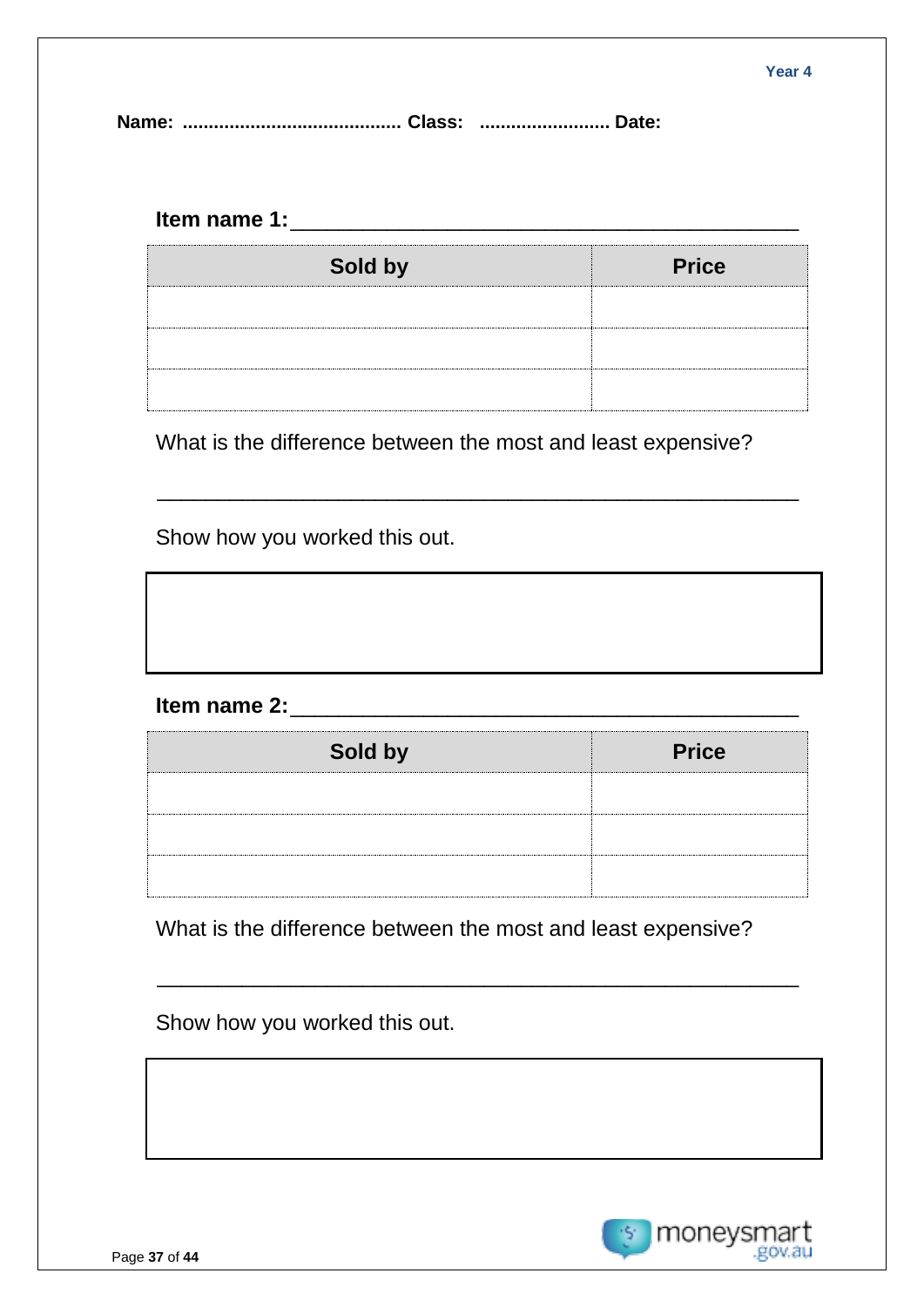## 

| Sold by<br> | <b>Price</b> |
|-------------|--------------|
|             |              |
|             |              |
|             |              |

What is the difference between the most and least expensive?

Show how you worked this out.

2. Why do you think the prices vary between vendors?

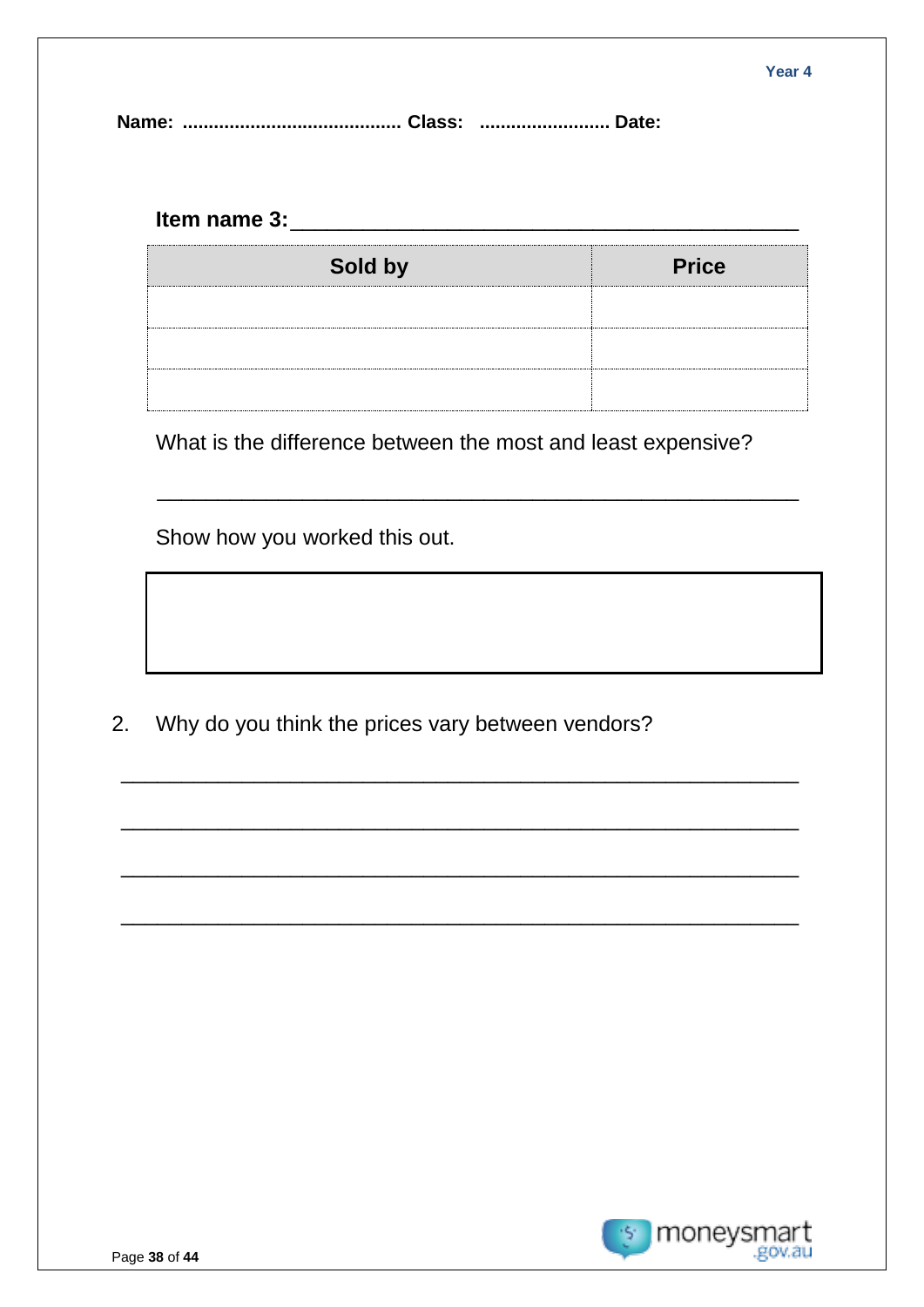# **Worksheet 6: Presenting a plan for your shoebox of love**

Talk to your teacher about how to present your work. You might like to create a PowerPoint presentation or a poster. Make sure that you:

- Consider the gender and age of the person you are giving the shoebox to. (The contents of the shoebox should be something that they would like and be of use to them in their daily life.)
- Choose one item from each of the six categories.
- Explain why you chose each item in terms of:
	- cost
	- how it would help the person who receives it
	- size/volume
	- weight/mass (consider postage costs).
- Show how you worked out the total cost of the items.
- Show at least two different collections of notes and coins you could use to pay for the total cost of the items.
- Show how you would calculate the change owing from the amount set by your teacher.
- Present your work clearly.



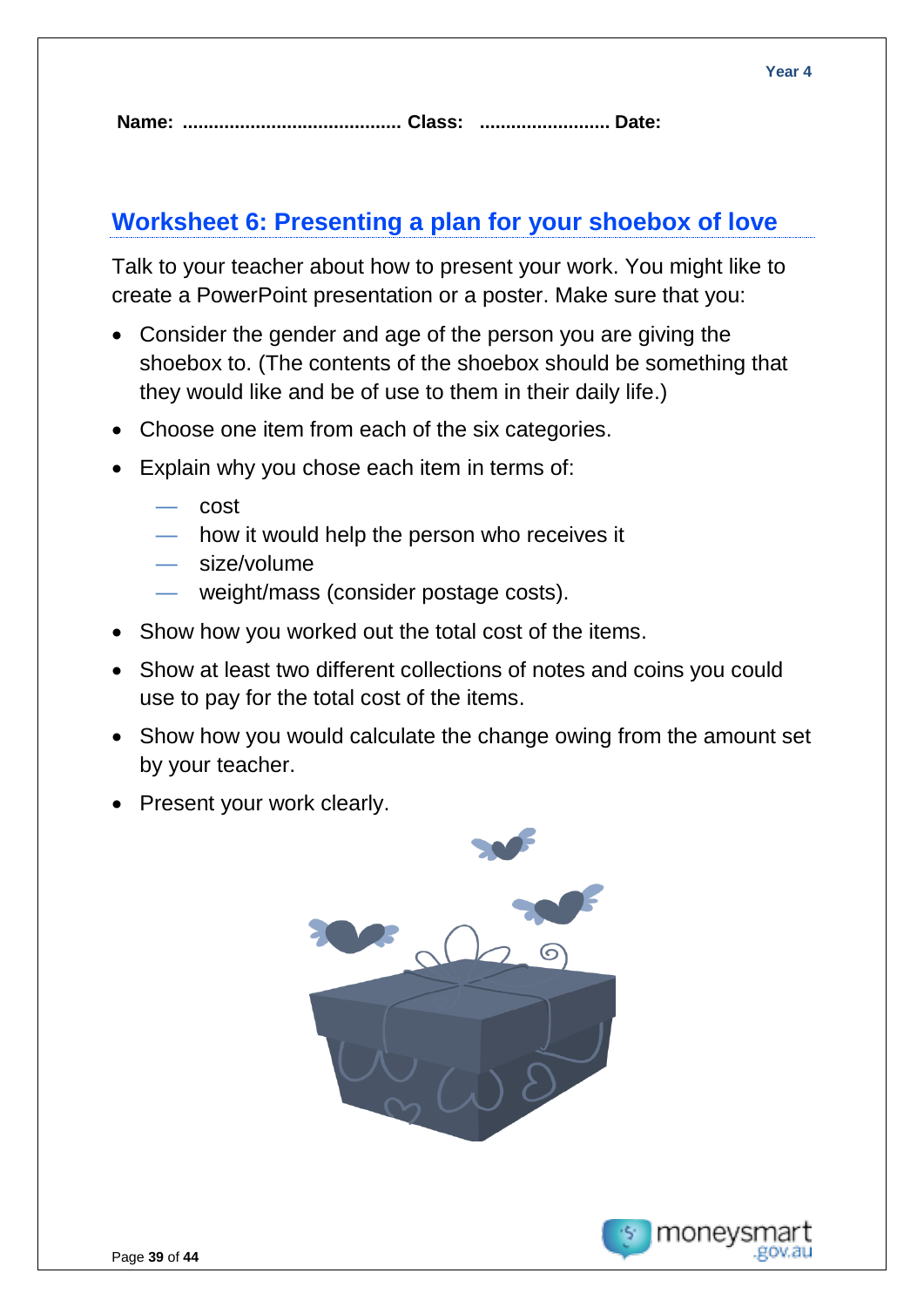# **Solutions**

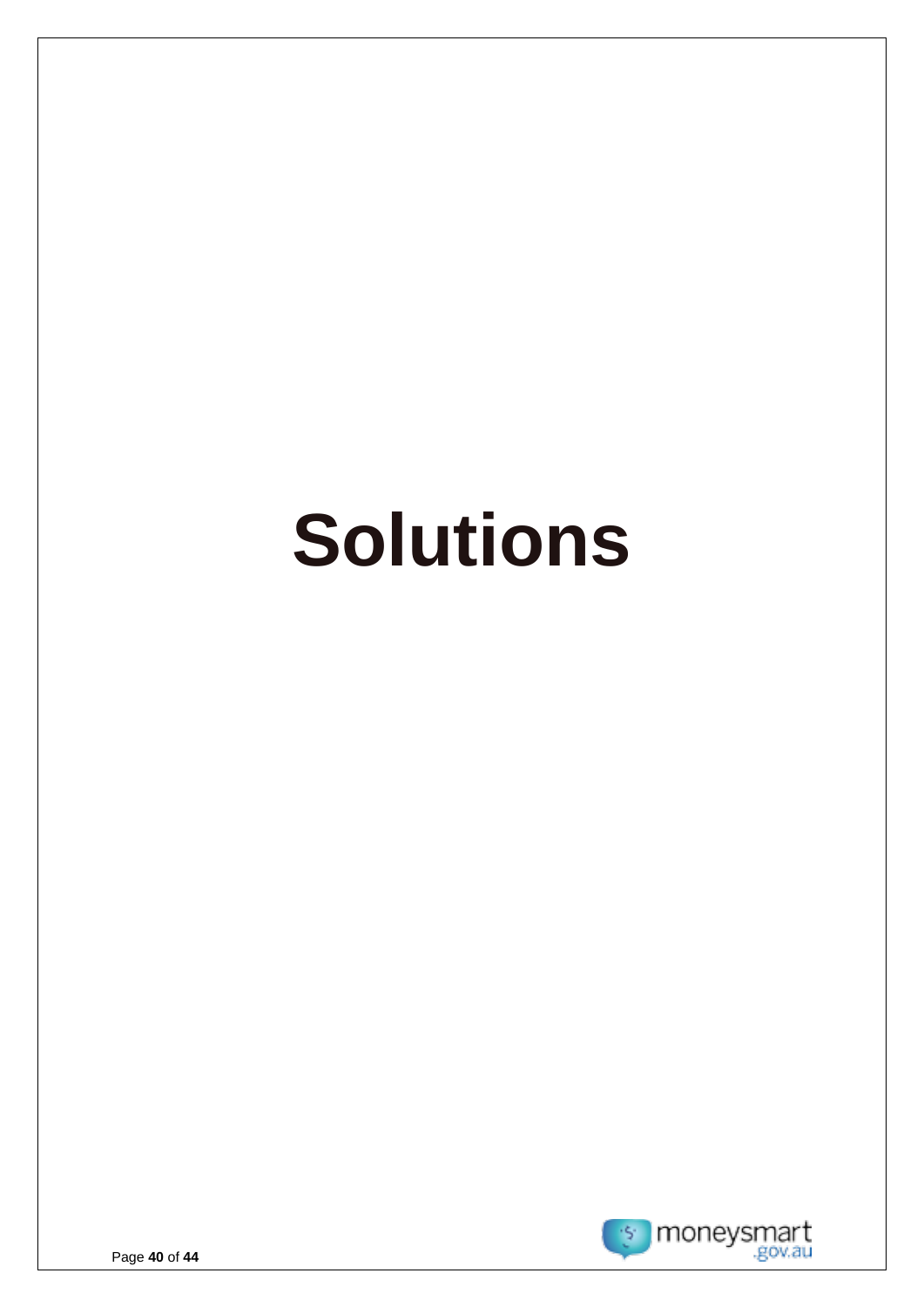**Solutions for Worksheet 1: What do we know about money?**

- 1.  $$76.35 = $70 + $6 + 30c + 5c$  $$27.85 = $20 + $7 + 80c + 5c$  $$127.15 = $100 + $20 + $7 + 10c + 5c$  $$30.45 = $30 + 40c + 5c$  $$204.65 = $200 + $4 + 60c + 5c$  $$103.05 = $100 + $3 + 5c$
- 2. \$3.15 \$5.05 \$13.45 \$30.15 \$34.35 \$41.50 \$105.45
- 3.  $$13.45 + $5.05 + $3.15 = $21.65$ Partition strategy  $$(10 + 3 + 5 + 3) + (40 + 10 + 5 + 5 + 5)c$
- 4.  $$105.45 + $41.50 + $34.35 = $181.30$ Partition strategy  $$(100 + 40 + 30 + 5 + 1 + 4) + (40 + 50 + 30 + 5 + 5)c$
- 5. \$105.45 − \$3.15 = \$102.30 Strategy  $(100 + 5 - 3) + (45 - 10 - 5)$
- 6. Individual responses required

#### **Solutions for Worksheet 2: Money fraction wall**

- 1. Money fraction wall a game played by students in pairs. The teacher explains the rules. For example, if a student spins 1/2, they colour 50 cents on the fraction wall.
- 2. a. halves 2
	- b. fifths 5
	- c. tenths 10
	- d. twentieths 20
- 3. a. 4
	- b. 5
	- c. 2
	- d. 2
- 4. a. 1/2
	- b. 1/5
	- c. 1/2
	- d. 1/10

moneysmart .gov.au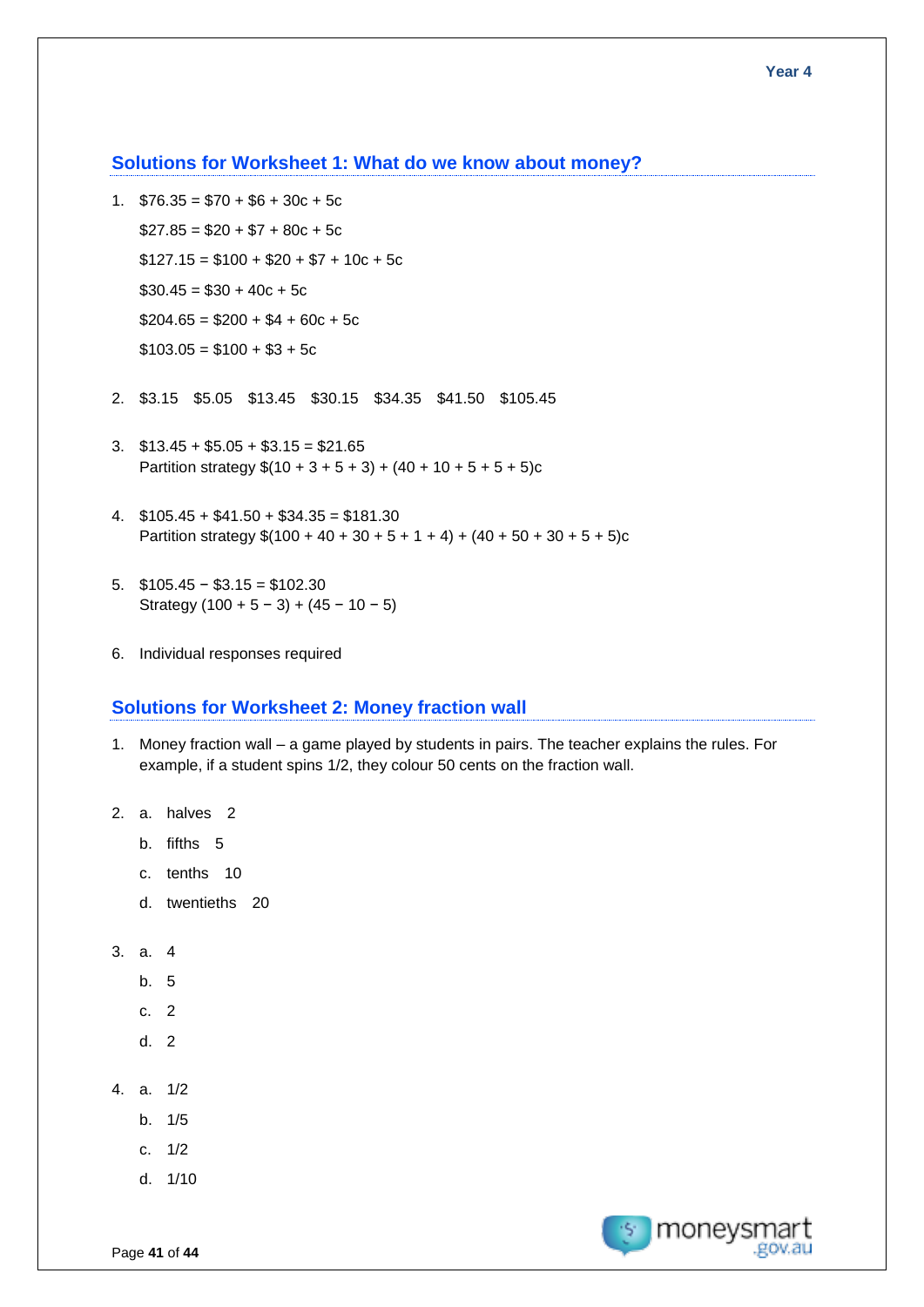#### **Year 4**

5.

|                 |                 |                 |  | \$1                                                                               |  |                 |  |     |  |                 |                 |                 | \$1 |                               |                 |     |               |
|-----------------|-----------------|-----------------|--|-----------------------------------------------------------------------------------|--|-----------------|--|-----|--|-----------------|-----------------|-----------------|-----|-------------------------------|-----------------|-----|---------------|
|                 | 50 <sub>c</sub> |                 |  |                                                                                   |  | 50 <sub>c</sub> |  |     |  |                 | 50 <sub>c</sub> |                 |     |                               | 50 <sub>c</sub> |     |               |
| 20 <sub>c</sub> |                 | 20 <sub>c</sub> |  | 20 <sub>c</sub>                                                                   |  | 20 <sub>c</sub> |  | 20c |  | 20 <sub>c</sub> |                 | 20 <sub>c</sub> |     | 20 <sub>c</sub>               | 20c             | 20c |               |
|                 |                 |                 |  | 10c   10c   10c   10c   10c   10c   10c   10c   10c   10c   10c   10c   10c   10c |  |                 |  |     |  |                 |                 |                 |     | $10c$   $10c$   $10c$   $10c$ |                 |     | $10c$   $10c$ |
|                 |                 |                 |  |                                                                                   |  |                 |  |     |  |                 |                 |                 |     |                               |                 |     |               |

## **Solutions for Worksheet 3: Coin trading**

Coin trading game – the teacher models how to play the game and students use the tally sheet.

## **Solutions for Worksheet 4: Rounding and giving change**

- 1. a. 65c
	- b. 90c
	- c. \$3
- 2. a. \$1.25
	- b. \$1.35
	- c. 15c
- 3. a. \$2.35
	- b. \$7
	- c. \$1.75
- 4. Cap or jigsaw puzzle
- 5. Cap would need \$2.65 and jigsaw would need \$3.25
- 6. Answers may vary. Examples are:
	- a.  $$5 + $2 + 50c + 10c + 5c$
	- b.  $$5 + $2 + $1 + 20c + 5c$
- 7. Key ring, cap, hairbrush. Students could also include the picture frame, because it rounds up to \$3.
- 8. Gel pen, rubber ball

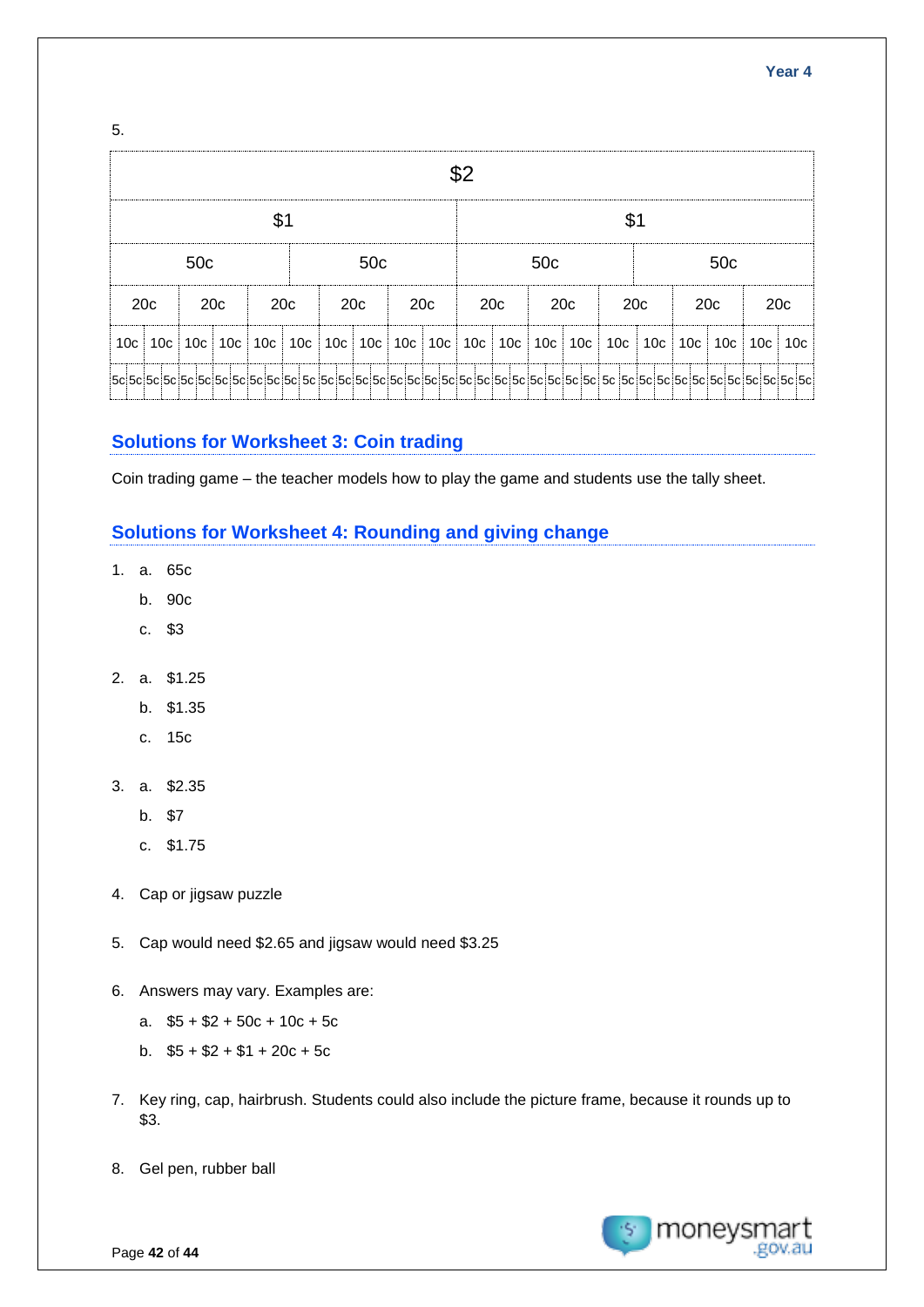9. \$8.25 − 63c = \$7.62 or using rounded value for stickers, the answer would be \$7.60

## **Solutions for Worksheet 5: What could you buy for your shoebox?**

1. The teacher allocates each student one category to investigate from the six shoebox of love categories. The student then chooses three different products that belong to that category and compares the prices of similar items from three different vendors.

#### *Example: School materials*

**Item name:** Coloured pencils (12 pack)

| Sold by            | <b>Price</b> |
|--------------------|--------------|
| <b>Officeworks</b> | 89c          |
| Coles              | 53           |
| ihlA               | 65c          |

#### **Item name:** 128-page exercise notebook

| Sold by            | <b>Price</b> |
|--------------------|--------------|
| <b>Officeworks</b> | 70c<br>      |
| Coles              | 75c          |
| Aldi               | 90c          |

**Item name:** calculator (non-scientific)

| Sold by            | <b>Price</b><br> |
|--------------------|------------------|
| <b>Officeworks</b> | \$15.98          |
| Coles              | \$11             |
| Aldi               | \$4.98           |

#### **Difference between the most and least expensive:**

Coloured pencils: \$3 − \$0.65 = \$2.35 Exercise book: 90c − 70c = 20c

Calculator: \$15.98 − \$4.98 = \$11

2. Some possible reasons why the prices vary between vendors: not all items are of the same quality; some might be reduced prices to shift stock; overhead/rental costs vary between stores and online.